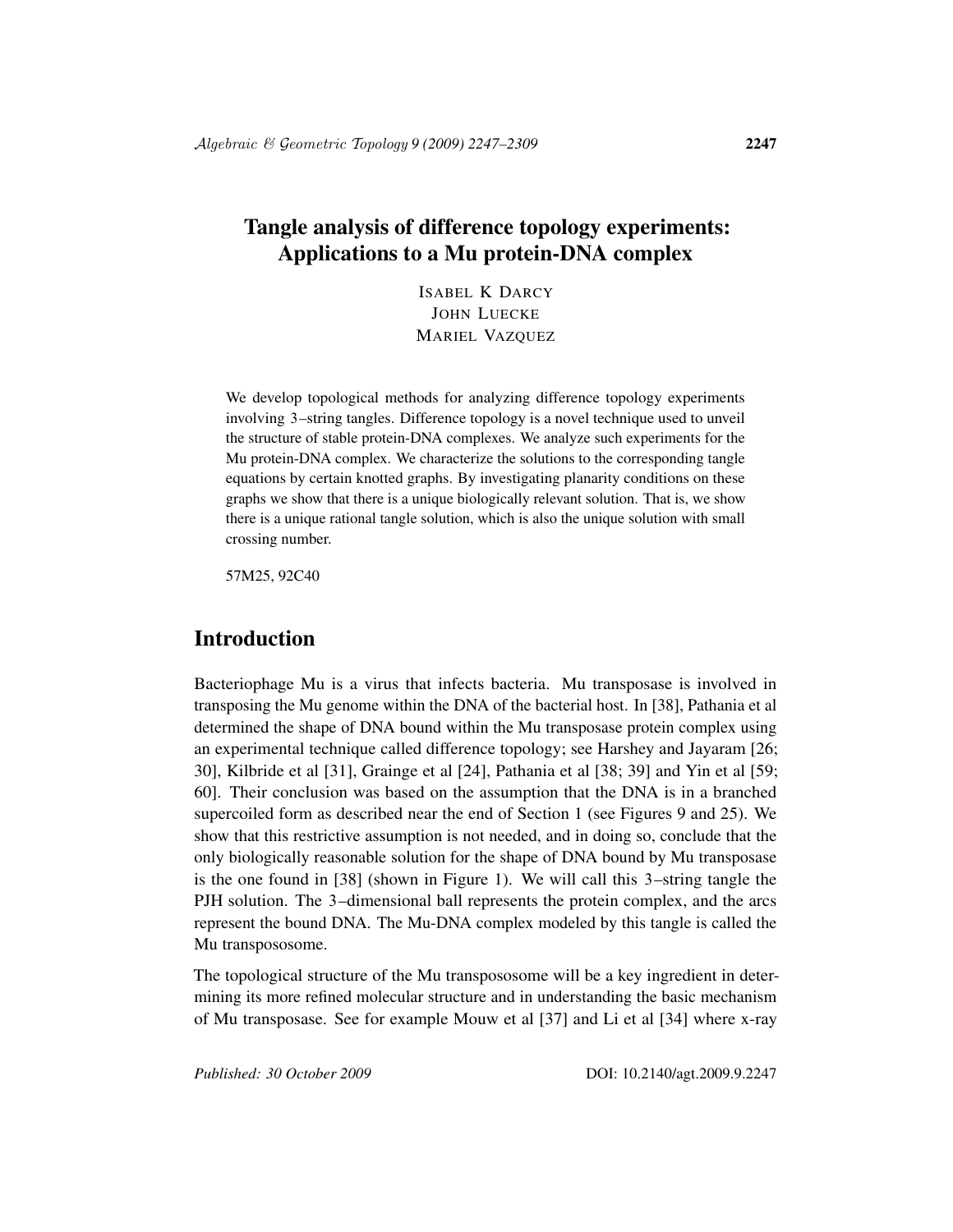

Figure 1

crystallographic data is combined with the known Tn3 resolvase topological mechanisms of binding and strand-exchange to piece together a more detailed geometrical picture of two resolvase-DNA complexes (*Sin* and  $\gamma \delta$ ).

In Section 1 we provide some biological background and describe eight difference topology experiments from [38]. In Section 2, we translate the biological problem of determining the shape of DNA bound by Mu into a mathematical model. The mathematical model consists of a system of ten 3–string tangle equations (Figure 11). Using 2–string tangle analysis, we simplify this to a system of four tangle equations (Figure 24). In Section 3 we characterize solutions to these tangle equations in terms of knotted graphs. This allows us to exhibit infinitely many different 3–string tangle solutions. The existence of solutions different from the PJH solution raises the possibility of alternate acceptable models. In Sections 3–5, we show that all solutions to the mathematical problem other than the PJH solution are too complex to be biologically reasonable, where the complexity is measured either by the rationality or by the minimal crossing number of the 3–string tangle solution.

In Section 3, we show that the only *rational* solution is the PJH solution. In particular we prove the following corollary.

**Corollary 3.32** Let T be a solution tangle. If T is rational or split or if T has parallel strands, then  $T$  is the PJH solution.

In Section 4 we show that any 3–string tangle with fewer than 8 crossings, up to free isotopy (ie allowing the ends of the tangle to move under the isotopy), must be either split or have parallel strands. Thus Corollary 3.32 implies that any solution  $T$ different from the PJH solution must have at least 8 crossings up to free isotopy. Fixing the framing of a solution tangle (the normal framing of Section 2) and working in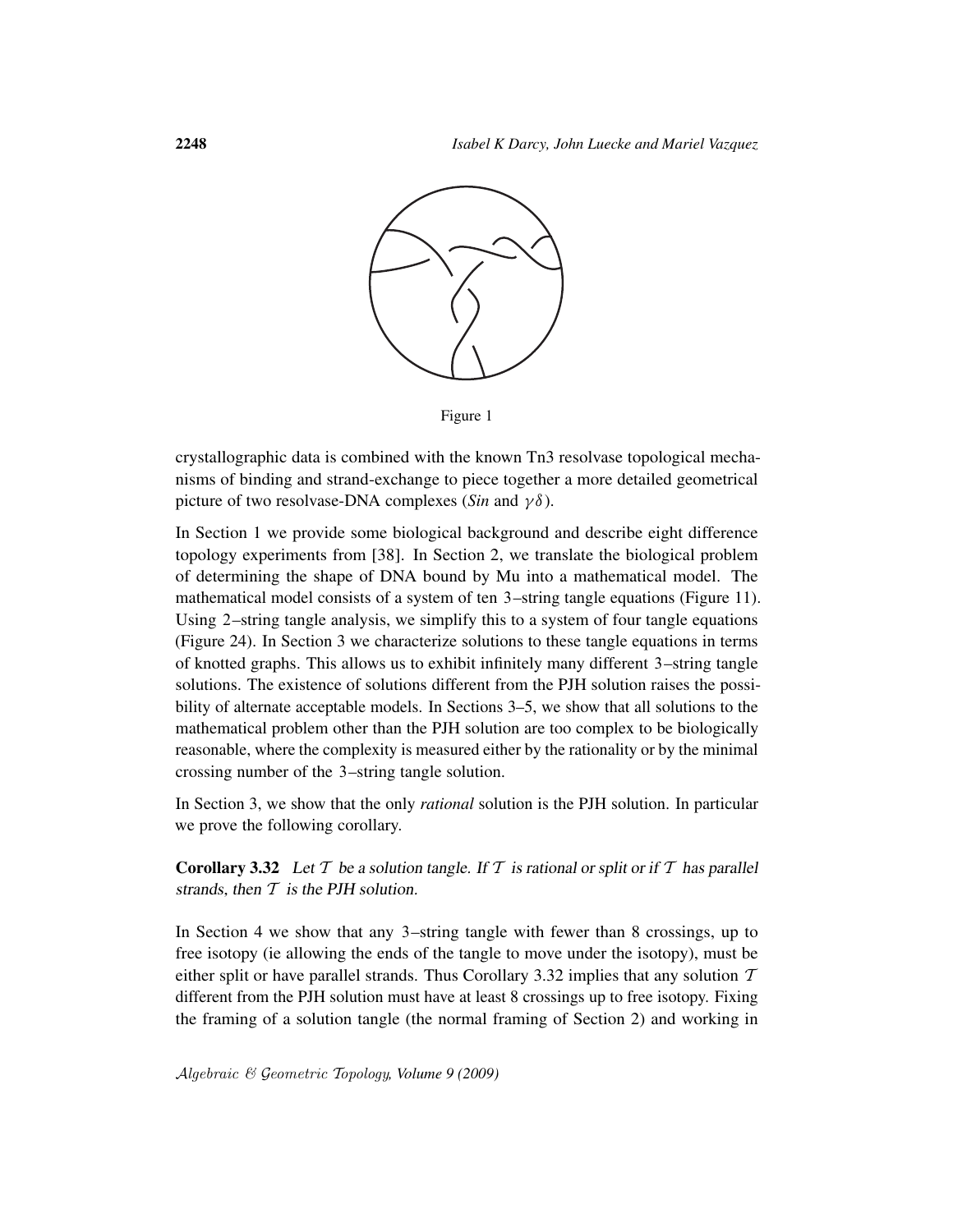the category of tangle equivalence – ie isotopy fixed on the boundary – we prove the following lower bound on the crossing number of exotic solutions:

**Proposition 5.1** Let  $T$  be an *in trans* solution tangle. If  $T$  has a projection with fewer than 10 crossings, then  $T$  is the PJH tangle.

The framing used in [38] is different than our normal framing. With the framing of [38], Proposition 5.1 says that if Mu binds fewer than 9 crossings, then the PJH solution is the only solution fitting the experimental data. The PJH solution has 5 crossings.

We interpret Corollary 3.32 and Proposition 5.1 as saying that the PJH solution is the only biologically reasonable model for the Mu transpososome. The short length of the DNA strands (50, 175 and 190 base pairs) in the transpososome and the nature of its assembly require a simple solution. Rational tangles are then a natural class in which to look for feasible solutions. They form a general class of simple tangles. Furthermore, they are freely isotopic to the trivial tangle, and one can imagine free isotopy as describing the assembly of the DNA strands within the complex. Corollary 3.32 says that the PJH solution is the unique solution in this class. In a similar vein, the shortness of the DNA strands suggest that the complex should have a projection with small crossing number. Proposition 5.1 addresses uniqueness from this point of view.

Although we describe 8 experiments from [38], we show that only 3 experiments (*in cis* deletion) are needed to prove the main result of Sections 3 (Corollary 3.21) and 4. A fourth experiment (*in trans* deletion) allows us to rule out some solutions (Section 3) and is required for the analysis in Section 5. Distinguishing which assumptions are needed for which conclusions is significant in that it allows designing the smallest number of experiments so as to minimize lab time. The remaining four experiments (inversion) were used in [38] to determine an appropriate framing for their tangle model. These four experiments are not needed in our analysis. It is interesting that, in contrast to the three *in cis* deletion experiments, the four inversion experiments do not determine a unique 3–string tangle among rational tangles.

The results in Sections 2–4 extend to analyzing experimental data such as Pathania et al [39] and Yin et al [59; 60] where the products are  $(2, L)$  torus links (see Hirasawa and Shimokawa [27]) or the trefoil knot (see Kronheimer et al [33]). The work in Section 3 involves the analysis of knotted graphs as in Gordon [22], Scharlemann and Thompson [45], Thompson [49], Wu [57] and Robertson et al [40]. As a by-product, we prove Theorem 3.34 and Corollary 3.37. Here if G is a graph embedded in  $S^3$ , then nbhd $(G)$  denotes a neighborhood of G in  $S^3$  and  $X(G) = S^3$  – nbhd $(G)$  is the exterior of that graph.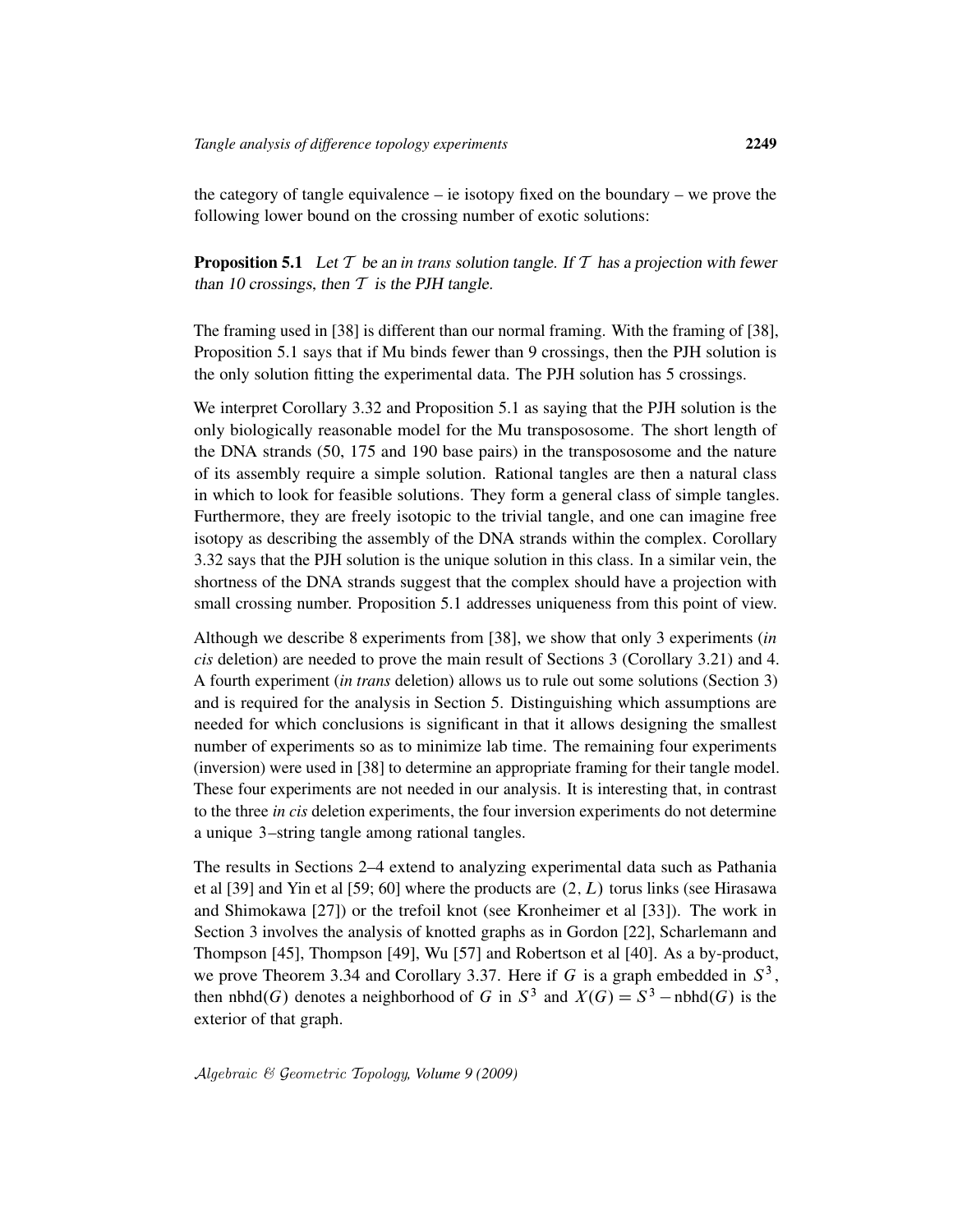**Theorem 3.34** Let  $\widehat{G}$  be a tetrahedral graph embedded in  $S^3$ . Then  $\widehat{G}$  is planar if and only if

- (1) the exterior of  $\hat{G}$  has compressible boundary; and
- (2) there is an edge,  $\epsilon'$ , of  $\hat{G}$  such that for any edge  $e \neq \epsilon'$  of  $\hat{G}$ ,  $\hat{G} e$  is planar.

**Corollary 3.37** Suppose  $\hat{G}$  is a tetrahedral graph embedded in  $S^3$  with the following properties:

- (1) There exists three edges  $e_1, e_2, e_3$  such that  $\hat{G} e_i$  is planar.
- (2) The three edges  $e_1, e_2, e_3$  share a common vertex.
- (3) There exists two additional edges,  $b_{12}$  and  $b_{23}$  such that  $X(\hat{G} b_{12})$  and  $X(\hat{G}-b_{23})$  have compressible boundary.
- (4)  $X(\hat{G})$  has compressible boundary.

Then  $\hat{G}$  is planar.

In Section 3.4 we also give several examples of nonplanar tetrahedral graphs to show that none of the hypotheses in Corollary 3.37 can be eliminated.

Acknowledgments We would like to thank D Buck, R Harshey, J Mann, S Pathania, D W Sumners and C Verjovsky-Marcotte for helpful comments. We would particularly like to thank M Jayaram for many helpful discussions. We also thank M Combs for numerous figures and for typesetting help, R Scharein (SFSU) for assistance with Figure 8 using Knotplot and A Stasiak (University of Lausanne) for the electron micrograph of supercoiled DNA in Figure 9.

JL would like to thank the Institute for Advanced Study in Princeton for his support as a visiting member. This research was supported in part by the Institute for Mathematics and its Applications with funds provided by the National Science Foundation (ID and MV); by a grant from the Joint DMS/NIGMS Initiative to Support Research in the Area of Mathematical Biology (NIH GM 67242, NSF 0800285) to ID; by MBRS SCORE S06 GM052588 and Award Number P20MD000544 from the National Center On Minority Health And Health Disparities (MV).

### 1 Biology background and experimental data

DNA topology is the study of geometrical and topological properties of DNA loops and circular DNA molecules; see Bates and Maxwell [4] and Calladine et al [10]. Of particular interest are the entanglement of biopolymers and DNA protein interactions (eg Sumners [47], Bauer et al [5], Colloms et al [13], Grainge et al [24], Kilbride et al [31], Pathania et al [38] and Sumners et al [48]).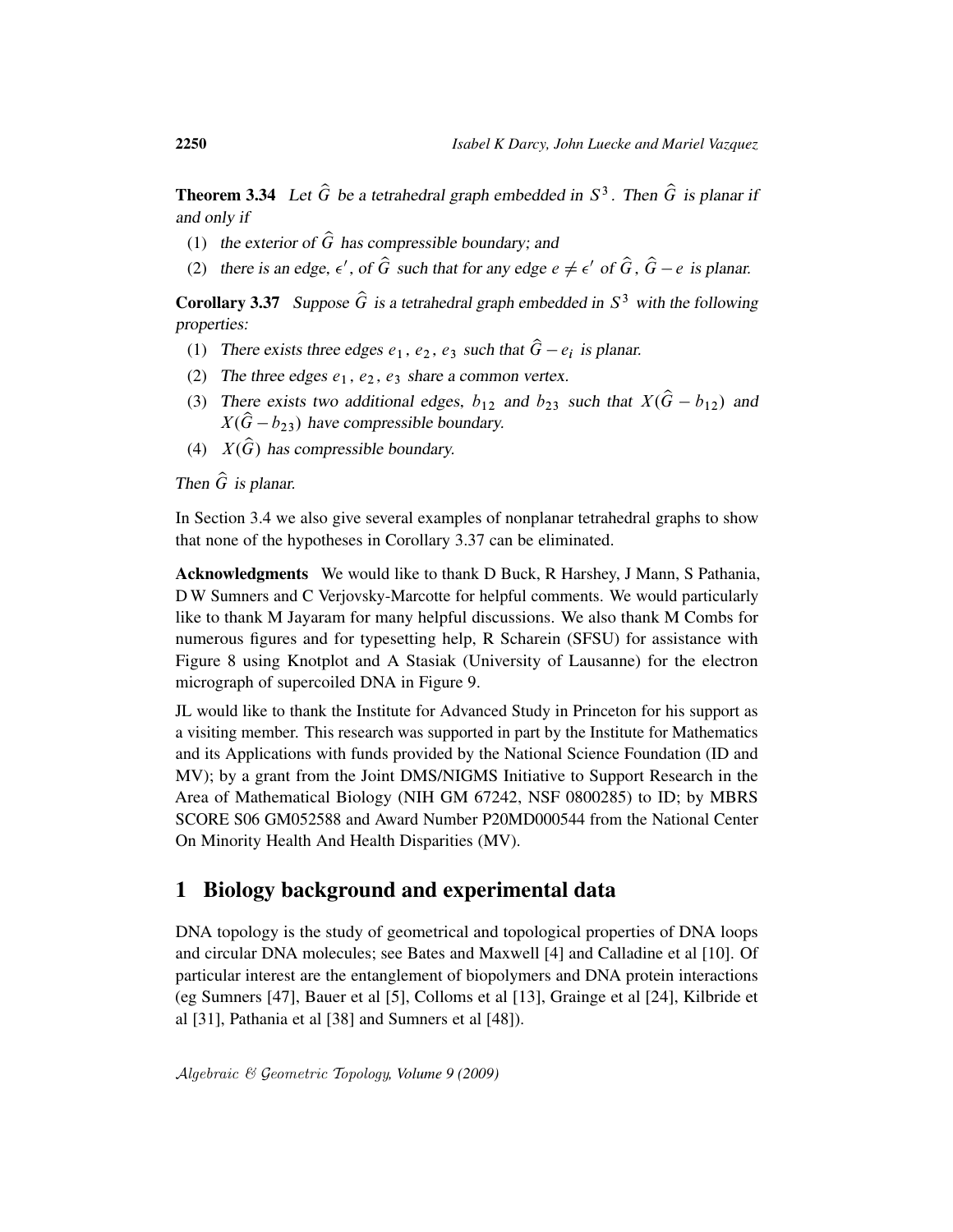Transposable elements, also called mobile elements, are fragments of DNA able to move along a genome by a process called transposition. Mobile elements play an important role in the shaping of a genome (see Deininger et al [18] and Sankoff [43]), and they can impact the health of an organism by introducing genetic mutations. Of special interest is that transposition is mechanistically very similar to the way certain retroviruses, including HIV, integrate into their host genome.

Bacteriophage Mu is a system widely used in transposition studies due to the high efficiency of Mu transposase (reviewed in Chaconas and Harshey [12]). The MuA protein performs the first steps required to transpose the Mu genome from its starting location to a new DNA location. MuA binds to specific DNA sequences which we refer to as *attL* and *attR* sites (named after *Left* and *Right* attaching regions). A third DNA sequence called the enhancer (E) is also required to assemble the Mu transpososome. The Mu transpososome is a very stable complex consisting of 3 segments of double-stranded DNA captured in a protein complex (see Baker and Miziuuchi [3] and Miziuuchi et al [36]). In this paper we are interested in studying the topological structure of the DNA within the Mu transpososome. This topological structure may be of use in determining a detailed molecular structure of the Mu transpososome and in understanding the basic mechanism of action of the Mu transposase on DNA.

Understanding the topology of an enzyme-DNA complex is important when composing a more detailed picture of enzymatic binding and mechanism of action, as illustrated in the following two examples. First, topological mechanisms of binding and strandexchange for the Tn3 resolvase were proposed in [54; 46]: three negative supercoils are bound by the enzymes prior to recombination, and recombination happens via a  $180^{\circ}$ rotation of the strands. This topological mechanism was confirmed mathematically by tangle analysis in the seminal paper by Ernst and Summers [20] (reviewed in Sumners et al [48]). The understanding of the topology of Tn3 resolvase-DNA complex has recently been used in Li et al [34] and in Mouw et al [37] in piecing together a physical model for the enzymatic binding based on the corresponding cocrystal structure for resolvases *Sin* by Rowland et al [41] and  $\gamma\delta$ , respectively. The second example deals with the site- specific recombinases XerC and XerD from *Escherichia coli*. The topological mechanism for XerC/XerD recombination at *psi* sites proposed in Colloms et al [13], was confirmed mathematically using the tangle method in Darcy [14] and Vasquez et al [50]. In [50] the results from tangle analysis were integrated with biochemical data from XerC/XerD in Alén et al [1] and Colloms et al [13], and with x-ray crystallographic data from Cre-*loxP* in Guo [25], to propose a more detailed molecular model for the binding of XerC/XerD enzymes to their DNA substrate.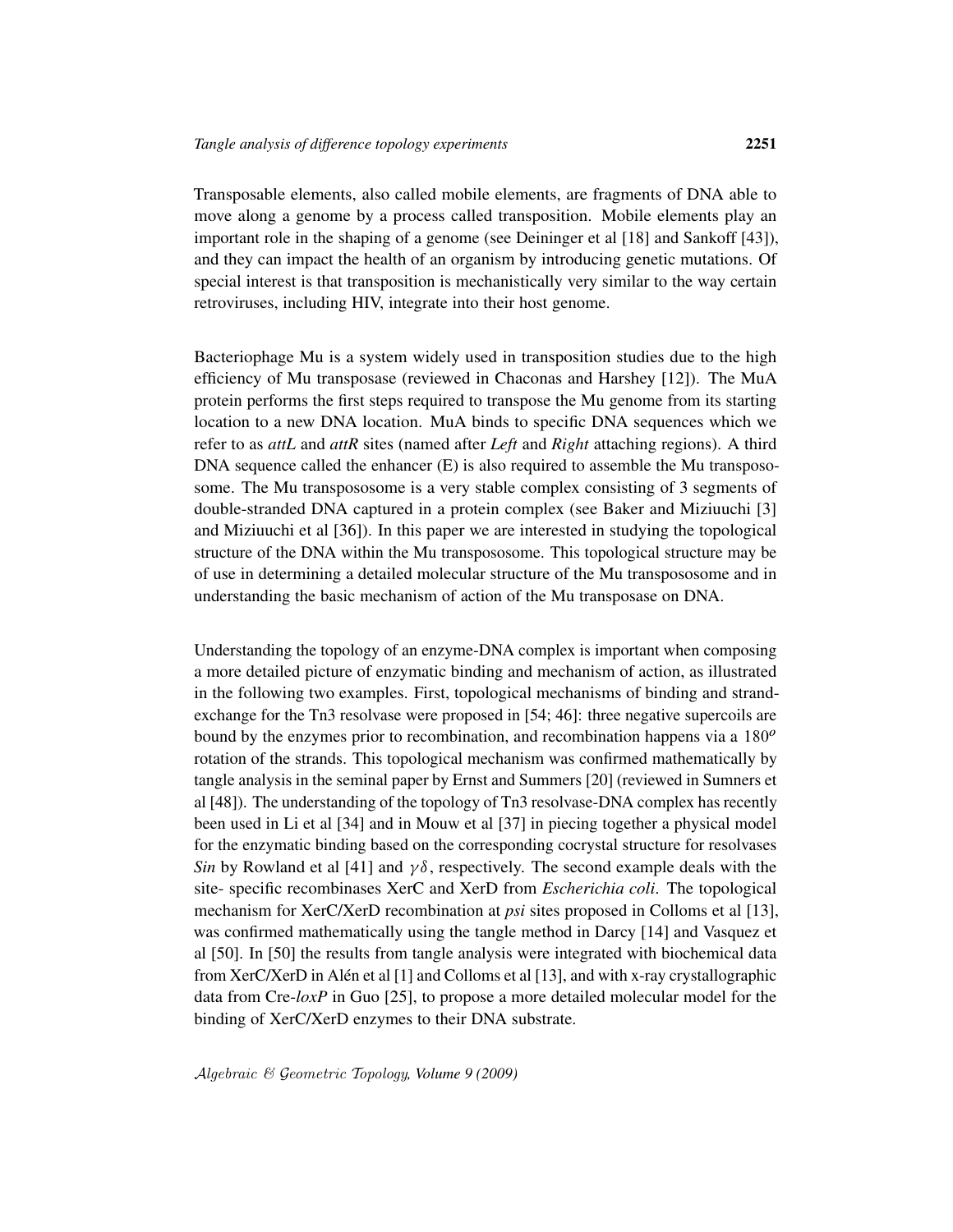### 1.1 Experimental design

We base our study on the difference topology experiments of [38]. In this technique, circular DNA is first incubated with the protein(s)<sup>1</sup> under study (eg MuA), which bind DNA. A second protein whose mechanism is well understood is added to the reaction (eg Cre). This second protein is a protein that can cut DNA and change the circular DNA topology before resealing the break(s), resulting in knotted or linked DNA. DNA crossings bound by the first protein will affect the product topology. Hence one can gain information about the DNA conformation bound by the first protein by determining the knot/link type of the DNA knots/links produced by the second protein.

In their difference topology experiments, Pathania et al [38] studied the Mu transpososome using Cre recombinase as the second protein. Cre is a site-specific recombinase from the virus Bacteriophage P1 which binds to recombination sites called *loxP* (*lox* stands for "locus of crossing-over"– ie, integration/deletion of  $DNA - and P$  refers to P1 [28]). First, circular unknotted DNA is created containing the three binding sites for the Mu transpososome (*attL*, *attR*, E) and two binding sites for Cre (two *loxP* sites). We will refer to this unknotted DNA as *substrate*. The circular DNA is first incubated with the proteins required for Mu transposition, thus forming the transpososome complex. This complex leaves three DNA loops free outside the transpososome (Figure 2). The



Figure 2

two *loxP* sites are strategically placed in two of the three outside loops. The complex is incubated with Cre enzymes, which bind the *loxP* sites, introduce two double-stranded

<sup>1</sup>Although we use the singular form of protein instead of the plural form, most protein-DNA complexes involve several proteins. For example formation of the Mu transpososome involves four MuA proteins and the protein HU. Also since these are test tube reactions and not single molecule experiments, multiple copies of the DNA-protein complex are formed by incubating many copies of the DNA substrate with a specified concentration of protein.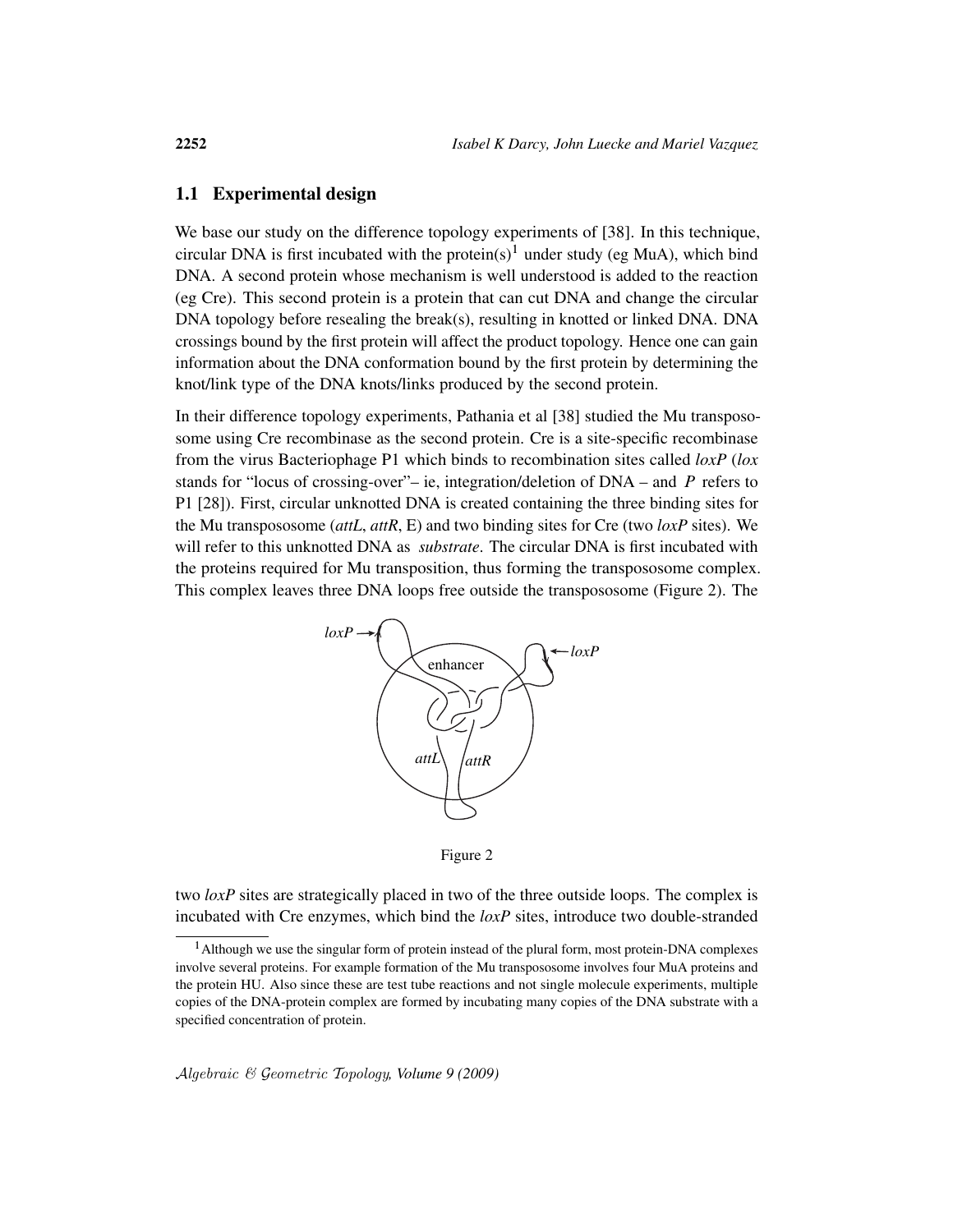breaks, recombine the loose ends and reseal them. A possible 2–string tangle model for the local action of Cre at these sites is shown in Figure 3 [25]. This cut-and-paste reaction may change the topology (knot/link type) of the DNA circle. Changes in the substrate's topology resulting from Cre action can reveal the structure within the Mu transpososome.



Figure 3

By looking at such topological changes, Pathania et al [38] deduced the structure of the transpososome to be that of Figure 1 (the *PJH solution*). In this paper we give a knot theoretic analysis that supports this deduction. We show that although there are other configurations that would lead to the same product topologies seen in the experiments, they are necessarily too complicated to be biologically reasonable.

If the orientation of both *loxP* sites induces the same orientation on the circular substrate (in biological terms, the sites are *directly repeated*), then recombination by Cre results in a link of two components and is referred to as a *deletion* (Figure 4, left). Otherwise the sites are *inversely repeated*, the product is a knot, and the recombination is called an *inversion* (Figure 4, right).





In [38] six out of eight experiments were designed by varying the relative positions of the *loxP* sites and their relative orientations. The last pair of experiments involved omitting one of the Mu binding sites on the circular substrate and placing that site on a linear piece of DNA to be provided *in trans* as described below (Figure 5).

In the first pair of experiments from [38], *loxP* sites were introduced in the substrate on both sides of the enhancer sequence  $(E)$  (Figure 2). The sites were inserted with orientations to give, in separate runs, deletion and inversion products. The transpososome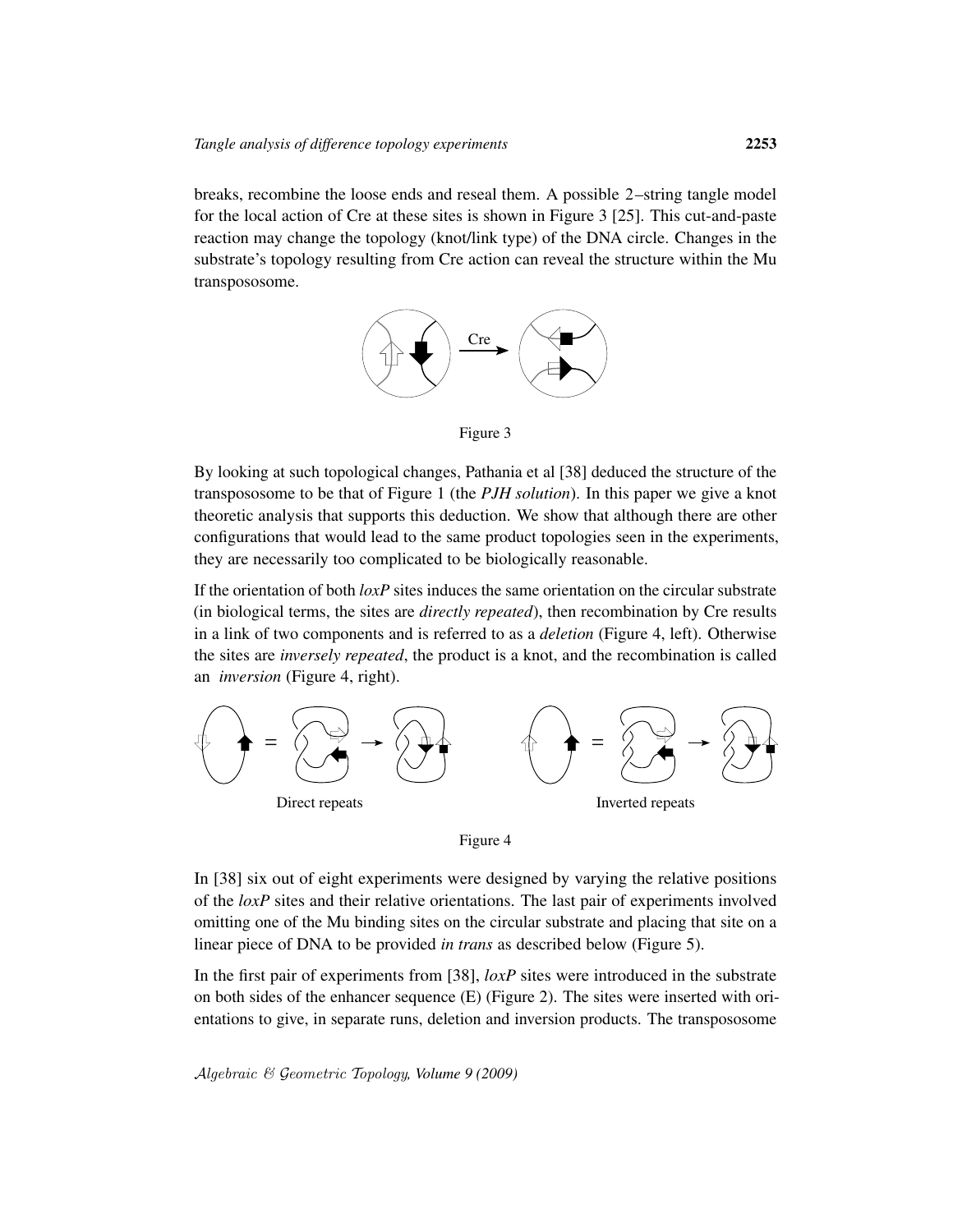was disassembled and the knotted or linked products analyzed using gel electrophoresis and electron microscopy. The primary inversion products were  $(+)$  trefoils, and the primary deletion products were  $4$ -crossing right-hand torus links  $((2, 4)$  torus links).

The assay was repeated, but now the *loxP* sites were placed on both sides of the *attL* sequence. The primary products were  $(2, 4)$  torus links for deletion, and trefoils for inversion. In a third set of experiments, the assay was repeated with the *loxP* sites on both sides of the  $attR$  sequence. The primary products were  $(2, 4)$  torus links for deletion, and 5–crossing knots for inversion.



Figure 5

Recall that in these first six experiments, the three Mu binding sites, *attL*, *attR*, and the enhancer, are all placed on the same circular DNA molecule. We will refer to these six experiments as the *in cis* experiments to differentiate them from the final set of experiments, the *in trans* assay. In the *in trans* assay, circular DNA substrates were created that contained *attL* and *attR* sites but no enhancer site. Each *loxP* site was inserted between the *attL* and *attR* sites as shown in Figure 5. The enhancer sequence was placed on a linear DNA molecule. The circular substrate was incubated in solution with linear DNA molecules containing the enhancer sequence and with the proteins required for transpososome assembly. In this case, we say that the enhancer is provided *in trans*. The *loxP* sites in the resulting transpososome complex underwent Cre recombination. After the action of Cre and the disassembly of the transpososome (including the removal of the loose enhancer strand), the primary inversion products were trefoil knots, and the primary deletion products were  $(2,2)$  torus links (Hopf links).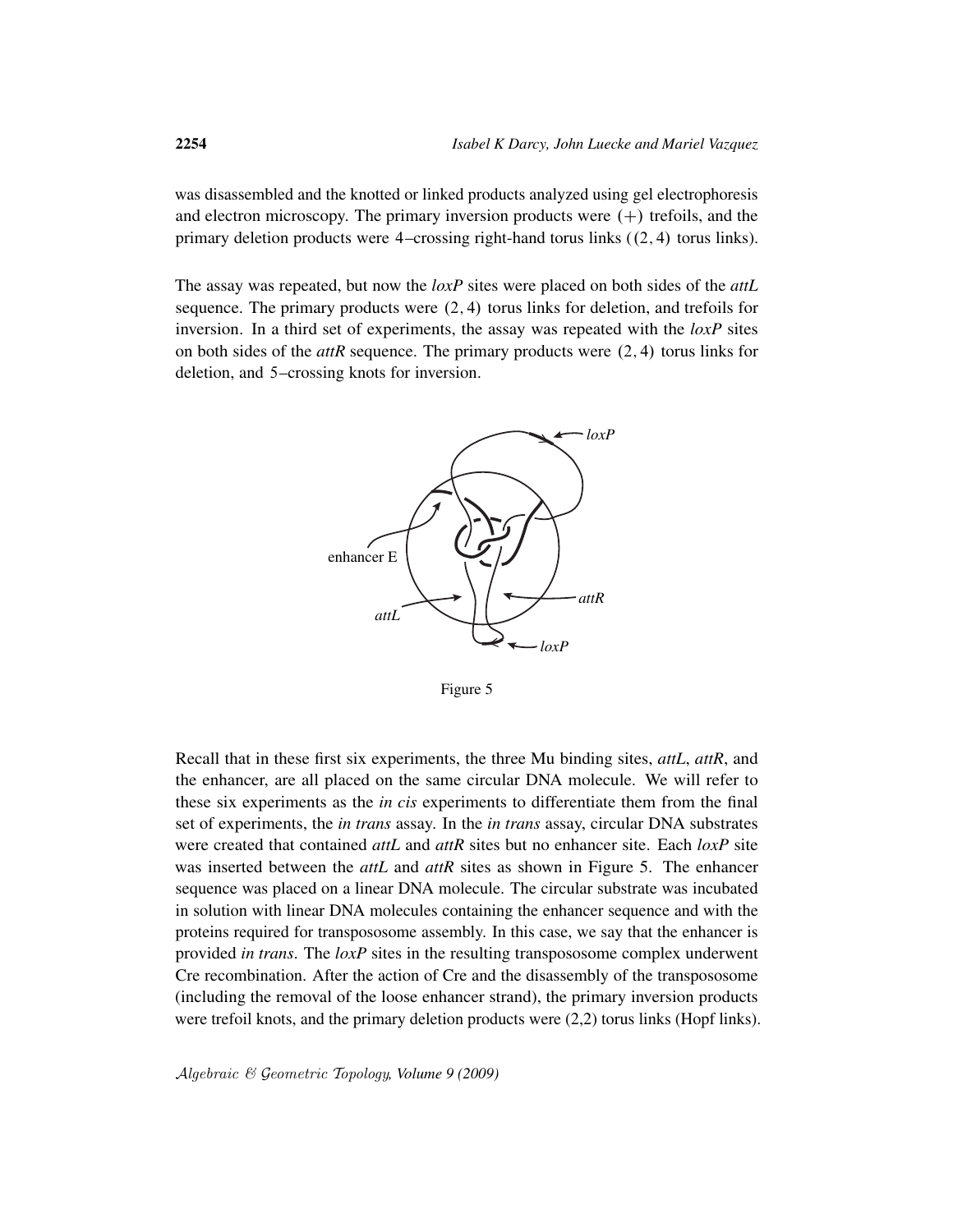The results of these experiments from [38] are summarized in Table  $1<sup>2</sup>$ . Vertical columns correspond to the placement of *loxP* sites, eg the *attL* column shows inversion and deletion products when the *loxP* sites were placed on both sides of the *attL* sequence.

| enhancer                       | attL    | attR                                                                                | <i>in trans</i> |
|--------------------------------|---------|-------------------------------------------------------------------------------------|-----------------|
| Inversion $  (+)$ -trefoil $ $ | trefoil | 5-crossing knot                                                                     | trefoil         |
|                                |         | Deletion $(2, 4)$ torus $(2, 4)$ torus link $(2, 4)$ torus link $(2, 2)$ torus link |                 |

| ۰,<br>٧<br>I |  |
|--------------|--|
|--------------|--|

### 1.2 Tangle model

Tangle analysis is a mathematical method that models an enzymatic reaction as a system of tangle equations [20; 48]. As enzymes are often globular in shape, a protein-DNA complex is modelled as a 3–ball (the protein) with properly embedded strings (the DNA segments). 2–string tangle analysis has been successfully used to solve the topological mechanism of several site-specific recombination enzymes [20; 21; 48; 24; 14; 42; 51; 50; 7; 17; 61; 23; 15; 2]. The Mu transpososome is better explained in terms of 3–string tangles. Some efforts to classifying rational  $n$ –string tangles and solving *n*–string tangle equations are underway [8; 9; 19; 16; 32]. In this paper we find tangle solutions for the relevant 3–string tangle equations; we characterize solutions in terms of certain knotted graphs called solution graphs and show that the PJH solution (Figure 1) is the unique rational solution.

The unknotted substrate captured by the transpososome is modeled as the union of the two 3–string tangles  $T_0 \cup T$ , where T is the transpososome tangle and  $T_0$  is the tangle outside the transpososome complex.  $\mathcal{T}_0 \cup \mathcal{T}$  is represented in Figure 2. Notice that in this figure the *loxP* sites are placed on both sides of the enhancer sequence, but the placement of these sites varies throughout the experiments.

Figure 6 shows the action of Cre on the transpososome proposed in [38]. The experimentally observed products are indicated in this figure. For example, E–inversion refers to the product corresponding to inversely repeated *loxP* sites introduced on both sides of the enhancer sequence. However, there are other 3–string tangles, assuming the same action of Cre, that give rise to the same products. Figures 7 and 8 show two

<sup>2</sup>The chirality of the products was only determined when the *loxP* sites were placed on both sides of the enhancer sequence. We here assume the chirality in Table 1, where (2,4) torus link denotes the 4–crossing right-hand torus link. If any of the products are left-hand (2, 4) torus links, the results of Sections 2–5 applied to these products leads to biologically unlikely solutions.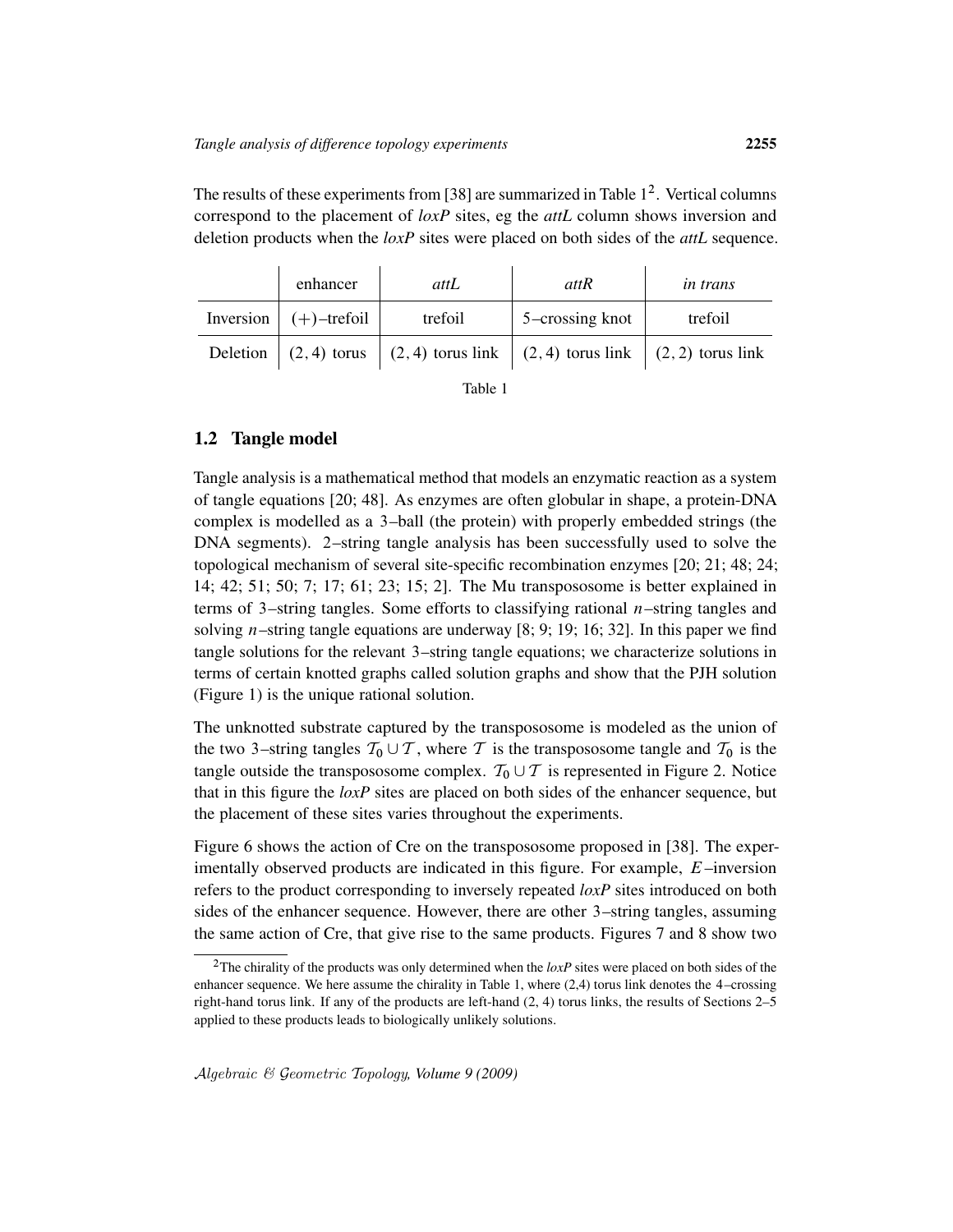

*in trans* inversion  $=$  trefoil *in trans* deletion  $=$  Hopf link

Figure 6

such examples. If one replaces the tangle of Figure 1 with either that of Figure 7 or 8 in Figure 6, the captions remain valid.

The  $loxP$  sites were strategically<sup>3</sup> placed close to the Mu transpososome binding sites in order to prevent Cre from trapping random crossings not bound within the Mu transpososome. In half the experiments it was assumed that Cre trapped one extra crossing outside of the Mu transpososome in order to obtain the *loxP* sequence orientation of Figure 3 (indicated by the arrows). It was also assumed that this occurred

<sup>&</sup>lt;sup>3</sup> Although we here describe only 8 experiments from [38], a number of experiments were performed to determine and check the effect of site placement.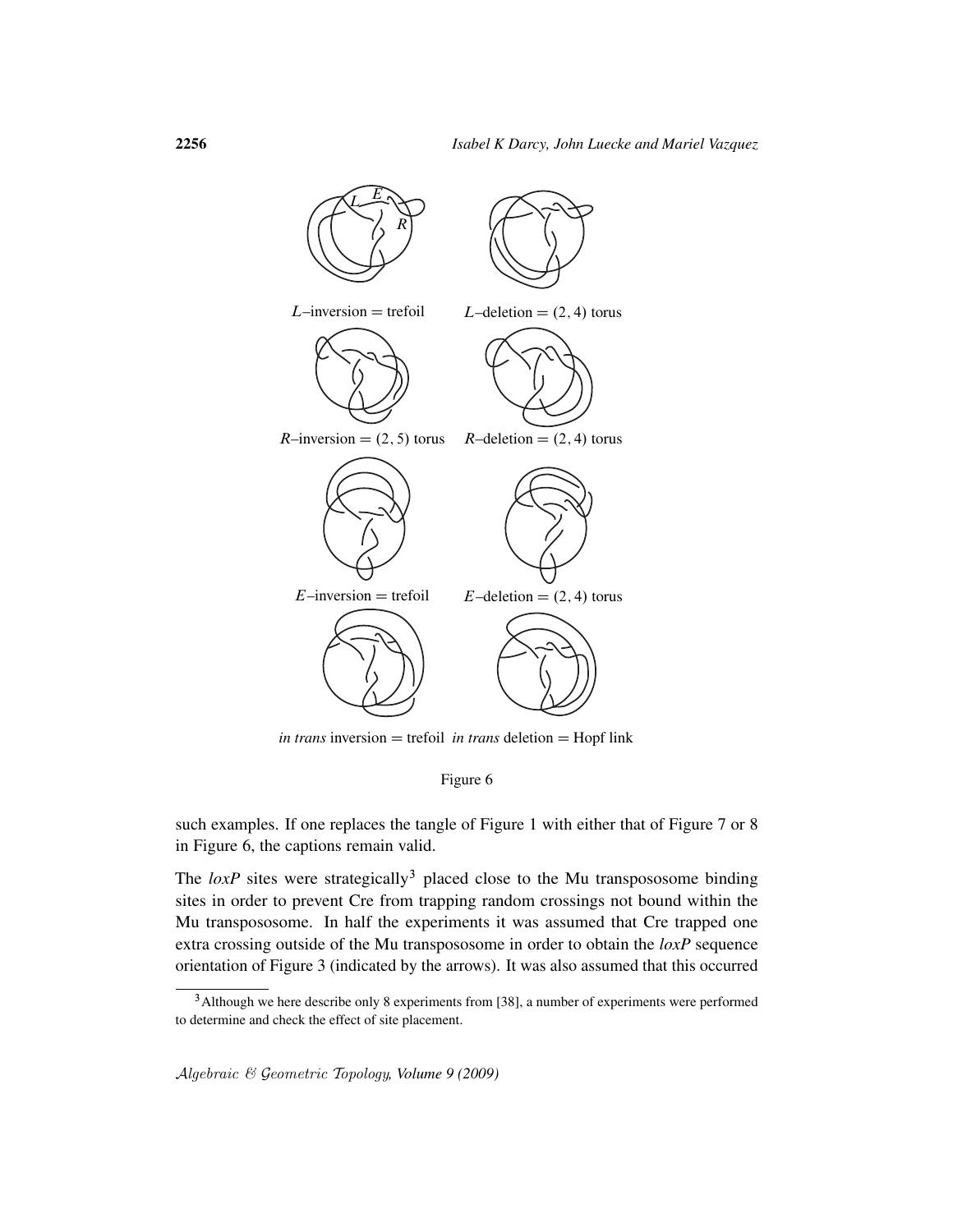

with the higher crossing product when comparing inversion versus deletion products. Hence a crossing outside of the Mu transpososome can be seen in Figure 6 in the case of E–deletion, L–deletion, R–inversion, and *in trans* inversion. In all other cases, it was assumed that Cre did not trap any extra crossings outside of the Mu transpososome.

The shape of DNA within the Mu transpososome was determined in [38] to be the PJH solution (Figure 1) by making a restrictive assumption regarding this DNA conformation. In their analysis, Pathania et al looked at only the most biologically likely shape: a 3-branched supercoiled structure similar to that shown in Figure 9<sup>4</sup>. The standard form of DNA has a helical pitch of about 10.5 bp per turn of the helix [55; 53]. When the double helix is underwound or overwound, the excess torsional stress is converted into writhe, whereby the axis of the DNA double-helix crosses over itself in the form of supercoils [4; 5; 10]. In Figure 9, the supercoils in an unknotted, circular DNA molecule are partitioned among three branches, thus forming a *branched supercoiled structure*.

In terms of tangles, the assumption that the DNA is in branched supercoiled form is equivalent to asking that the three strands of bound DNA form a tangle as in Figure 25 (ie in the terminology of Section 3, that it is a *standard tangle* as defined in Section 3.1).

By assuming a branched supercoiled structure, [38] used their experimental results to determine the number of crossings trapped by Mu in each of the three branches. In Sections 2–5 we show that we are able to reach the same conclusion as [38] without assuming a branched supercoiled structure within the Mu transpososome.

<sup>4</sup>Electron microscopy of supercoiled DNA courtesy of Andrzej Stasiak, University of Lausanne.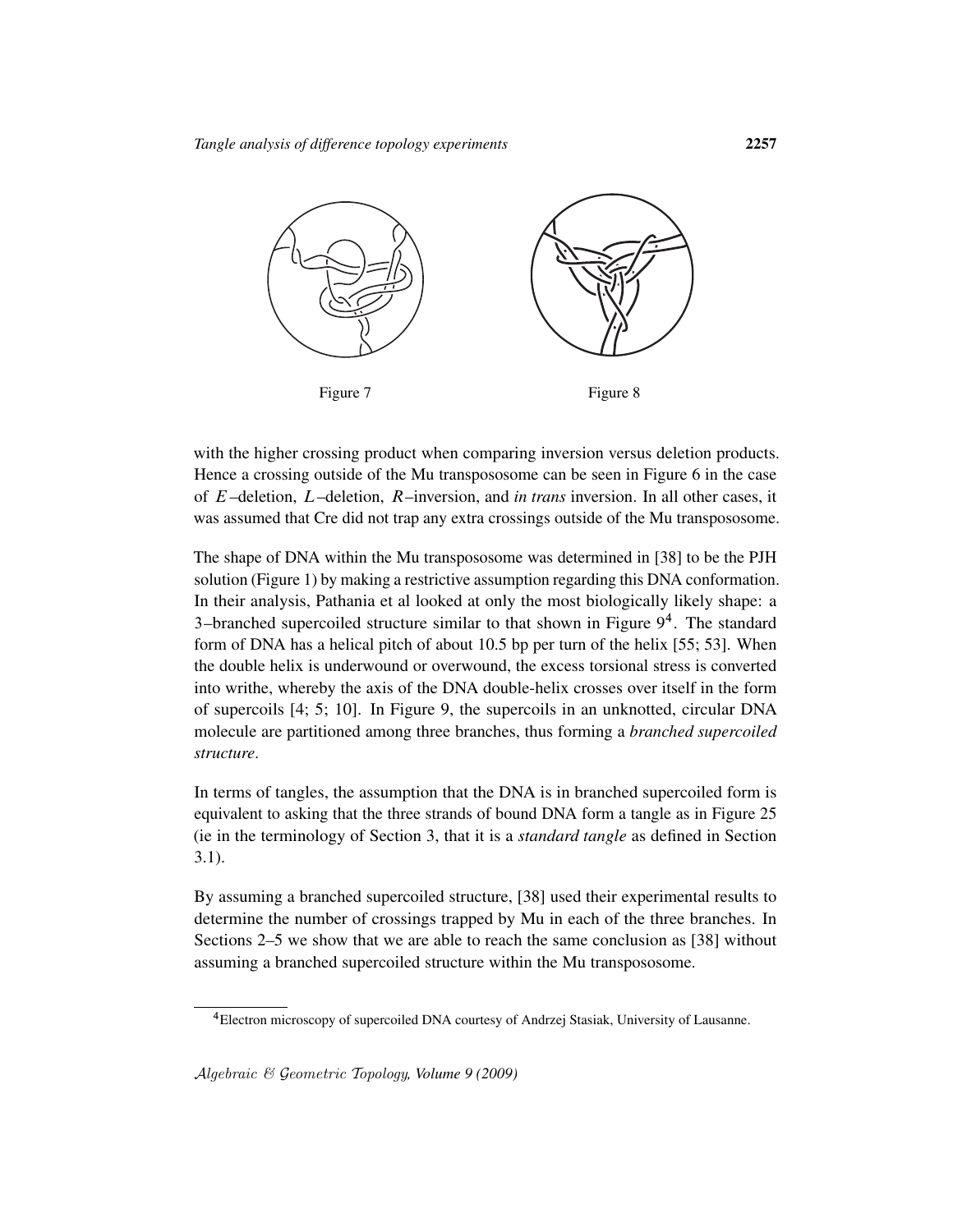

Figure 9

# 2 Normal form

### 2.1 Normal form

The substrate for Cre recombination in [38] is modeled as the 3–string tangle union  $T \cup T_0$ . We here introduce a framing for T called the normal form, which is different from that in the PJH solution (Section 1). The choice of framing affects only the arithmetic in Section 2 and does not affect any of the results in Sections 3 or 4. The results of Section 5 on the crossing number of  $T$  are made with respect to the normal form framing.

In Figure 10, let  $c_1, c_2, c_3$  be the strings of  $\mathcal{T}_0$  and  $s_{12}, s_{23}, s_{31}$  be the strings of  $\mathcal{T}$ . The substrate is the union of the  $c_i$ 's and the  $s_{ij}$ 's. We assume there is a projection of  $T \cup T_0$  so that  $c_1, c_2, c_3$  are isotopic (relative endpoints) onto the tangle circle and so that the endpoints of  $s_{ij}$  are contiguous on the tangle circle (Figure 10). Note that



Figure 10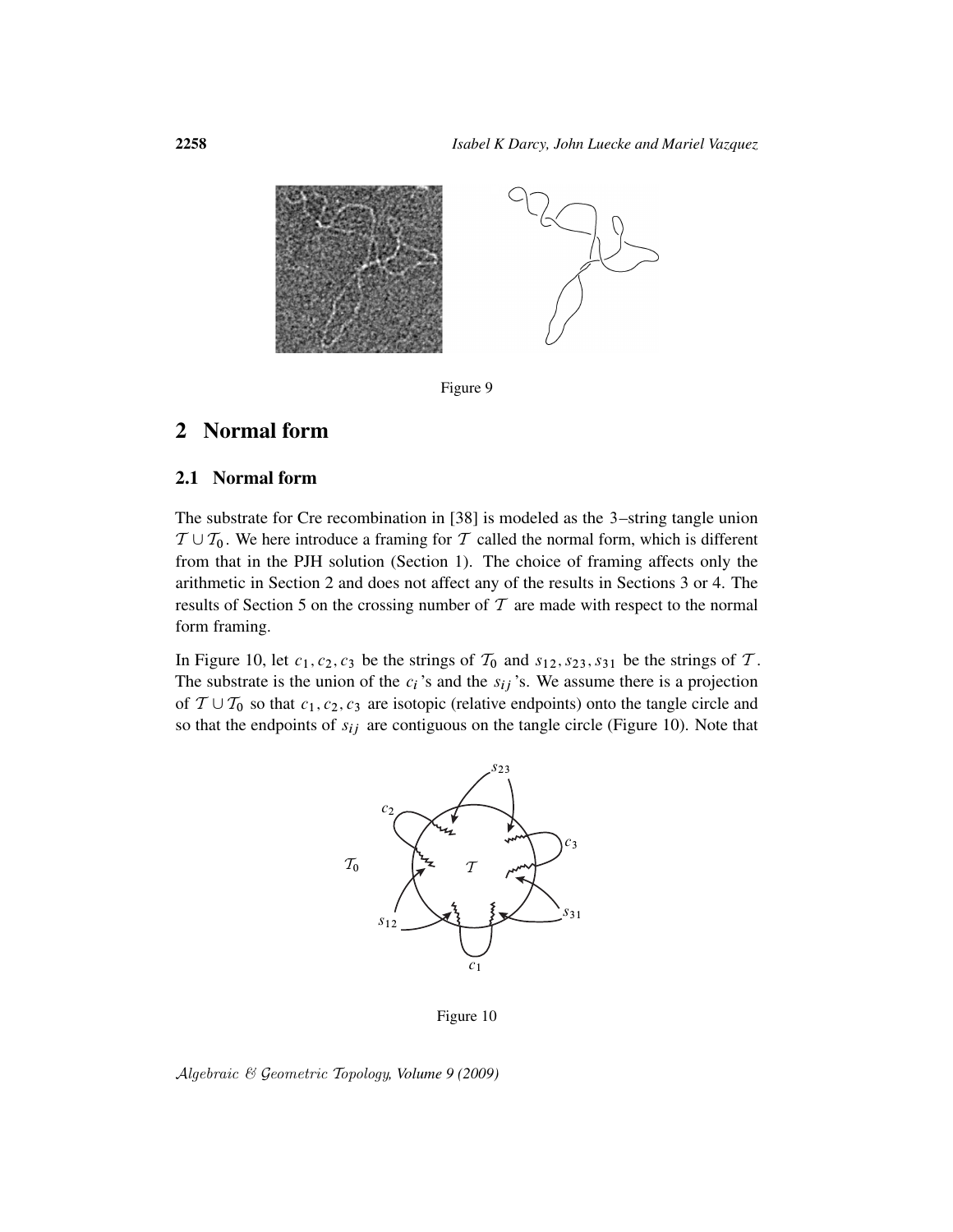this projection is different from that in [38]. It is a simple matter to convert between projections, as described below.

In each experiment the two recombination sites for Cre (*loxP* sites) are located on two strings  $c_i$  and  $c_j$  ( $i \neq j$ ). Cre bound to a pair of strings  $c_i \cup c_j$  can be modeled as a 2–string tangle P of type  $0/1$ . See Figure 16 where P is represented by the smaller hashed 2–string tangle with two horizontal strands. Earlier studies of Cre support the assumption that Cre recombination takes  $P = 0/1$  into  $R = 1/0$ , where for both tangles, the Cre binding sites are in antiparallel orientation (Figure 3) [38; 24; 25; 31]. Note that from a 3–dimensional point of view, the two sites can be regarded as parallel or antiparallel as we vary the projection [48; 50; 52]. With our choice of framing any Cre-DNA complex formed by bringing together two *loxP* sites ( *eg* strings  $c_i$  and  $c_j$ ) results in  $P = (0)$  with antiparallel sites when the *loxP* sites are directly repeated. Furthermore, it is possible that Cre recombination traps crossings outside of the Mu and Cre protein-DNA complexes. For mathematical convenience we will enlarge the tangle representing Cre to include these crossings which are not bound by either Mu or Cre but are trapped by Cre recombination. That is, the action of Cre recombination on  $c_i \cup c_j$  will be modeled by taking  $P = 0/1$  into  $R = 1/d$ for some integer  $d$ . Hence the system of tangle equations shown in Figure 11 can be used to model these experiments where the rational tangles  $1/d_i$ ,  $1/v_i$ ,  $1/d_t$ ,  $1/v_t$ represent nontrivial topology trapped inside  $R$  by Cre recombination, but not bound by Mu. The tangle  $\mathcal T$ , representing the Mu transpososome (ie the Mu-DNA complex), is assumed to remain constant throughout the recombination event [48; 38]. Recall that the first six experiments where the three Mu binding sites, *attL*, *attR*, and the enhancer, are all placed on the same circular DNA molecule will be referred to as the *in cis* experiments. The remaining two experiments will be referred to as the *in trans* experiments since the enhancer sequence is provided *in trans* on a linear DNA molecule separate from the circular DNA molecule containing the *attL* and *attR* sites. The tangle equation (1) in Figure 11 corresponds to the unknotted substrate equation from the first six experiments. Equations (2)–(4) correspond to three product equations modeling the three *in cis* deletion experiments, while Equations (5)–(7) correspond to the three product equations modeling the three *in cis* inversion experiments. Equation (8) corresponds to the unknotted substrate equation for the two *in trans* experiments, while Equations (9) and (10) correspond to the product equations modeling *in trans* deletion and *in trans* inversion, respectively. In addition to modeling experimental results in [38], these equations also model results in [39; 59; 60].

Figure 10 partially defines a framing for the tangle  $\mathcal T$ . One can go further by specifying values for  $d_1, d_2, d_3$  for the three *in cis* deletion experiments. We define the *normal form equations* to be the system of Equations (1)–(4) in Figure 11 (corresponding to the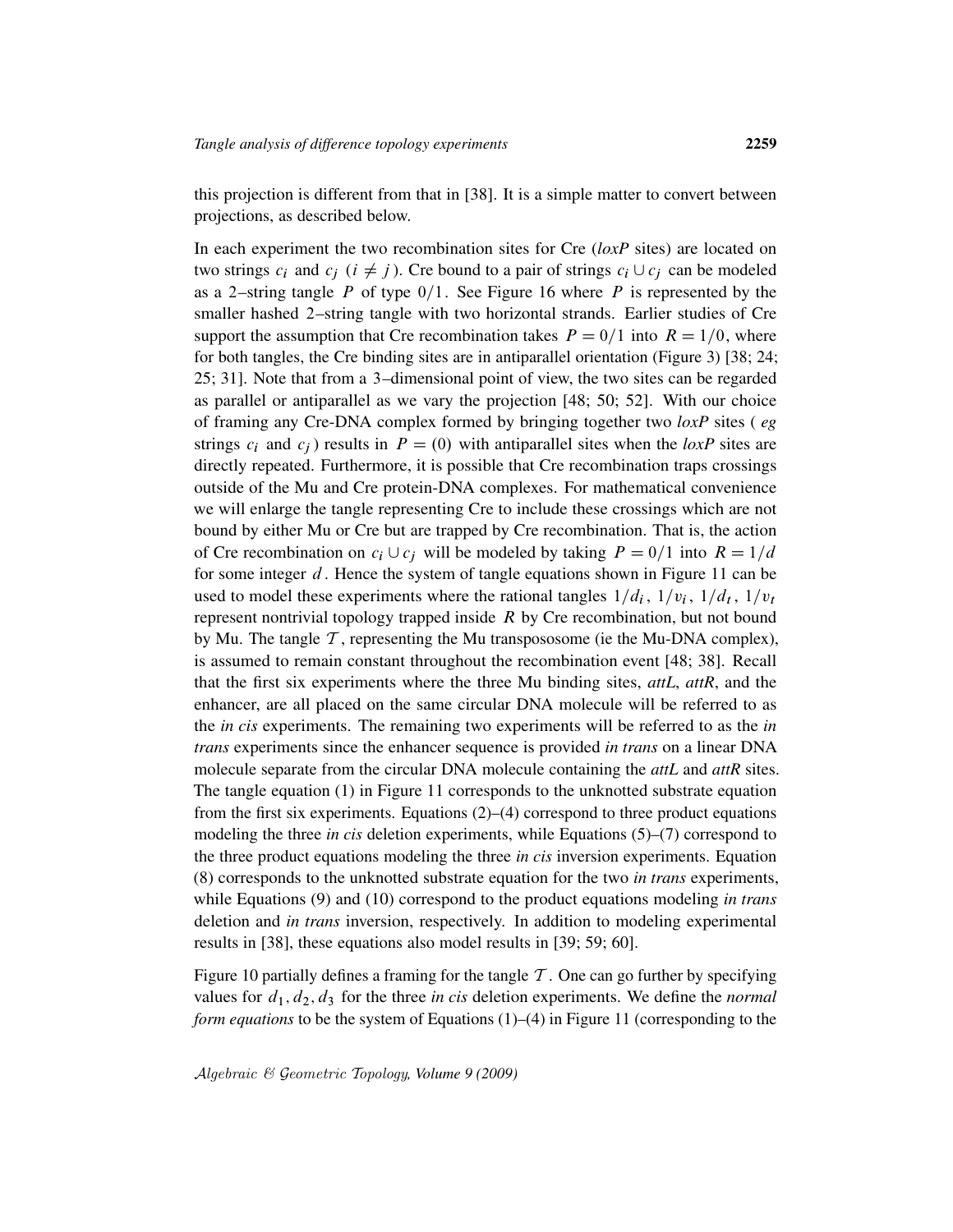



*in cis* deletion experiments) with the additional requirement that  $d_1 = d_2 = d_3 = 0$ . We focus first on these four equations as only the *in cis* deletion experiments are needed for our main results. The four inversion experiments were important experimental controls and were by [38] to determine the tangle model for the Mu transpososome. These four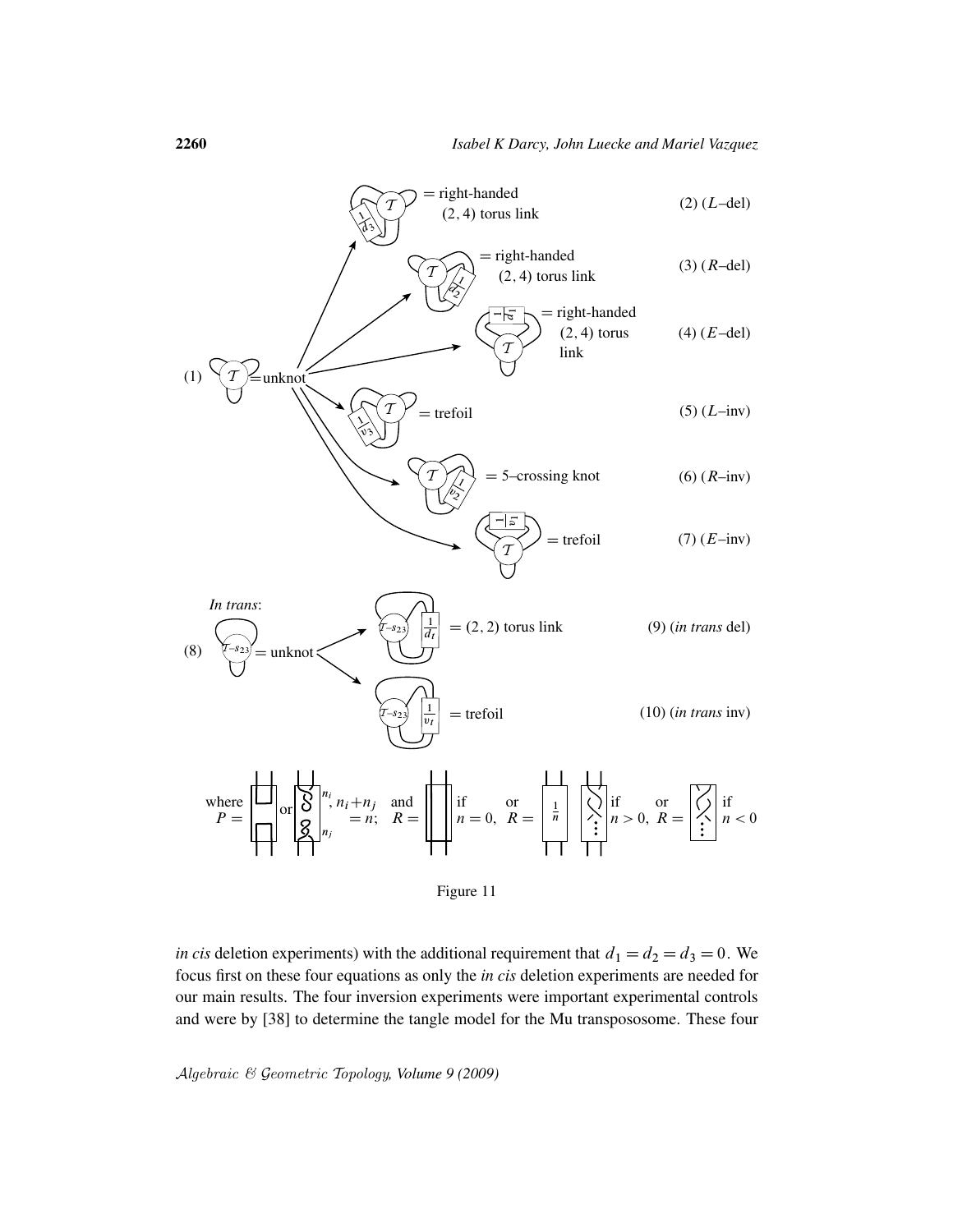experiments are not needed in our analysis. It is interesting that, in contrast to the three in cis deletion experiments, the four inversion experiments do not determine a unique 3 string tangle among rational tangles.

**Definition 2.1** A 3-string tangle  $T$  is called a *solution tangle* if and only if it satisfies the four normal form equations.

In the normal form equations, the action of Cre results in replacing  $P = c_i \cup c_j = 0/1$ with  $R = 1/0$  for the three *in cis* deletion experiments. If we wish to instead impose a framing where  $P = c_i \cup c_j = 0/1$  is replaced by  $R = 1/d_k$  for given  $d_k$ ,  $k = 1, 2, 3$ , we can easily convert between solutions. Suppose  $T$  is a solution to this nonnormal form system of equations. We can move  $n_i$  twists from R into T at  $c_i$ , for each i where  $n_i + n_j = d_k$  (Figure 12). Hence T with  $n_i$  crossings added inside T at  $c_i$  for



Figure 12

each i is a solution tangle (for the normal form equations). Note the  $n_i$  are uniquely determined. Similarly, if  $\mathcal T$  is a solution tangle (for the normal form equations), then for given  $d_k$  we can add  $-n_i$  twists to T at  $c_i$  to obtain a solution to the nonnormal form equations.

**Remark** For biological reasons Pathania et al chose  $d_1 = -1$ ,  $d_2 = 0$ ,  $d_3 = -1$  [38]. Hence  $n_1 = 0$ ,  $n_2 = -1$ ,  $n_3 = 0$ . This corresponds to adding a right-hand twist at  $c_2$ to a solution in the PJH convention (such as Figure 1) to obtain a solution tangle (such as Figure 13). Conversely, by adding a single left-hand twist at  $c_2$  to a solution tangle, we get the corresponding solution in the PJH convention (eg from the solution tangle of Figure 13 to the PJH solution of Figure 1).

**Remark** We will show that knowing the number of crossings trapped by Cre outside of the Mu transpososome in the three *in cis* deletion experiments is sufficient for determining the number of crossings trapped outside the Mu transpososome in all experiments. In other words choosing  $d_1, d_2, d_3$  determines  $v_1, v_2, v_3, v_t$ , and  $d_t$ .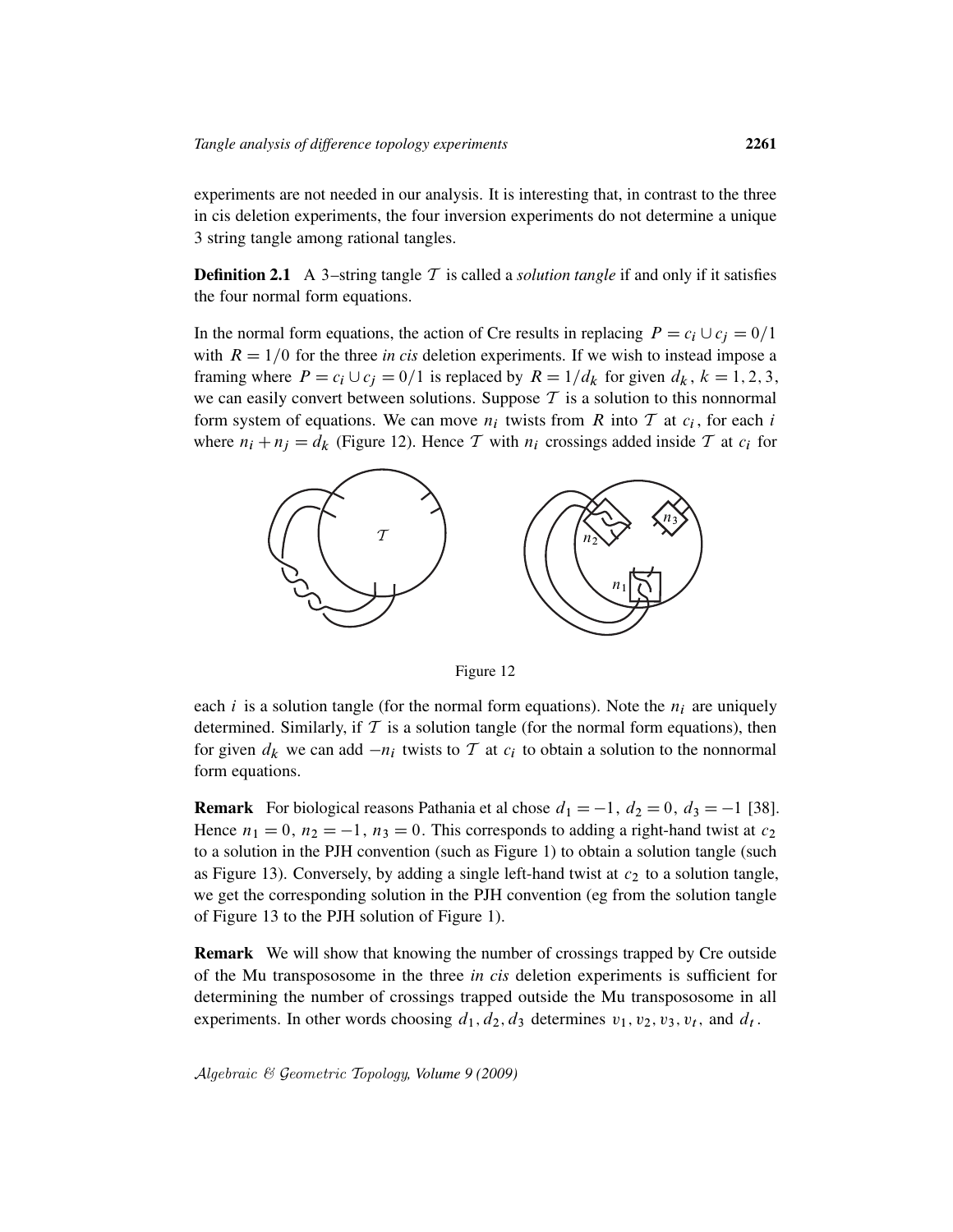Next we apply traditional 2–string tangle calculus [20] to the equations arising from the *in cis* deletion experiments.

### 2.2 The three *in cis* deletion tangle equations

With abuse of the  $c_i$  notation of Figure 10, let the tangle circle be the union of arcs  $c_1 \cup x_{12} \cup c_2 \cup x_{23} \cup c_3 \cup x_{31}$  (Figure 13). We think of these arcs as providing a framing for the tangle  $T$ .



Figure 13

Let  $O_i = T \cup c_i$  be the 2-string tangle obtained by capping off  $s_{ji} \cup s_{ik}$  with  $c_i$ . Then  $s_{kj}$  is one of the strings of the 2- string tangle  $O_i$ , let  $\hat{s}_i$  denote the other (Figure 14)





By capping  $\mathcal T$  along each  $c_i$ , we approach the problem of finding all possible 3-string tangles for the Mu transpososome by first solving three systems of two 2–string tangle equations (one for each  $c_i$ ). Figure 15 illustrates the definitions of 2–string tangle addition  $(+)$  and numerator closure  $(N)$ . Figure 16 shows a system of two 2–string tangle equations arising from Cre recombination on the Mu transpososome.  $T \cup c_2$ is represented by the 2–string tangle which is shaded light and dark grey. The light grey portion of this 2–string tangle represents  $\mathcal T$ . The smaller hashed 2–string tangle represents Cre bound to *loxP* sites before (left) and after (right) recombination. Recall that the hashed  $0/1$  tangle is referred to by P (before recombination) and the hashed  $1/0$  tangle by R (after recombination).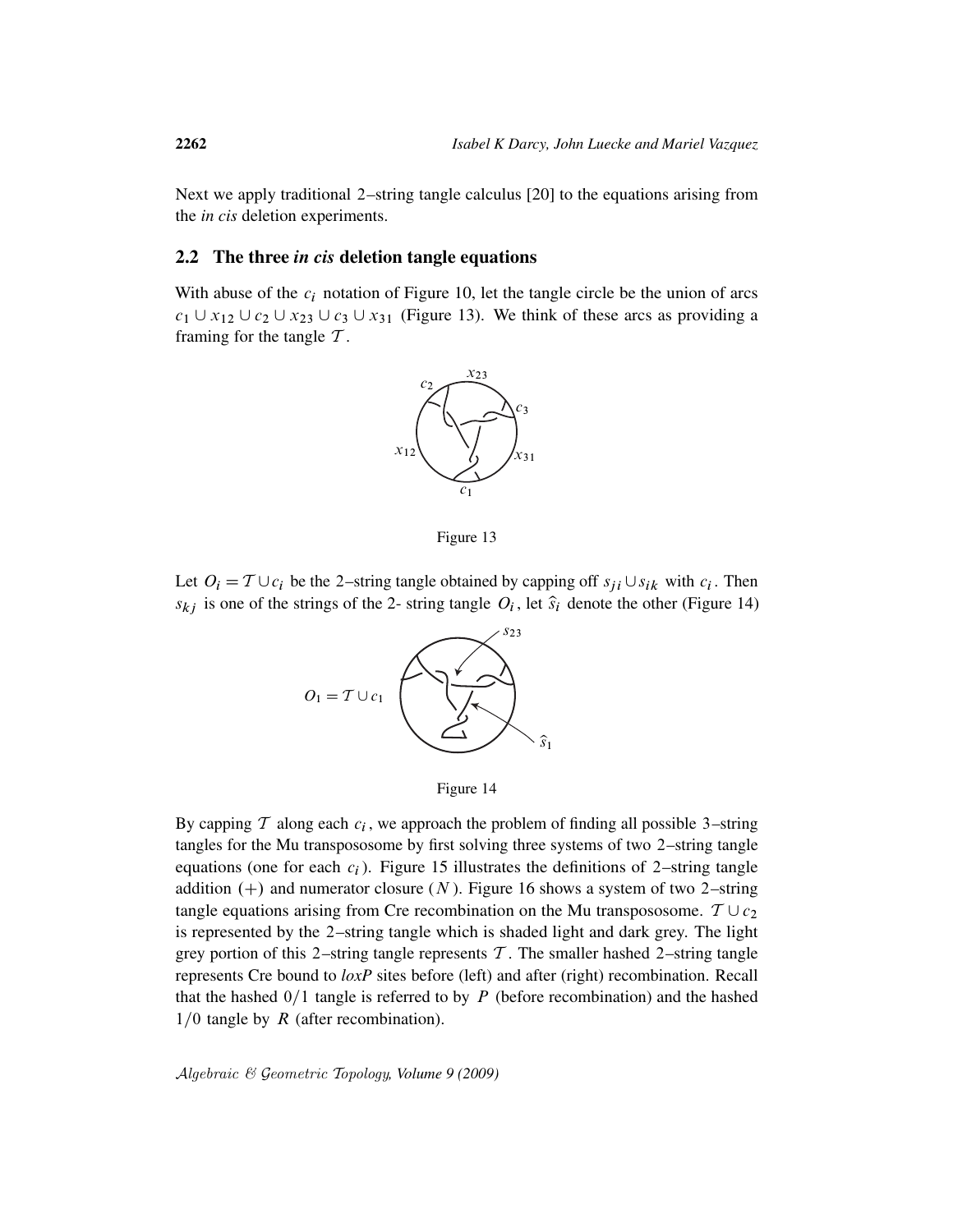

Figure 15



### Figure 16

**Lemma 2.2** (*in cis* deletion) Let  $T$  be a solution tangle. That is, consider the three in cis deletion experiments which convert unknotted substrates to right-hand  $(2, 4)$  torus links. Let  $O_i = T \cup c_i$  be the 2-string tangle obtained by capping T along  $c_i$ . Then  $O_i$  is the  $-1/4$  tangle,  $i = 1, 2, 3$ .

**Proof** All the *in cis* deletion events, modeled by replacing  $P = c_j \cup c_k = 0/1$  by  $R = 1/0$  in normal form (see Figure 17), lead to identical systems of two 2–string tangle equations:

$$
N(O_i + 0/1) = \text{unknot}
$$
  

$$
N(O_i + 1/0) = (2, 4) \text{ torus link}
$$

By Hirasawa and Shimokawa [27],  $O_i$  is a rational tangle. By tangle calculus, the system admits a unique solution  $O_i = -1/4$ ,  $i = 1, 2, 3$  by Ernst and Sumners [20]



Figure 17

(see also Darcy [14] and Vasquez et al [50]).

 $\Box$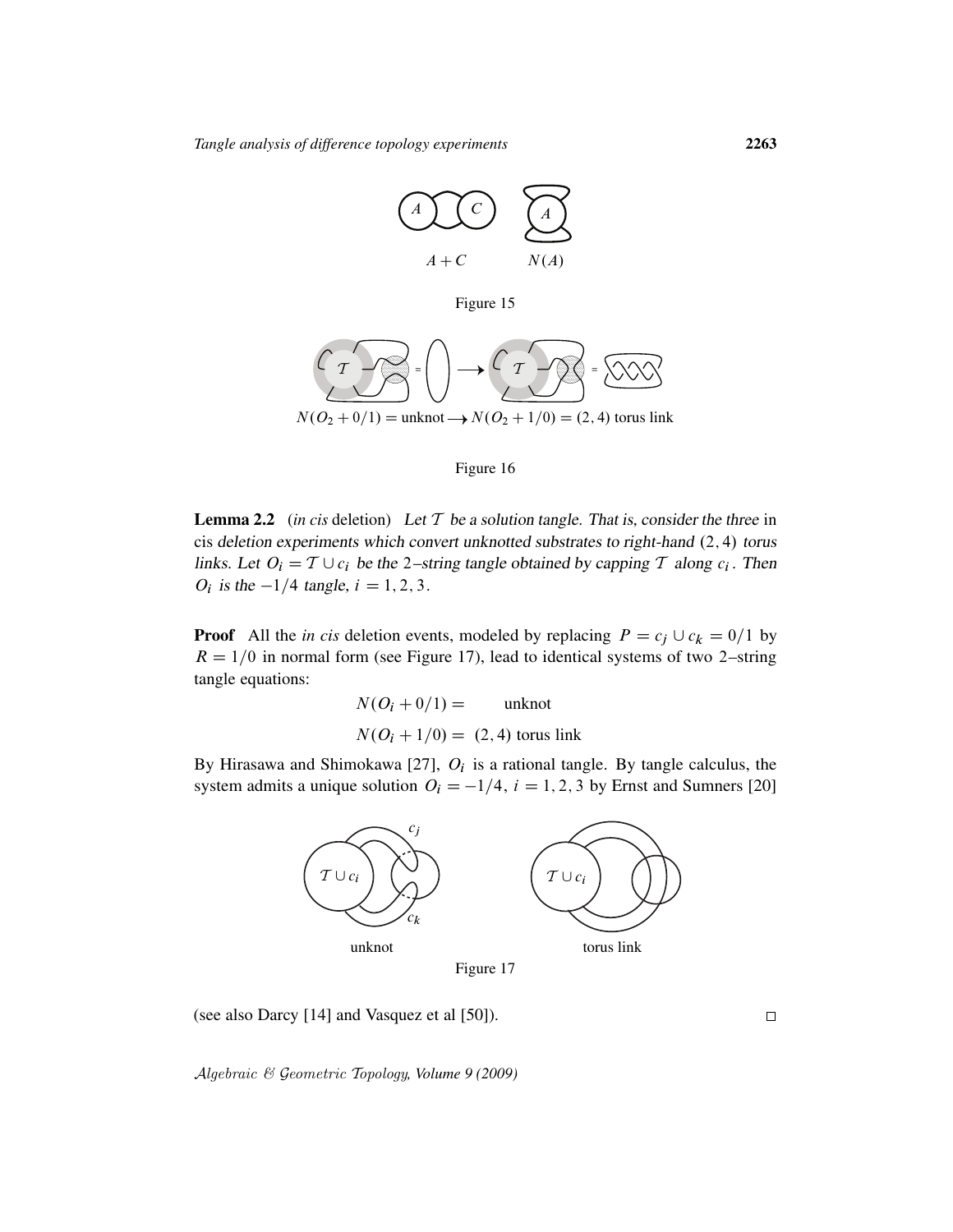#### 2.3 The three *in cis* inversion tangle equations

Each Cre inversion experiment is also modeled as a system of tangle equations:

$$
N(O_i + 0/1) =
$$
unknot  

$$
N(O_i + 1/v_i) =
$$
inversion product

If we assume that the DNA-protein complex is constant for each pair of deletion/inversion experiments, then by Lemma 2.2,  $O_1 = O_2 = O_3 = -1/4$ . If the inversion products are known, then  $v_i$  can be determined by tangle calculus for  $i = 1, 2, 3$ . From [38] we know that both L–inversion and E–inversion produce the  $(+)$ –trefoil. Also  $R$ –inversion produces a 5–crossing knot (see Table 1), which must be a 5–torus knot since  $O_2 = -1/4$ . We assume this is the  $(+)5$ –torus knot, for if it were the  $(-)$ 5–torus knot then  $v_2 = 9$  which is biologically unlikely. Hence the only biologically reasonable solutions to the inversion equations, with  $O_i = -1/4$ ,  $i = 1, 2, 3$  are:

*L*–inversion,  $P = 0/1$  and  $R = 1/1$ , product  $= (+)$ –trefoil

(2-1) *R*-inversion, 
$$
P = 0/1
$$
 and  $R = -1/1$ , product = (+)5–torus knot  
*E*-inversion,  $P = 0/1$  and  $R = 1/1$ , product = (+)-trefoil

Other possible solutions exist if  $O_i$  is allowed to change with respect to the deletion *versus* inversion experiments. However, it is believed that the orientation of the Cre binding sites (inverted versus direct repeats, Figure 4) does not affect the transpososome configuration.

### 2.4 Linking number considerations

In Lemma 2.3 we compute linking numbers related to the deletion experiments.

Assume T is a solution tangle. First, let  $\hat{x}_i$  be the arc on the tangle circle given by  $x_{ji} \cup c_i \cup x_{ik}$ . We compute the linking number between  $x_{jk} \cup s_{jk}$  and  $\hat{s}_i \cup \hat{x}_i$ , using the orientation induced from the tangle circle into each component and using the sign convention in Figure 18. The linking number quantifies the pairwise interlacing of arcs after capping off.

Second, we compute the linking number of  $x_{ij} \cup s_{ij}$  and  $x_{ki} \cup s_{ki}$ , with sign and orientation conventions as before. This linking number calculation quantifies the interlacing between any two arcs in  $T$ .

**Lemma 2.3** Assume  $T$  is a solution tangle. Then

$$
\ell k(x_{jk} \cup s_{jk}, \hat{s}_i \cup \hat{x}_i) = -2
$$
  
 
$$
\ell k(x_{ij} \cup s_{ij}, x_{ki} \cup s_{ki}) = -1
$$
  
 
$$
\{i, j, k\} = \{1, 2, 3\}.
$$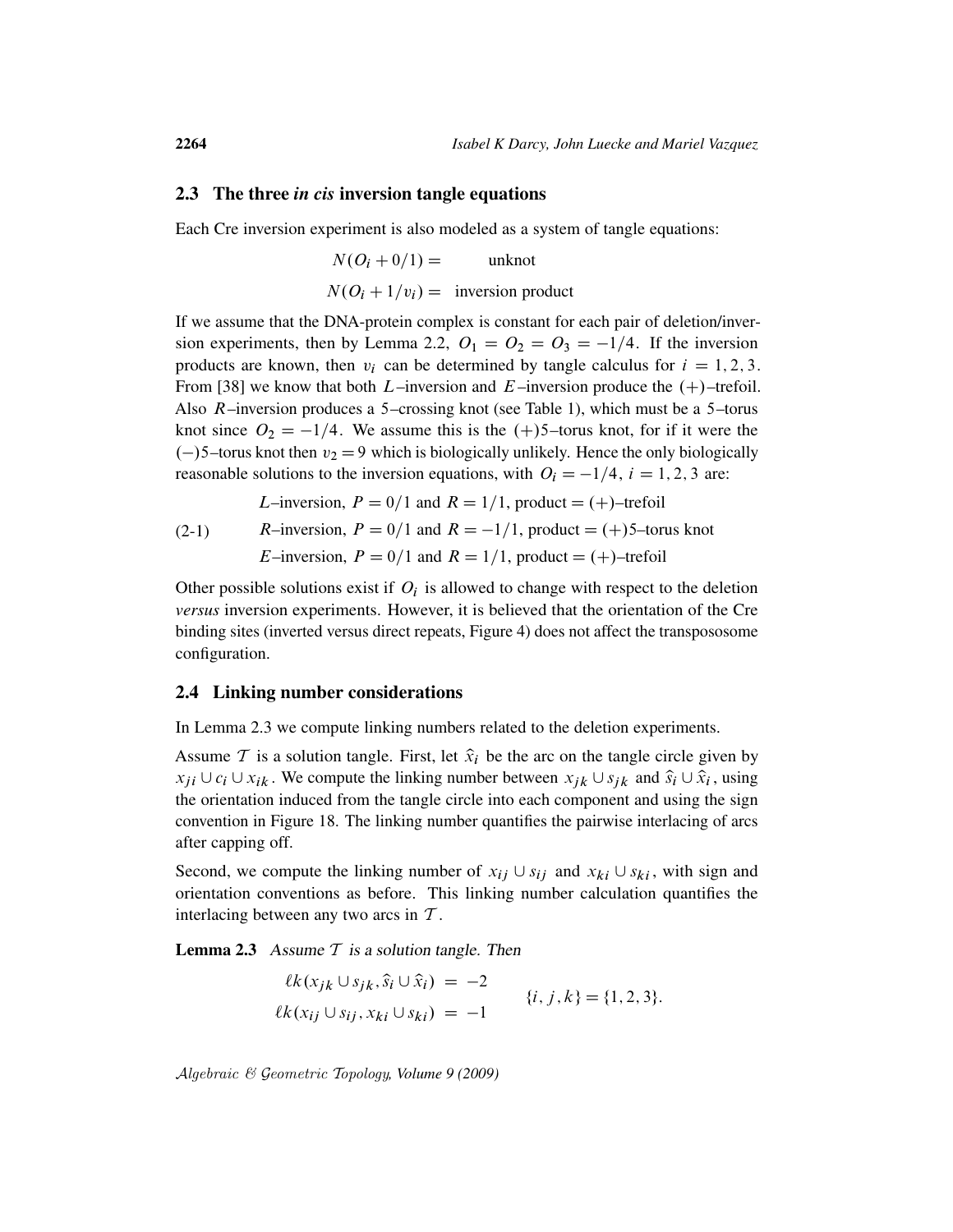

Figure 18

**Proof** The first equation follows from Lemma 2.2.

To get the second equation we note that  $\hat{s}_i \cup \hat{x}_i$  can be obtained via a banding connecting  $x_{ij} \cup s_{ij}$  with  $x_{ki} \cup s_{ki}$  along  $c_i$  as indicated in Figure 19. Then for  $\{i, j, k\} = \{1, 2, 3\}$ ,

 $-2 = \ell k(x_{jk} \cup s_{jk}, \hat{s}_i \cup \hat{x}_i) = \ell k(x_{jk} \cup s_{jk}, x_{ij} \cup s_{ij}) + \ell k(x_{jk} \cup s_{jk}, x_{ki} \cup s_{ki}).$ 

Solving three equations  $(\{i, j, k\} = \{1, 2, 3\})$ , we obtain  $\ell k(x_{ij} \cup s_{ij}, x_{jk} \cup s_{jk}) = -1$ .



Figure 19

In the next section we will see how the *in cis* deletion results extend to the analysis of the remaining experiments (*in trans* deletion and inversion).

### 2.5 *In trans* experiments

In the *in trans* portion of [38] (described in Section 1) the enhancer sequence is not incorporated into the circular DNA substrate; it remains separate in solution on its own linear molecule when the transpososome is formed (Figure 20). Assuming the transpososome complex forms the same 3–string tangle in this context, the transpososome writes the substrate as a union of two 2-string tangles:  $T_0'$  $\frac{1}{0}$ , a trivial tangle outside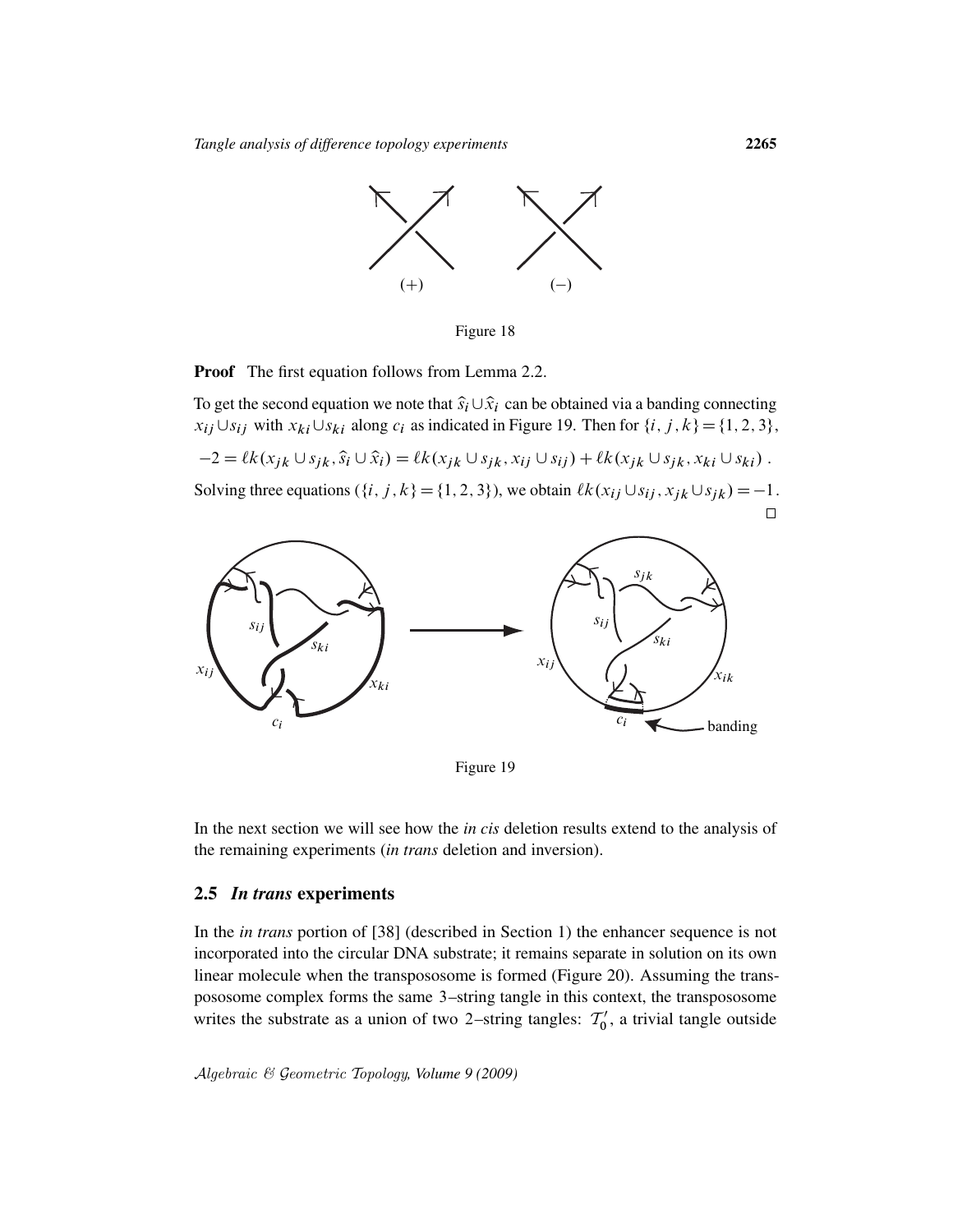the transpososome; and  $T' = T - s_{23}$ , the tangle formed by the *attR* and *attL* strands (where  $s_{23}$  is the enhancer strand in T).



Figure 20

**Lemma 2.4** (*in trans* deletion) Let  $T$  be a solution tangle. Suppose  $T$  also satisfies equations (8) and (9) in Figure 11 where  $d_t$  is as shown in this figure. Then  $d_t = 0, 4$ and  $T - s_{23} = 1/-2$ .

Proof When Cre acts on the *loxP* sites in the *in trans* experiment, we assume that it takes the  $0/1$  tangle to  $1/d_t$  (Figure 21). The Cre deletion product *in trans* is a



Figure 21

Hopf link (ie a  $(2, 2)$  torus link). Hence we are solving the 2–string tangle equations,  $N((T - s_{23}) + 0/1) =$  unknot,  $N((T - s_{23}) + 1/d_t) = (2, 2)$  torus link. By [6]  $T - s_{23}$ is rational, and by tangle calculus [20],  $T - s_{23} = 1/(\pm 2 - d_t)$ , which implies that  $\ell k(x_{31}\cup s_{31}, x_{12}\cup s_{12}) = (\pm 2-d_t)/2$ . By Lemma 2.3,  $\ell k(x_{31}\cup s_{31}, x_{12}\cup s_{12}) = -1$ . Hence  $(\pm 2 - d_t)/2 = -1$ . Thus  $d_t = 0$ , 4 and  $T - s_{23} = 1/-2$ .  $\Box$ 

**Remark** (*In trans* inversion) If  $T - s_{23} = 1/-2$ , then the *in trans* Cre inversion product is  $N((T - s_{23}) + 1/v_t) = N(1/-2 + 1/v_t) = (2, 2 - v_t)$  torus knot. A (2, 3) torus knot (ie the trefoil) *in trans* inversion product implies  $v_t = -1$ .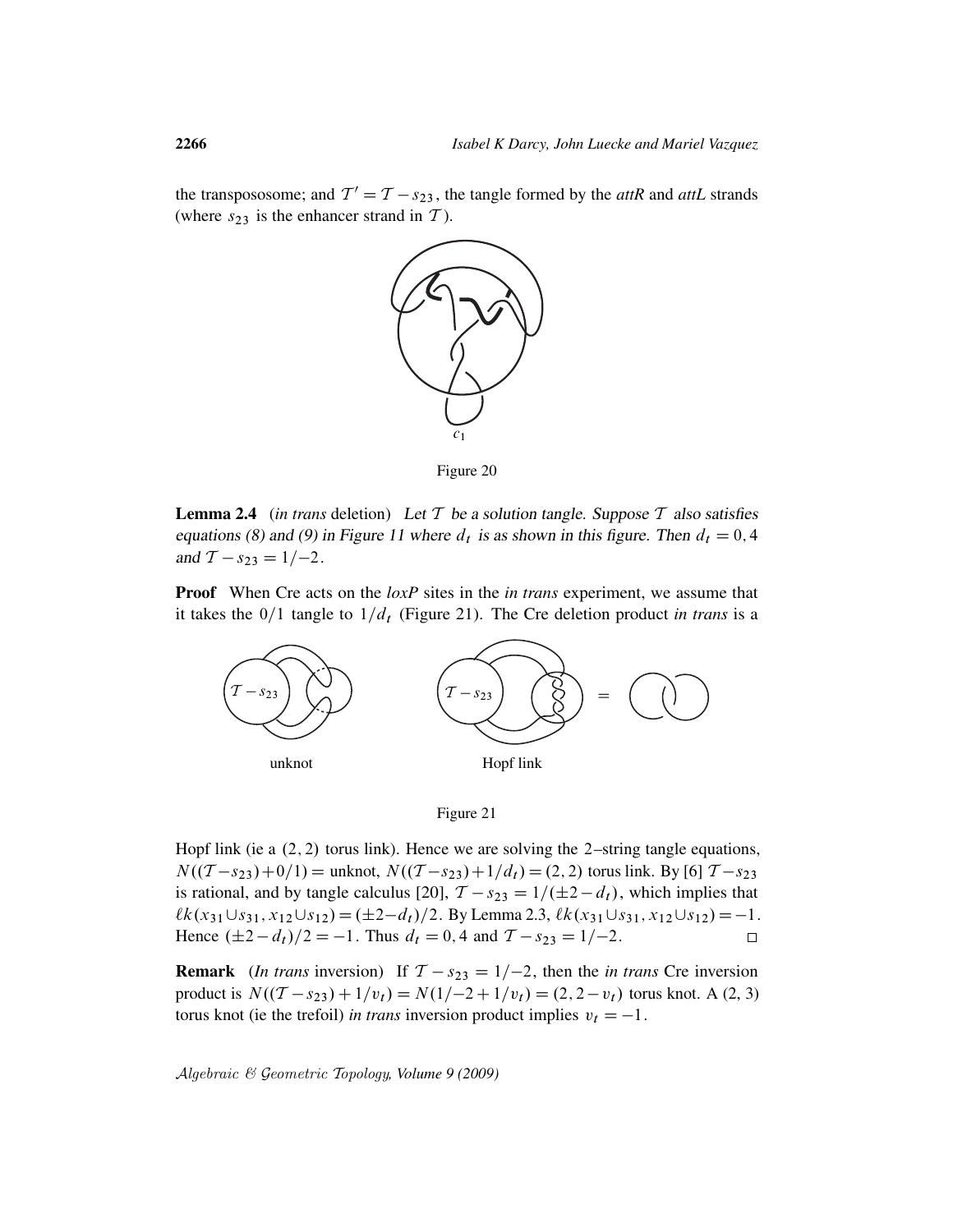### 2.6 Summary

The next proposition summarizes the results in this section.

**Proposition 2.5** Let  $T$  be a solution tangle which also satisfies the in trans deletion experiments, and let  $s_{23}$  correspond to the enhancer strand in the [38] experiments. Then

(2-2) 
$$
O_i = \mathcal{T} \cup c_i = -\frac{1}{4}, \quad \mathcal{T} - s_{23} = -\frac{1}{2}
$$

The in trans deletion reaction of Cre is modeled by replacing  $c_1\cup(c_2\cup x_{23}\cup c_3)=0/1$ by the 1/0 or 1/4 tangle (ie  $d_t = 0, 4$ ; see Figure 23).



**Remark** In declaring  $O_i = -1/4$  we are using the framing coordinate of the tangle circle with  $c_j \cup c_k = 0/1$ ,  $x_{jk} \cup \hat{x}_i = 1/0$ .

Proposition 2.5 can be generalized to products of deletion that are  $(2, L_i)$  torus links, and a  $(2, L_t)$  torus link for the *in trans* experiment:

**Proposition 2.6** Let T satisfy Equations (1)–(4), (8)–(9) of Figure 11 except that the in cis deletion experiments produce  $(2, L_i)$  torus links,  $L_i \neq \pm 2$ , for  $i = 1, 2, 3$  and the in trans deletion experiment results in a  $(2, L_t)$  torus link. Assume  $d_1 = d_2 = d_3 = 0$ and that  $s_{23}$  corresponds to the enhancer strand. Then

(2-3) 
$$
O_i = T \cup c_i = -\frac{1}{L_i}, \quad T - s_{23} = \frac{1}{(L_2 + L_3 - L_1)/2}.
$$

If  $|L_t| = 2$ , then  $d_t = (-L_j + L_i + L_k \pm 4)/2$ . If  $|L_t| \neq 2$ , then  $d_t = (-L_j + L_i +$  $L_k - 2L_t)/2$ .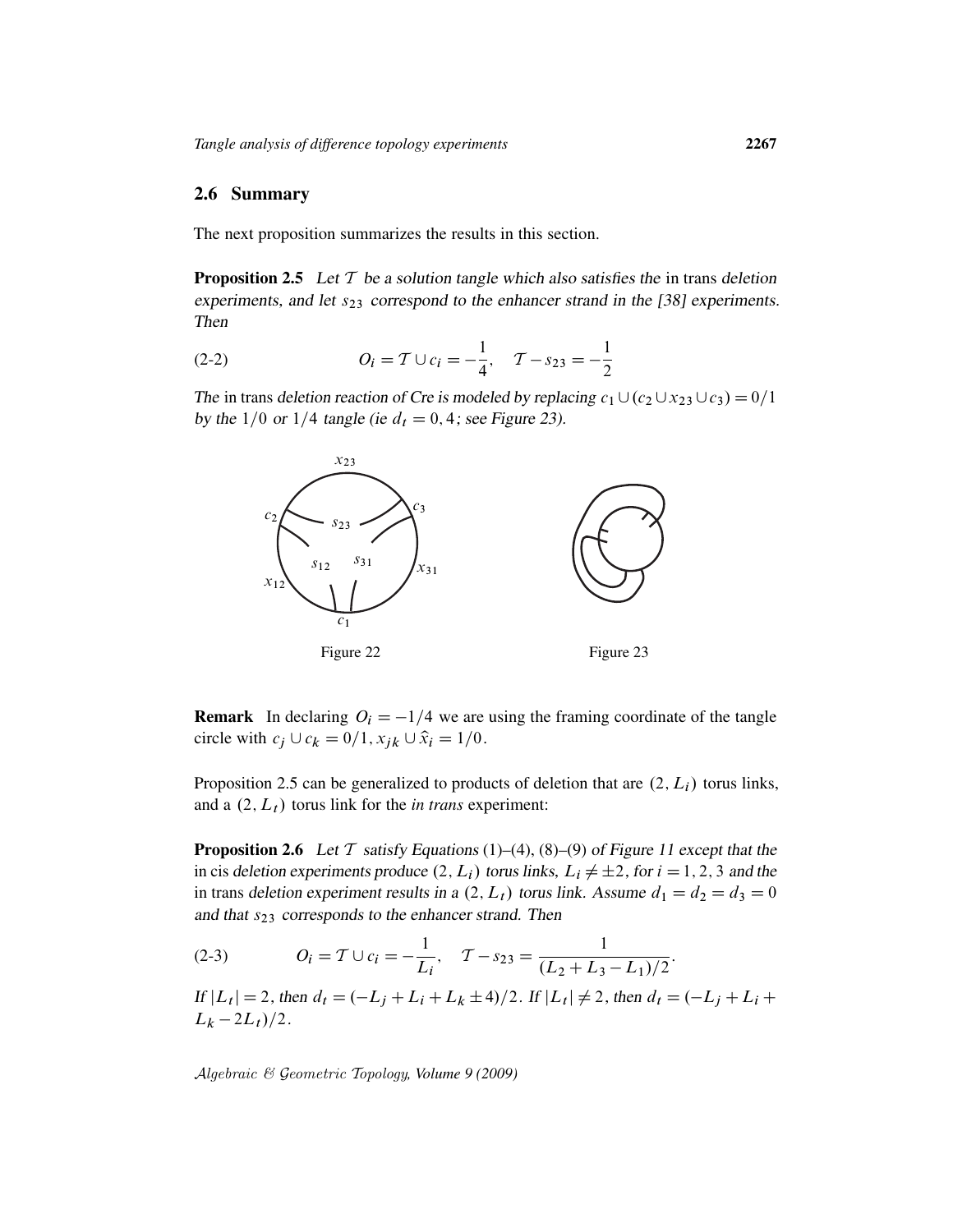Note similar results hold if  $L_i = \pm 2$  for  $i = 1, 2$ , and/or 3, but as this breaks into cases, we leave it to the reader.

Remark Sections 3 and 4 rely on the fact the tangles in Figure 24 are all of the form  $1/m_i$ . This would still be the case no matter the choice of framing (discussed at the beginning of this section) or the type of the  $(2, L_i)$  torus link products. Hence the results of Sections 3 and 4 apply more generally.

Note that a 3-string tangle  $T$  is a solution tangle if and only if it satisfies the condition  $O_i = T \cup c_i = -1/4$  for  $i = 1, 2, 3$  (see Definition 2.1 and Lemma 2.2). This corresponds to the first three equations in Figure 24. The main result in Section 3 (Corollary 3.32) only depends on the three *in cis* deletion experiments.



Figure 24

If in addition a solution tangle satisfies the *in trans* deletion equation, then we call it an *in trans solution tangle*:

**Definition 2.7** A 3-string tangle  $T$  is called an *in trans solution tangle* if and only if it satisfies Equation (2-2) of Proposition 2.5. This is equivalent to a tangle satisfying all the equations of Figure 24.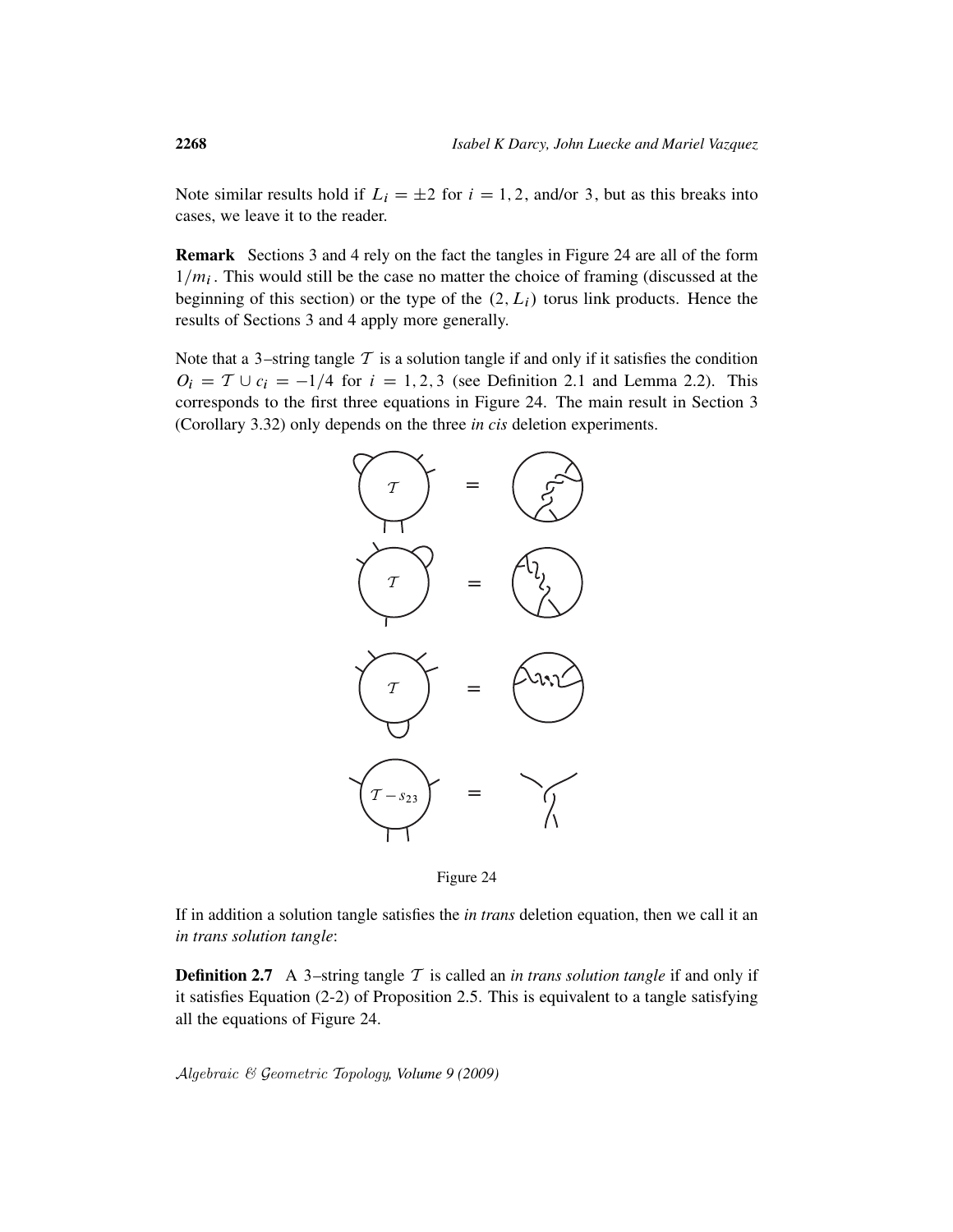Note: *Proposition 2.5 reduces the study of transpososome tangles to that of in trans solution tangles.* In Section 3 we classify solution tangles in terms of solution graphs and use this to show that the only solution tangle (and hence the only *in trans* solution tangle) that is rational is the PJH tangle.

Remark The proof of Propositions 2.5 and 2.6 use the deletion products only. As the remaining analysis depends only on Proposition 2.5, we see that the inversion products are unnecessary for our analysis. However, the inversion products were used to determine the framing in [38].

### 3 Solution graphs

In Sections 3.1 and 3.2 we relate solution tangles to wagon wheel graphs and tetrahedral graphs. We use wagon wheel graphs to find an infinite number of solution tangles in Section 3.1. Recall by Definition 2.1 that a solution tangle is a 3-string tangle satisfying the three *in cis* deletion equations (ie  $O_i = T \cup c_i = -1/4$  for  $i = 1, 2, 3$ in Equation (2-2) of Proposition 2.5, the first three equations of Figure 24), while by Definition 2.7, an *in trans* solution tangle is a solution tangle which also satisfies the *in trans* deletion equation  $T - s_{23} = -1/2$ . In Section 3.3 we show that the only rational solution tangle is the PJH tangle. In Section 3.5, we extend this result to tangles which are split or have parallel strands using results in Section 3.4 regarding the exterior of a solution graph. In Section 3.6, we show that if a solution tangle is also an *in trans* solution tangle, then its exterior is a handlebody. We use this in Section 3.7 to investigate the planarity of tetrahedral graphs.

### 3.1 Solution tangles are carried by solution graphs

**Definition 3.1** A 3-string tangle is *standard* if and only if it can be isotoped rel endpoints to Figure 25. A standard tangle with  $n_i = -2$  is called the *PJH tangle*.



Figure 25

Note that a *standard* tangle is one that can be put in branched supercoiled form.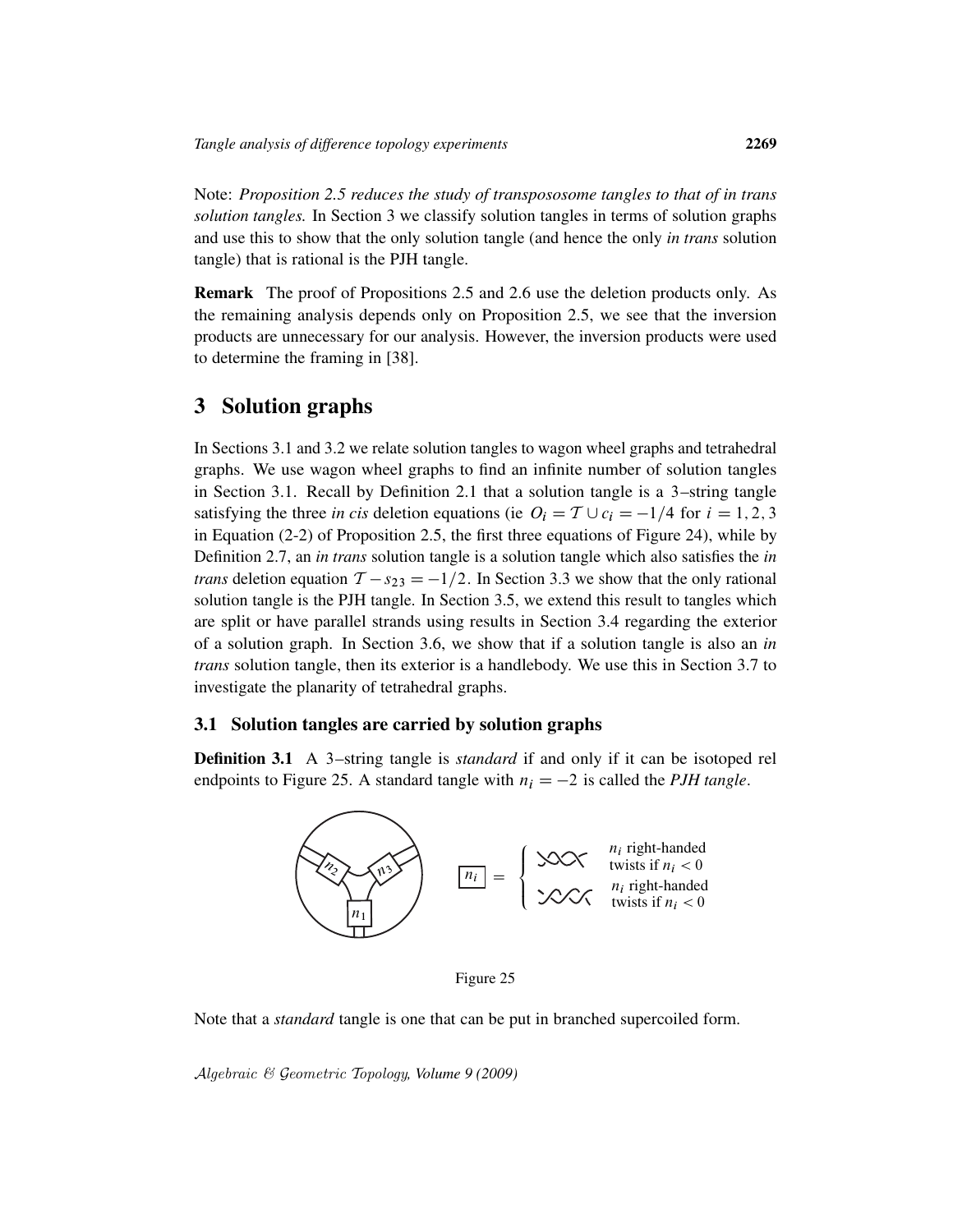Lemma 3.2 If a solution tangle is standard, then it is the PJH tangle.

**Proof** Write and solve the three equations,  $n_i + n_j = -4$ , describing the integral tangles resulting from capping along individual  $c_k$ .  $\Box$ 

Lemma 3.3 If an in trans solution tangle is standard, then it is the PJH tangle.

Proof By Lemma 3.2, since an *in trans* solution tangle is also a solution tangle.  $\Box$ 

Remark The assumption in [38] of the branched supercoiled structure (see the end of Section 1) is equivalent to assuming the *in trans* solution tangle is standard. In that paper, the authors deduced the transpososome configuration with a method similar to that of Lemma 3.2. The PJH solution thus obtained is equivalent to our PJH tangle when normal framing is imposed.

Definition 3.4 The *abstract wagon wheel* is the graph of Figure 26. The vertices are labelled  $v_1, v_2, v_3$ ; the edges labelled  $e_1, e_2, e_3, b_{12}, b_{23}, b_{31}$ . A *wagon wheel graph*,  $G$ , is a proper embedding of the abstract wagon wheel into  $B<sup>3</sup>$  with the endpoints of the  $e_i$  in the 10, 2, and 6 o'clock positions on the tangle circle (eg Figure 27). Two wagon wheel graphs are the *same* if there is an isotopy of  $B<sup>3</sup>$ , which is fixed on  $\partial B^3$ , taking one graph to the other.



Definition 3.5 If a properly embedded graph lies in a properly embedded disk in the 3–ball, we call it *planar*.

Figure 28 gives examples of planar and nonplanar wagon wheel graphs. Note that the nonplanar graph in Figure 28 contains the knotted arc  $e_2 \cup b_{23} \cup e_3$ . The disk in which a planar wagon wheel lies may be taken to be the one given by the plane of the page, whose boundary is the tangle circle.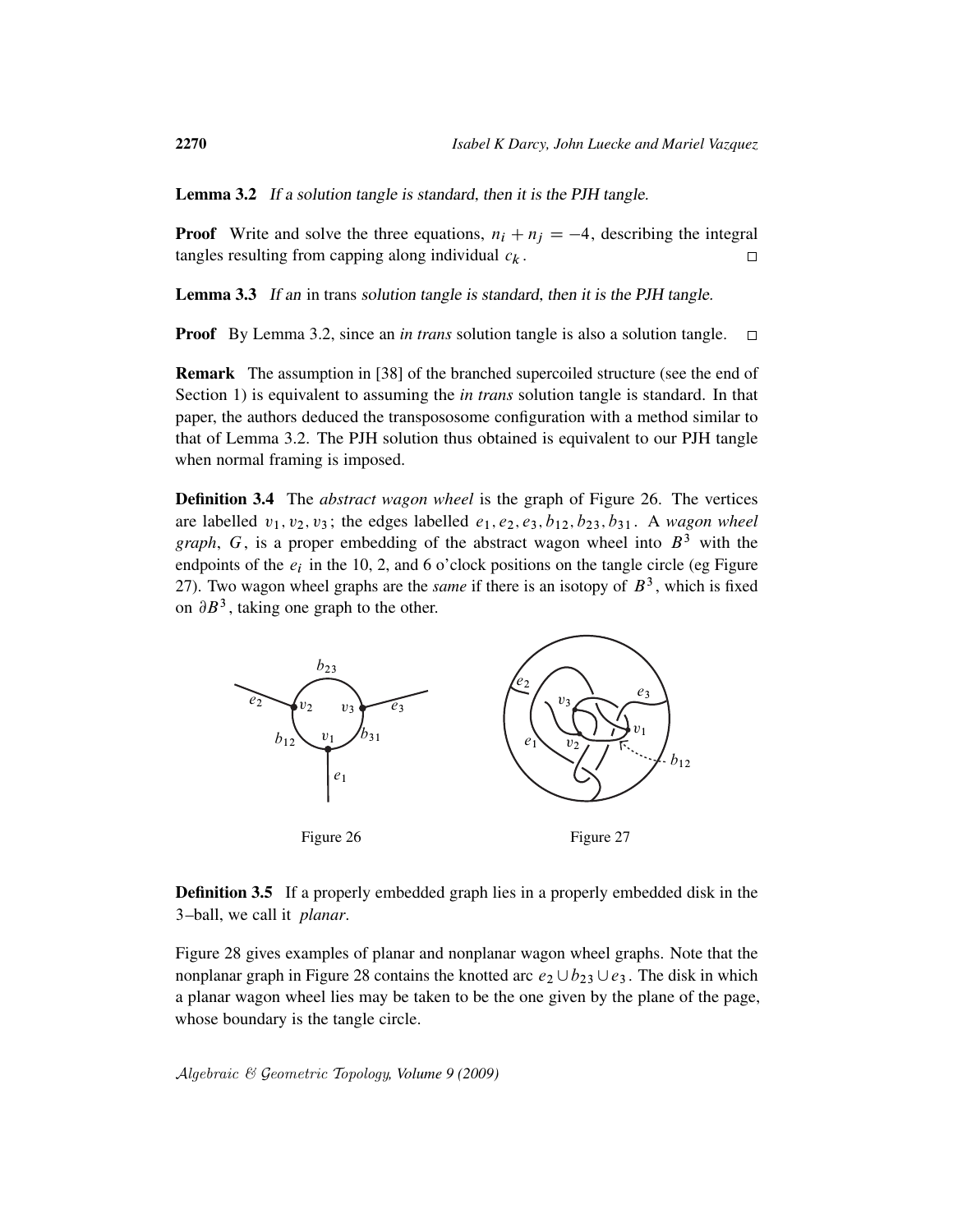

Figure 28

**Definition 3.6** Let G be a wagon wheel graph, and let nbhd $(G)$  denote a regular neighborhood of G in the 3-ball. Let  $\mathcal{J}_1$ ,  $\mathcal{J}_2$ ,  $\mathcal{J}_3$  be meridian disks of nbhd $(G)$ corresponding to edges  $e_1, e_2, e_3$ . Let  $J_i = \partial \mathcal{J}_i$ . Let  $\Gamma_{12}$ ,  $\Gamma_{23}$ ,  $\Gamma_{31}$  be meridian disks of nbhd $(G)$  corresponding to edges  $b_{12}, b_{23}, b_{31}$ . Let  $\gamma_{ij} = \partial \Gamma_{ij}$ . See Figure 29.



Figure 29

**Definition 3.7**  $X(G)$  = exterior of  $G = B^3 - (nbhd(G) \cup nbhd(\partial B^3))$ . Note that  $\partial X(G)$  is a surface of genus 3.

Definition 3.8 G is a *solution graph* if and only if it is a wagon wheel graph with the property that deleting any one of the edges  $\{e_1, e_2, e_3\}$  from G gives a subgraph that is planar.

Definition 3.9 G is an *in trans solution graph* if and only if it is a wagon wheel graph with the property that deleting any one of the edges  $\{e_1, e_2, e_3, b_{23}\}$  from G gives a subgraph that is planar.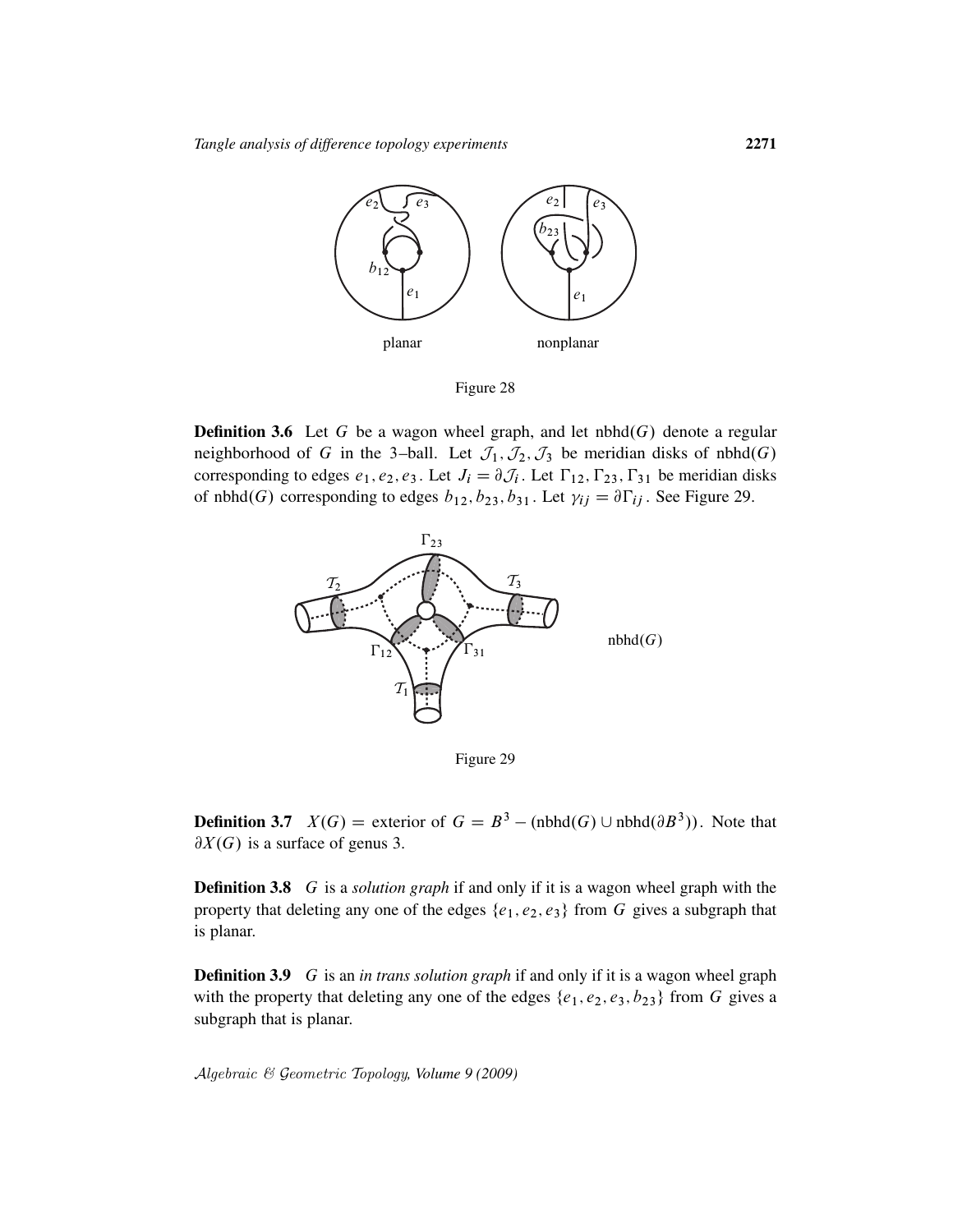

Figure 30

The graphs G in Figure 30 are *in trans* solution graphs.

Definition 3.10 Let G be a wagon wheel graph. A 3–string tangle T is *carried by* G, written  $T(G)$ , if and only if its 3–strings  $s_{12}$ ,  $s_{23}$ ,  $s_{31}$  can be (simultaneously) isotoped to lie in  $\partial$  nbhd $(G)$  such that

- (1)  $s_{ij}$  intersects each of  $J_i$ ,  $J_j$  once;
- (2)  $s_{ij}$  intersects  $\gamma_{ij}$  once and is disjoint from the remaining  $\gamma_{st}$ .

Figure 30 gives examples of tangles carried by wagon wheel graphs.

**Lemma 3.11** If  $T_1, T_2$  are both carried by G, then they are isotopic in  $B^3$  (rel endpoints) up to twisting nbhd $(G)$  along the  $\mathcal{J}_i$  (ie they differ by twists at the ends).

Proof Left to the reader.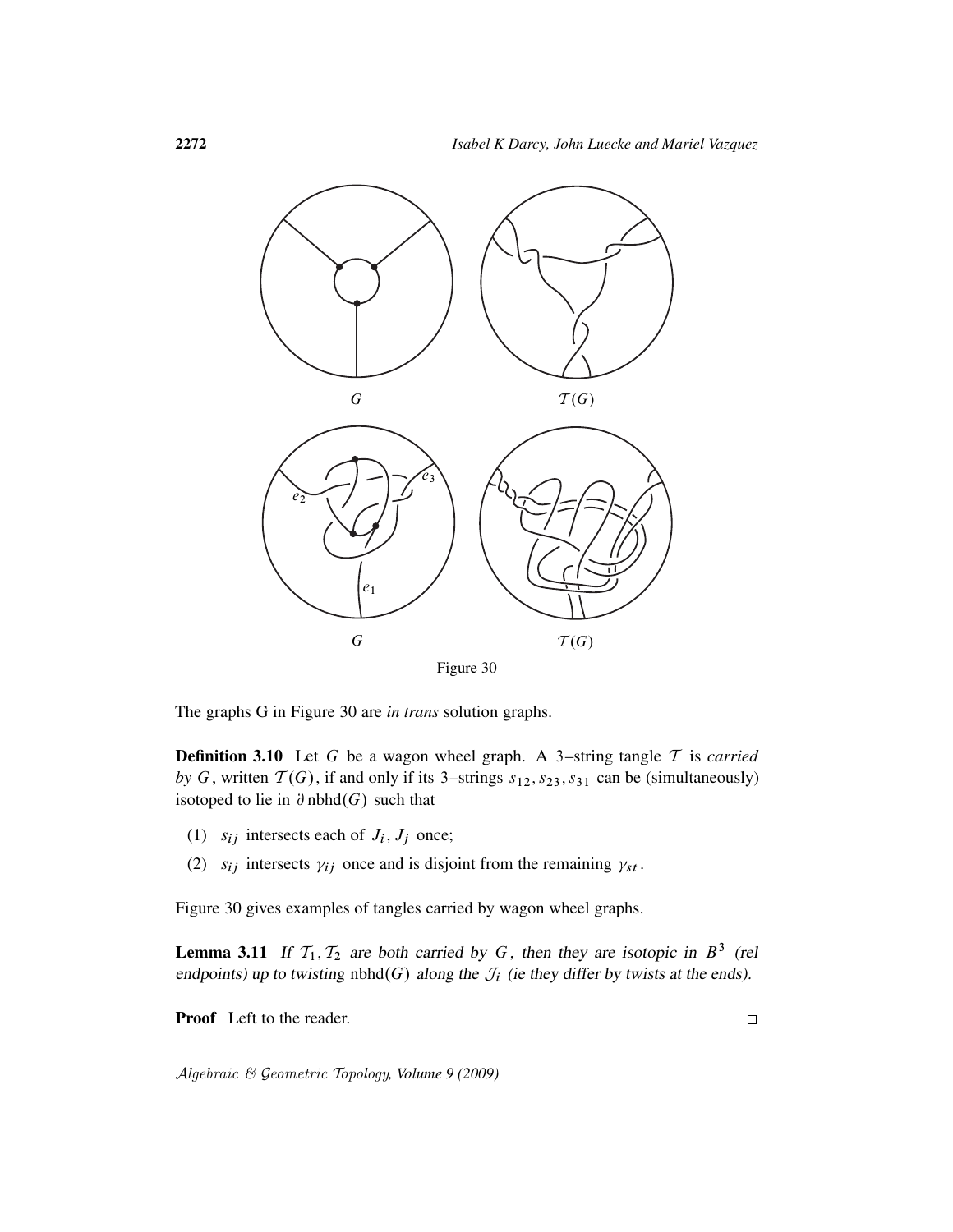**Lemma 3.12** If a 3-string tangle  $\mathcal T$  is carried by a planar wagon wheel graph  $G$  then T is standard.

**Proof** There is an isotopy of  $B^3$ , keeping the boundary of  $B^3$  fixed, taking G to the planar wagon wheel graph of Figure 30 (upper left). Apply Lemma 3.11 to see  $T$  as standard.  $\Box$ 

The following theorem and corollary let us work with graphs rather than tangles. The solution graph economically encodes the conditions needed for a solution tangle.

**Theorem 3.13** Let  $T$  be a solution tangle, then  $T$  is carried by a solution graph. Conversely, a solution graph carries a unique solution tangle.

**Proof** Let T be a solution tangle with strands  $s_{12}$ ,  $s_{23}$ ,  $s_{31}$ . We show that T is carried by a solution graph G. Let  $C = c_1 \cup s_{12} \cup c_2 \cup s_{23} \cup c_3 \cup s_{31}$ , recalling that the  $c_i$ are the capping arcs of Figure 22. For each  $i = 1, 2, 3$ , let  $P_i$  be a point in  $c_i$ . Isotop C into the interior of  $B^3$  by pushing each  $c_i$  slightly to the interior. Under the isotopy  $P_i$  traces out an arc  $e_i$  from  $P_i \in \partial B_3$  to C. Define  $G = C \cup e_1 \cup e_2 \cup e_3$ . See



Figure 31

Figure 31. G is a wagon wheel graph that carries T. Note that the strings  $s_{ij}$  of T correspond to the edges  $b_{ij}$  of G. The conditions for T to be a solution tangle now correspond to those defining  $G$  as a solution graph. For example, if  $T$  is a solution tangle,  $s_{23} \cup (s_{12} \cup c_1 \cup s_{31}) \cup c_2 \cup c_3$  (where  $c_1$  has been pushed into the interior of  $B<sup>3</sup>$ ) lies in a properly embedded disk D in  $B<sup>3</sup>$ . Hence  $G - e<sub>1</sub>$  lies in D and is planar.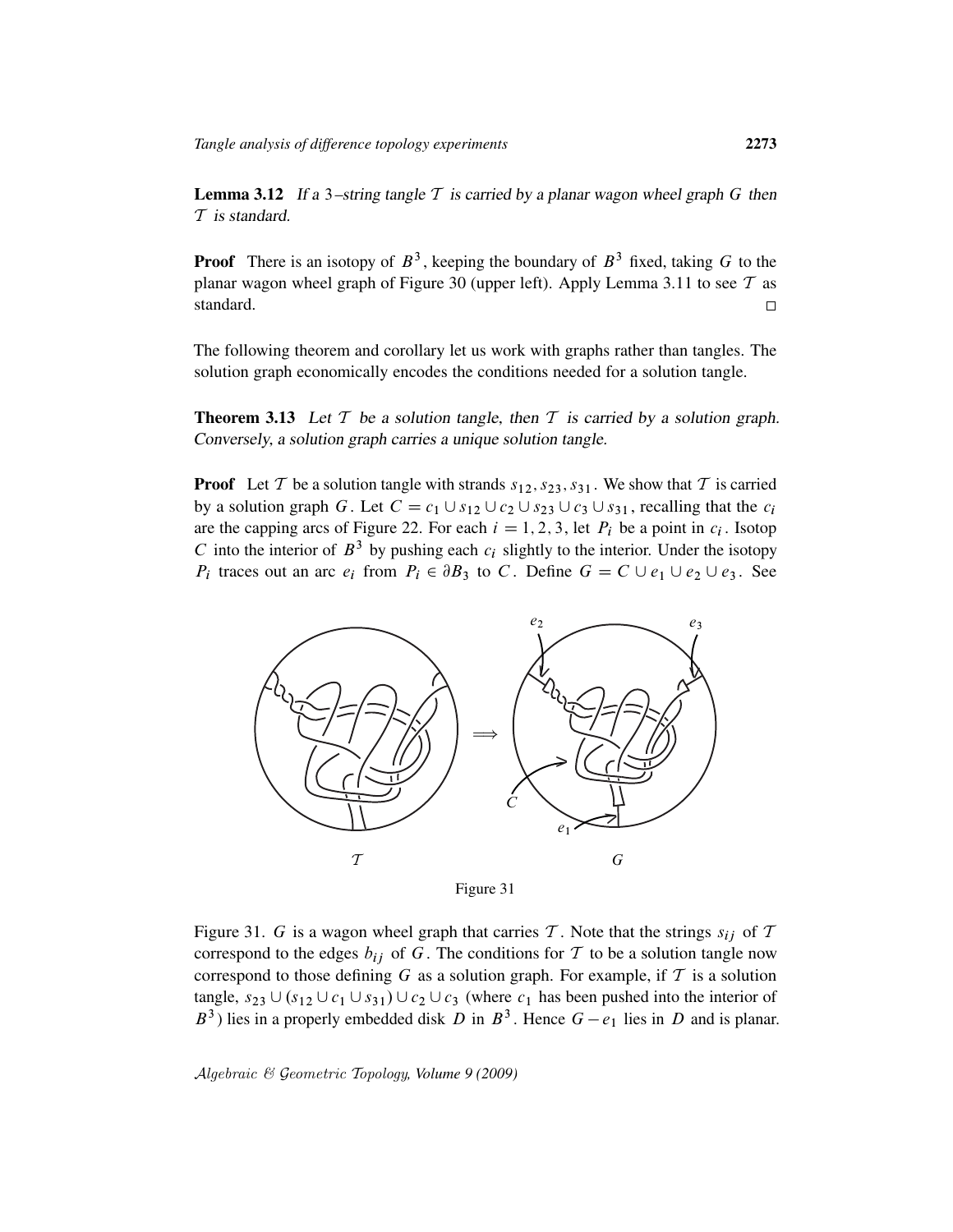



We now show that a solution graph carries a unique solution tangle. By Lemma 3.11 the tangles carried by G are parameterized by integers  $n_1, n_2, n_3$  as in Figure 32 (where the boxes are twist boxes). Denote these tangles by  $\mathcal{T}(n_1, n_2, n_3)$ . As G is a solution graph,  $T(0,0,0) \cup c_i$  will be the 2-string tangle  $1/f_i$ , where  $f_i \in \mathbb{Z}$ . Then  $T(n_1,n_2,n_3) \cup c_i$ will be the 2–string tangle  $1/(f_i + n_i + n_k)$  where  $\{i, j, k\} = \{1, 2, 3\}.$ 

Based on Lemma 2.2, we choose  $n_i$ ,  $n_j$ ,  $n_k$  to satisfy

$$
n_1 + n_2 + f_3 = -4,
$$
  
\n
$$
n_2 + n_3 + f_1 = -4,
$$
  
\n
$$
n_3 + n_1 + f_2 = -4.
$$

Since  $f_1+f_2+f_3$  is even, this has a unique integer solution. Then  $\mathcal{T}(n_1,n_2,n_3)\cup c_i$  =  $1/-4$  tangle for each i. Thus T is a solution tangle.

The uniqueness of T follows from the parameterization of the tangles by the  $n_i$  and the fact that  $T \cup c_i = 1/-4$  tangle.  $\Box$ 

**Corollary 3.14** Let  $T$  be an in trans solution tangle, then  $T$  is carried by an in trans solution graph. Conversely, an in trans solution graph carries a unique in trans solution tangle.

**Proof** Let  $T$  be an *in trans* solution tangle. Since  $T$  is an *in trans* solution tangle,  $T$ is a solution tangle. Hence T is carried by a solution graph,  $G \cdot G - b_{23}$  corresponds to the graph  $s_{12} \cup c_1 \cup s_{31} \cup e_1$ . As T is an *in trans* solution tangle,  $s_{12} \cup c_1 \cup s_{31}$ lies in a properly embedded disk D in  $B^3$ . Hence  $G - b_{23}$  lies in D and is planar. Thus G is an *in trans* solution graph.

Suppose G is an *in trans* solution graph. Thus G is a solution graph and carries a solution tangle  $T(n_1, n_2, n_3)$  (in the notation of the preceding theorem). Since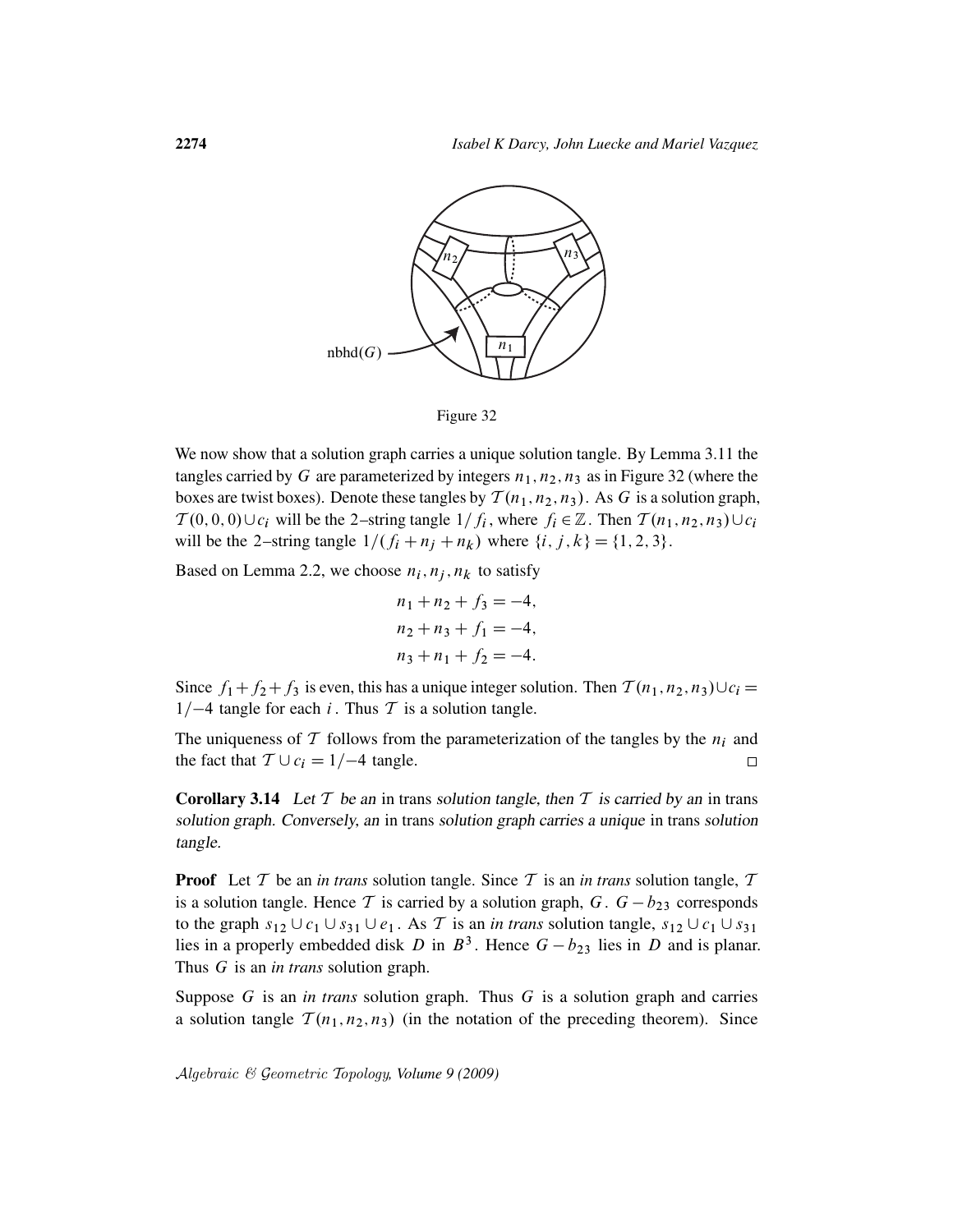G is an *in trans* solution graph,  $G - b_{23}$  is also planar. Then the 2-string tangle  $T(n_1, n_2, n_3) - s_{23} = 1/f$  for some integer f. Furthermore, we have chosen  $n_1, n_2, n_3$  so that  $\ell k(x_{ij} \cup s_{ij}, \hat{s}_i \cup \hat{x}_i) = -2$ . The argument of Lemma 2.3 shows that  $\ell k(x_{12} \cup s_{12}, x_{31} \cup s_{31}) = -1$ . Thus  $T(n_1, n_2, n_3) - s_{23} = 1/-2$  tangle. Therefore  $T$  is an *in trans* solution tangle.  $T$  is unique by Theorem 3.13.  $\Box$ 

Corollary 3.14 allows us to construct infinitely many *in trans* solution tangles, via *in trans* solution graphs. Recall that a *Brunnian link*, L, is one such that once any component is removed the remaining components form the unlink. By piping a Brunnian link to a given *in trans* solution graph, we generate a new *in trans* solution graph as pictured in Figure 33 (where we have begun with the second solution graph of Figure 30). Similar results hold for solution tangles.



Figure 33

### 3.2 Wagon wheel graphs and tetrahedral graphs

Attaching a 3-ball, B', to the 3-ball  $B^3$  in which G lies, then collapsing B' to a point, gives a new graph,  $\hat{G}$ , in the 3-sphere.  $\hat{G}$  is a tetrahedral graph in  $S^3$ , ie a graph abstractly homeomorphic to the 1–skeleton of a tetrahedron. The edges of  $\hat{G}$ are those of  $G: e_1, e_2, e_3, b_{12}, b_{23}, b_{31}$ . The planarity of  $G$  (ie lying on a disk in  $B^3$ ) then corresponds to the planarity of  $\hat{G}$  in  $S^3$  (ie lying on a 2–sphere in  $S^3$ ). Also, the exteriors of G and  $\hat{G}$ , in  $B^3$  and  $S^3$  (resp.), are homeomorphic.

**Definition 3.15** A surface F in a 3-manifold M is *compressible* if there is a disk D embedded in M such that  $D \cap F = \partial D$  and  $\partial D$  does not bound a disk in F. F is *incompressible* otherwise (where  $F$  is not a 2–sphere).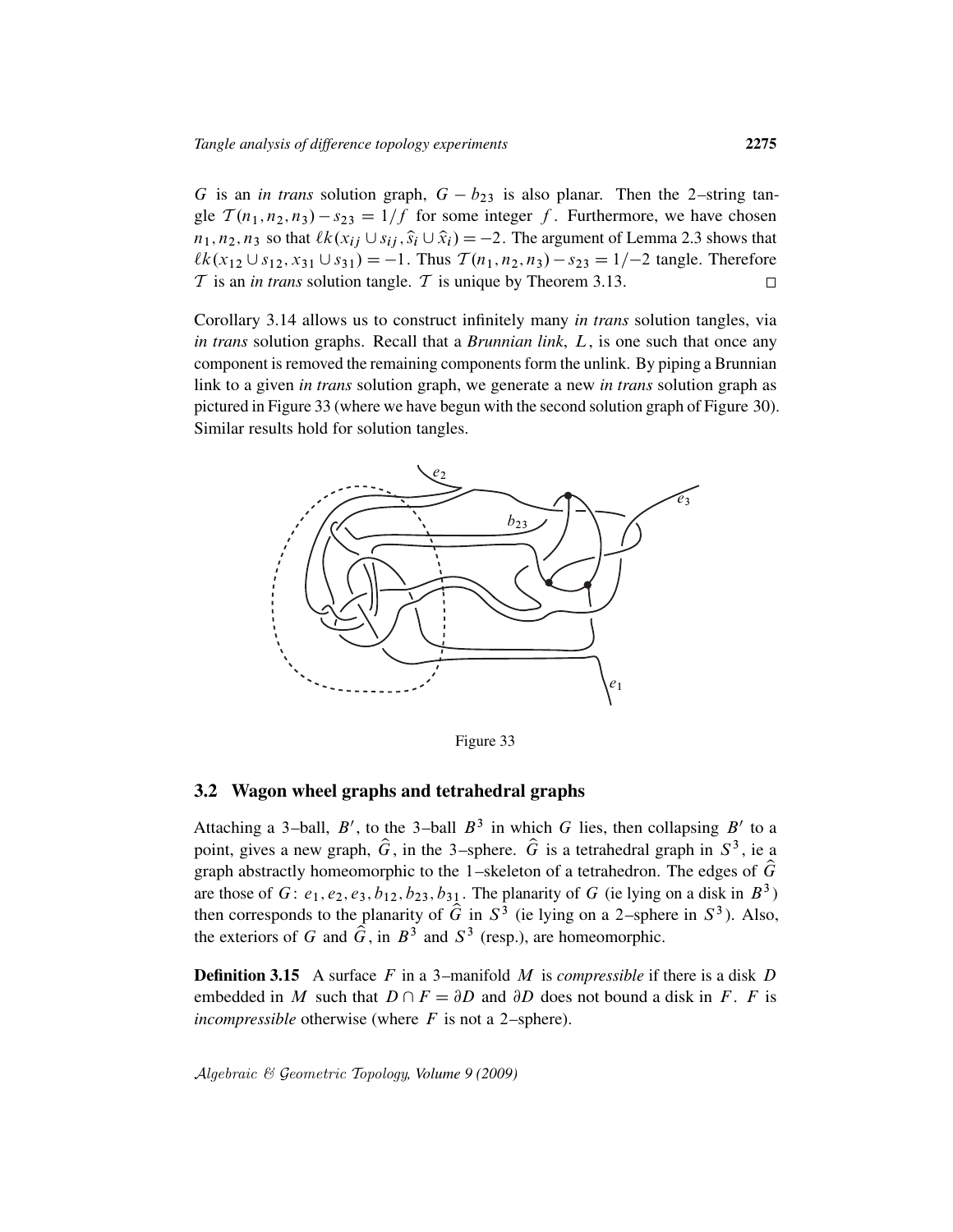Recall that a graph is abstractly planar if there exists an embedding of it in a 2–sphere. We are now in a position to use the following characterization of planar graphs in the 3–sphere.

Theorem 3.16 (Thompson [49, Theorem 2.0], see also Scharlemann–Thompson [45]) Let  $\hat{G}$  be an abstractly planar graph embedded in  $S^3$ .  $\hat{G}$  is planar if and only if

- (1) every proper subgraph of  $\hat{G}$  is planar; and
- (2)  $X(\widehat{G}) = S^3$  nbhd $(\widehat{G})$  has compressible boundary.

**Lemma 3.17** Let  $e_n$ ,  $n = 1, 2, 3$ , be three edges of the tetrahedral graph  $\hat{G}$  which share a common vertex and suppose  $\hat{G} - e_n$  is planar for  $n = 1, 2, 3$ . Suppose there is a fourth edge,  $b_{ik}$ , such that  $X(\hat{G}-b_{ik})$  has compressible boundary. Then  $\hat{G}-b_{ik}$  is a planar graph in  $S^3$ .

**Proof** We can think of  $\hat{G} - b_{ik}$  as a theta-curve graph,  $\hat{\Theta}$ , with two vertices and three edges  $e_i$ ,  $e_j \cup b_{ij}$ , and  $e_k \cup b_{ki}$ . Since  $\hat{G}-e_n$  is planar for  $n = 1, 2, 3$ , the subgraphs  $(\hat{G} - b_{jk}) - e_i$ ,  $(\hat{G} - b_{jk}) - (e_j \cup b_{ij})$ , and  $(\hat{G} - b_{jk}) - (e_k \cup b_{ki})$  are all planar subgraphs. Since  $X(\hat{G} - b_{ik})$  has compressible boundary,  $\hat{G} - b_{ik}$  is a planar graph in  $S^3$  by Theorem 3.16.  $\Box$ 

A tetrahedral graph, its corresponding wagon wheel graph, and the tangles carried by the wagon wheel graph are all related by their exterior.

**Definition 3.18** For  $T$  a 3-string tangle with strings  $s_1$ ,  $s_2$ ,  $s_3$ ,  $s_3$ ,

 $X(\mathcal{T}) = B^3 - \text{nbhd}(s_{12} \cup s_{23} \cup s_{31} \cup \partial B^3).$ 

**Lemma 3.19** If T is carried by the wagon wheel graph G and if  $\hat{G}$  is the corresponding tetrahedral graph, then  $X(G) = X(\widehat{G})$  is isotopic to  $X(T)$  and  $X(G - b_{ij}) =$  $X(\hat{G} - b_{ij})$  is isotopic to  $X(T - s_{ij})$ .

Proof See Figure 31.

### 3.3 Rational tangles

 $T$  is *rational* if there is an isotopy of  $B^3$  taking  $T$  to a tangle containing no crossings (ie  $T$  is freely isotopic to the standard "jail bar" picture). Rational tangle solutions are generally believed to be the most likely biological models [47; 48] for a number of reasons. As mentioned in the introduction, the short length of captured DNA strands

 $\Box$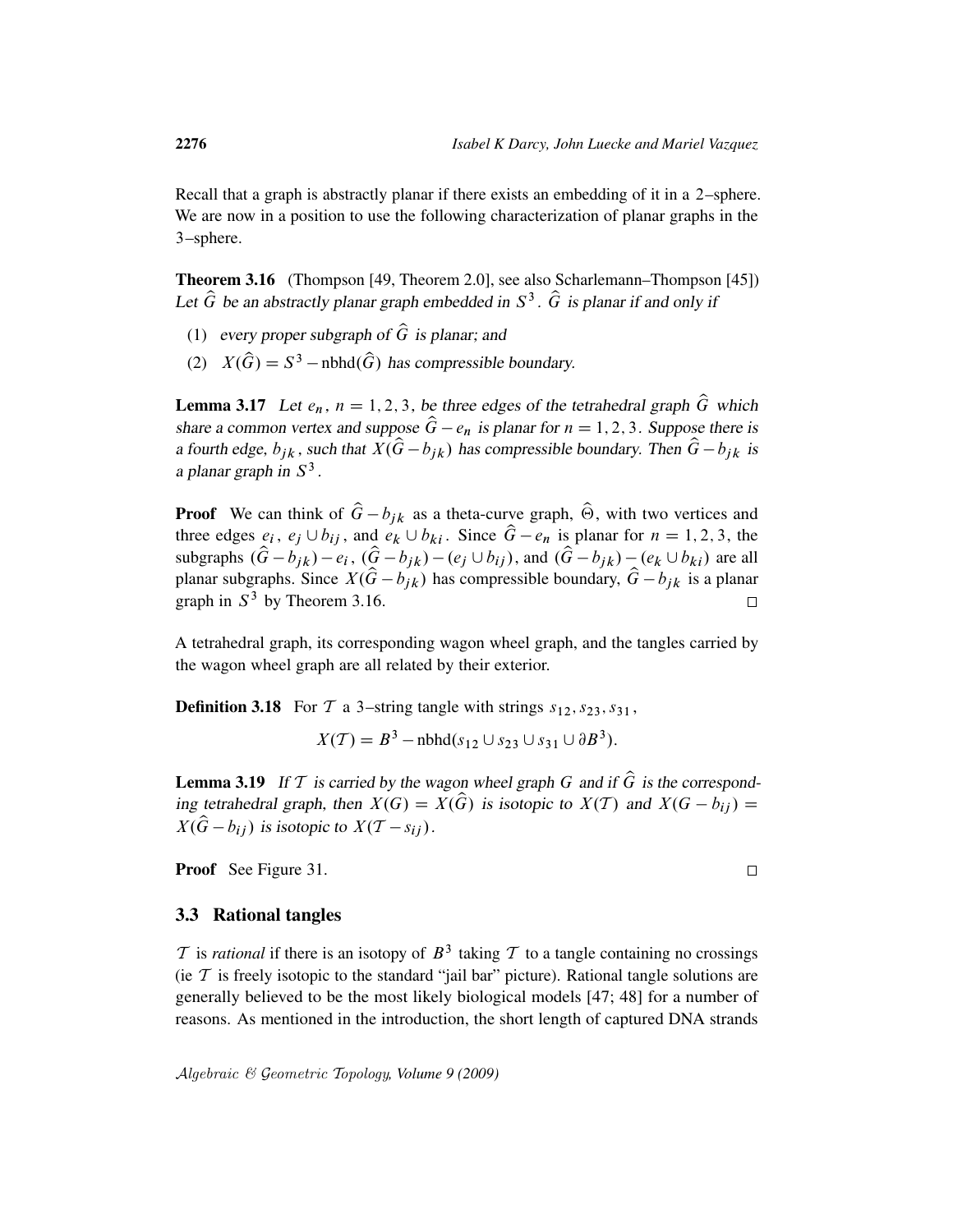implies a simple configuration of entanglement. Furthermore, like 4–plats (2–bridge links), rational tangles look like DNA configurations being built out of plectonemic supercoiling (ie built from sequences of twists). Finally, it is thought in many cases that the DNA winds around the protein surface without crossing itself (eg see Alén et al [1]). Thus, if we push the DNA inside the ball, we have a rational tangle. Below, Corollary 3.21 shows that the only solution tangle among rational tangles is the PJH tangle.

**Lemma 3.20** Suppose a rational tangle T is carried by G, then  $X(G)$  has compressible boundary and  $X(G - b_{jk})$  has compressible boundary for all  $b_{jk}$ .

**Proof** If T is rational, then there is a disk, D, separating  $s_{ij}$  from  $s_{ik}$ . Thus  $X(G)$ has compressible boundary. This disk D also separates the two strands of  $T - s_{jk}$  and thus  $X(T - s_{jk})$  has compressible boundary. Since  $X(T - s_{jk})$  and  $X(G - b_{jk})$  are homeomorphic,  $X(G - b_{ik})$  has compressible boundary.  $\Box$ 

**Corollary 3.21** Suppose T is rational and T is a solution tangle, then T is the PJH tangle.

**Proof** By Theorem 3.13, T is carried by a solution graph G. Thus,  $G - e_n$  is planar for  $n = 1, 2, 3$ . By Lemma 3.20,  $X(G)$  has compressible boundary and  $X(G - b_{ik})$ has compressible boundary for all  $b_{jk}$ . Lemma 3.19 and Lemma 3.17 imply  $\hat{G} - b_{jk}$ (where  $\hat{G}$  is the tetrahedral graph corresponding to G) is planar for all  $b_{jk}$ , and hence  $\hat{G}$  is planar (Theorem 3.16). Thus G is planar. By Lemma 3.12, T is standard and hence the PJH tangle (Lemma 3.2).  $\Box$ 

A solution tangle is one that satisfies the three *in cis* deletion experiments. Thus Corollary 3.21 says that these experiments alone determine the 3–string tangle among rational tangles. It is interesting that this is not true of the inversion experiments. Figure 35 carries a rational tangle that is not the PJH tangle and yet gives the inversion *in cis* results and the inversion *in trans* result listed in Table 1 (where the 5 noded knot is the  $(2, 5)$  torus knot). We would like to thank Jennifer Mann for help in realizing such examples.

Proposition 2.6 allows us to extend the results of this section to experiments in which the *in cis* deletion products are  $(2, p)$  torus links (rather than specifically  $(2,4)$ ). For example, the analog of Corollary 3.21 would state that if the synaptic tangle is rational, then three  $(2, p)$  torus link *in cis* products would force it to be standard (plectonemic form) as in Figure 25.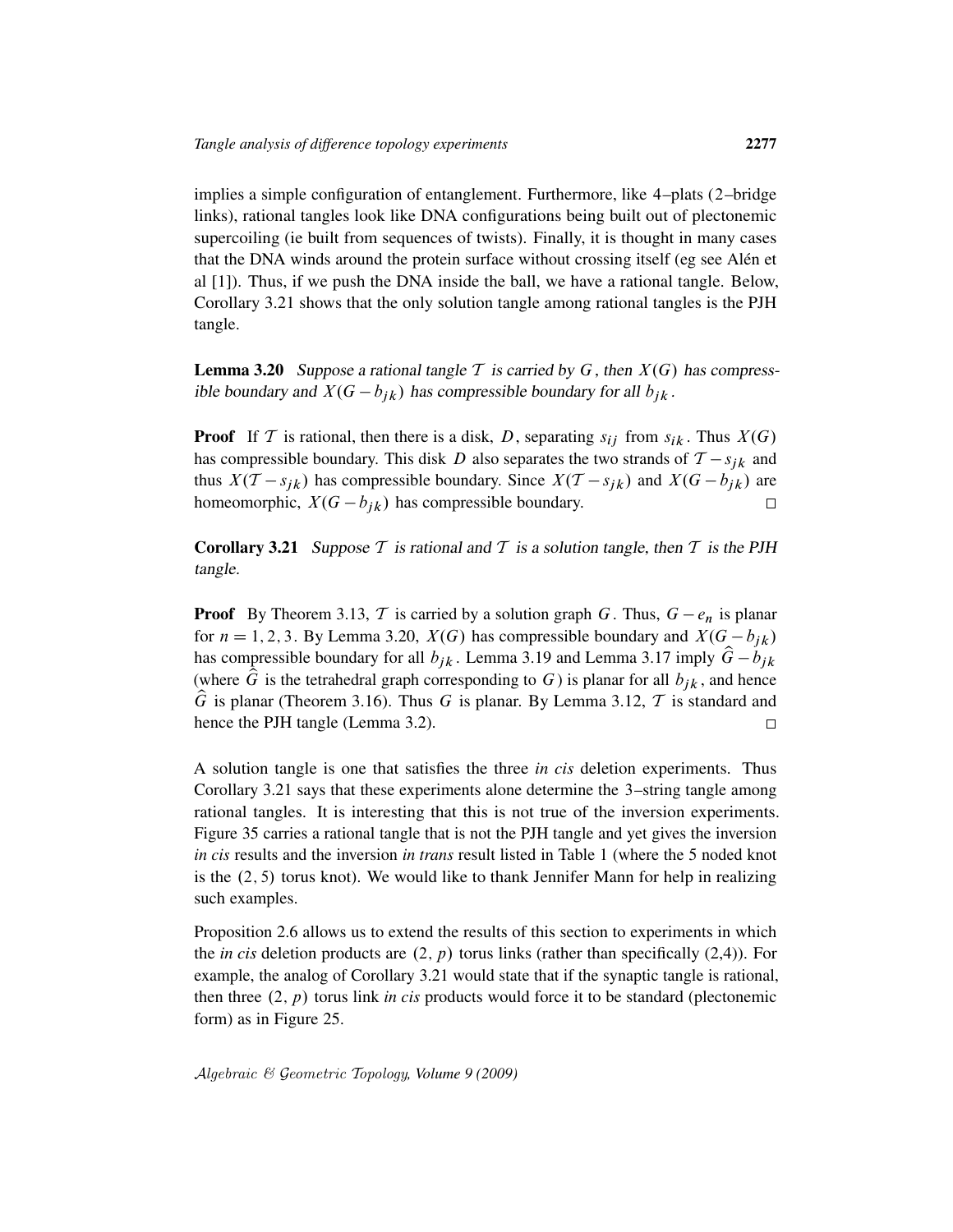In contrast to Corollary 3.21, the examples in Figures 34 and 35, as discussed in the proof of Theorem 3.22, show that no other set of three deletion experiments would be enough to determine that a solution  $T$  is standard just from the knowledge that it is rational.



**Theorem 3.22** A system of four deletion experiments with  $(2, p)$  torus link products must include all three in cis experiments to conclude that a rational tangle satisfying this system is standard.

**Proof** For the tetrahedral graph in Figure 34,  $\hat{G}-e_1$ ,  $\hat{G}-b_{12}$ ,  $\hat{G}-b_{31}$ ,  $\hat{G}-b_{23}$  are all planar subgraphs. Deleting a neighborhood of the vertex adjacent to the  $e_i$ 's results in a wagonwheel graph, G. The subgraph  $G - e_2$  carries a 2-string tangle which is not rational. Hence  $G - e_2$  is not planar and thus G is not planar, yet it does carry a rational tangle. Thus three *in trans* experiments and one *in cis* experiments is not sufficient to determine  $\mathcal T$  is standard under the assumption that  $\mathcal T$  is rational.

Instead of removing a neighborhood of the vertex adjacent to the  $e_i$ 's, we can delete a neighborhood of the vertex adjacent to the edges  $e_2$ ,  $b_{12}$ , and  $b_{23}$  from the tetrahedral graph in Figure 34. In this case, we also obtain a wagon wheel graph carrying a rational tangle which is not standard. Hence the nonplanar tetrahedral graph in Figure 34 can also be used to show that two *in trans* and two *in cis* experiments, where three of the four corresponding edges in the tetrahedral graph share a vertex, is also not sufficient to determine  $T$  is standard.

The tetrahedral graph in Figure 35 is not planar as  $\hat{G} - e_2 - b_{31}$  is knotted. However,  $\hat{G}-e_1$ ,  $\hat{G}-e_3$ ,  $\hat{G}-b_{23}$ , and  $\hat{G}-b_{12}$  are all planar. Hence this graph shows that the remaining case, two *in trans* and two *in cis* experiments where no three of the four corresponding edges in the tetrahedral graph share a common vertex, is also not sufficient to determine  $T$  is standard.  $\Box$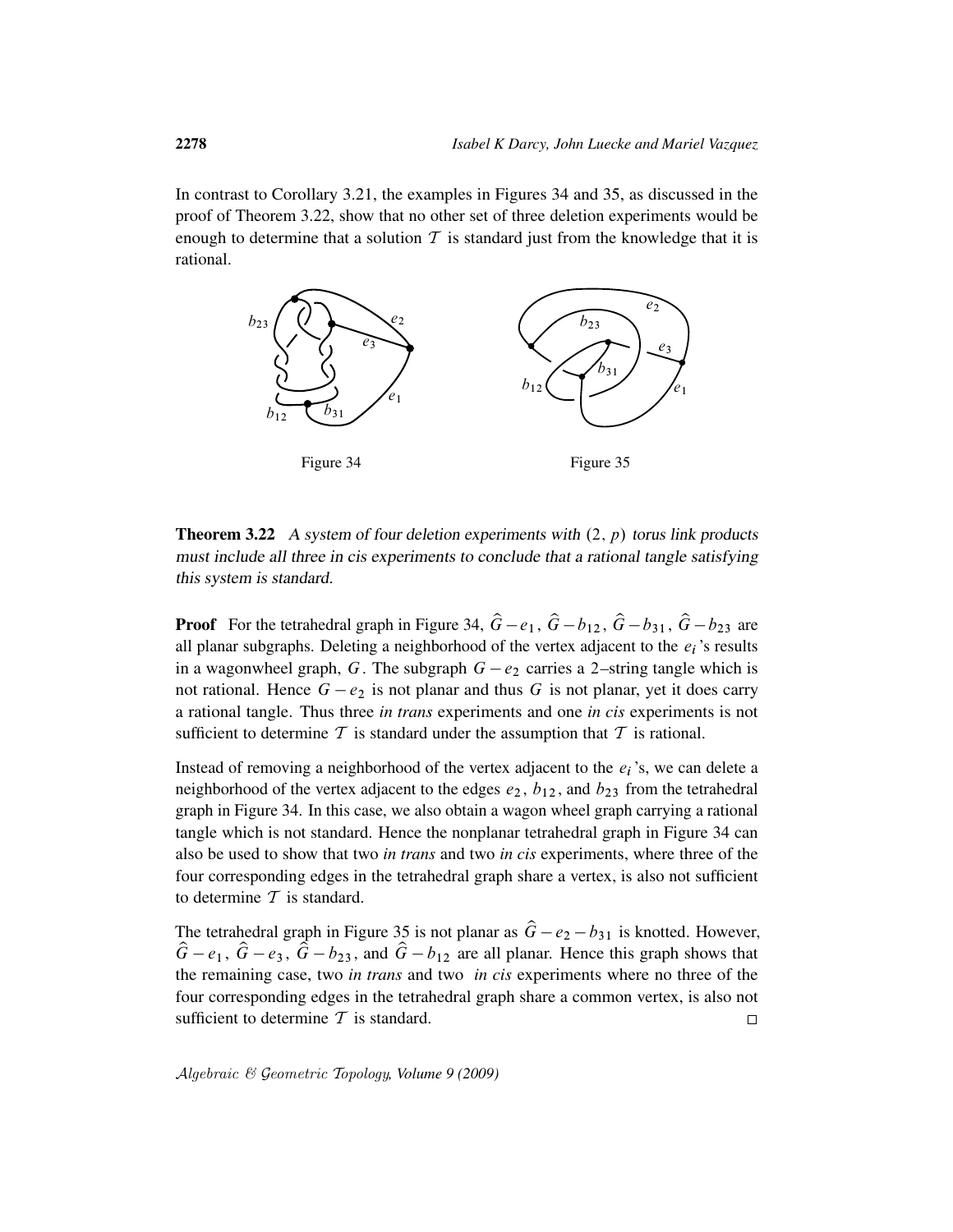### 3.4 The exterior  $X(G)$

Our goal is to prove Corollary 3.32, which extends Corollary 3.21. In Section 4, we will use Corollary 3.32 to show there is a unique small crossing solution tangle. We first establish some properties of the exterior of both solution graphs and *in trans* solution graphs.

**Definition 3.23** Let M be a 3-manifold, F a subsurface of  $\partial M$ , and J a simple closed curve in F. Then  $\tau(M, J)$  is the 3–manifold obtained by attaching a 2– handle to M along J. That is,  $\tau(M, J) = M \cup_J H$ , where H is a 2-handle.  $\sigma(F, J)$  is the subsurface of  $\partial \tau(M, J)$  obtained by surgering F along  $\partial H$ . That is,  $\sigma(F, J) = (F \cup \partial H) - \text{int}(F \cap \partial H).$ 

Handle Addition Lemma [29; 11; 44; 56] Let  $M$  be an orientable, irreducible 3-manifold and  $F$  a surface in  $\partial M$ . Let  $J$  be a simple, closed curve in  $F$ . Assume  $\sigma(F, J)$  is not a 2–sphere. If F is compressible in M but  $F - J$  is incompressible, then  $\sigma(F, J)$  is incompressible in  $\tau(M, J)$ .

**Lemma 3.24** Let G be a wagon wheel graph and  $X(G)$  its exterior. Let  $J_i$  and  $\gamma_{ij}$  be the meridian curves on  $\partial X(G)$  as in Figure 29 (and defined right above the figure). Suppose  $\partial X(G)$  compresses in  $X(G)$ . If G is a solution graph, then  $\partial X(G)$  –  $(J_1 \cup J_2 \cup J_3)$  is compressible in  $X(G)$ . If G is an in trans solution graph, then  $\partial X(G) - (\gamma_{23} \cup J_1 \cup J_2 \cup J_3)$  is compressible in  $X(G)$ .

**Proof** Assume  $\partial X(G)$  compresses in  $X(G)$ . Note that  $X(G)$  is irreducible. We will use the following four claims to prove this lemma:

**Claim 3.25** If  $G - b_{23}$  is planar (eg G is an in trans solution graph), then  $\partial X(G) - \gamma_{23}$ is compressible in  $X(G)$ .

**Proof** Since  $G - b_{23}$  is planar,  $\tau(X(G), \gamma_{23}) = X(G - b_{23})$  has compressible boundary. The claim now follows from the Handle Addition Lemma.  $\Box$ 

If G is an *in trans* solution graph, let  $F_1 = \partial X(G) - \gamma_{23}$ . By Claim 3.25,  $F_1$  is compressible in  $X(G)$ . Else if G is a solution graph, let  $F_1 = \partial X(G)$ . In this case,  $F_1$  is compressible in  $X(G)$  by hypothesis.

**Claim 3.26**  $F_2 = F_1 - J_1$  is compressible in  $X(G)$ .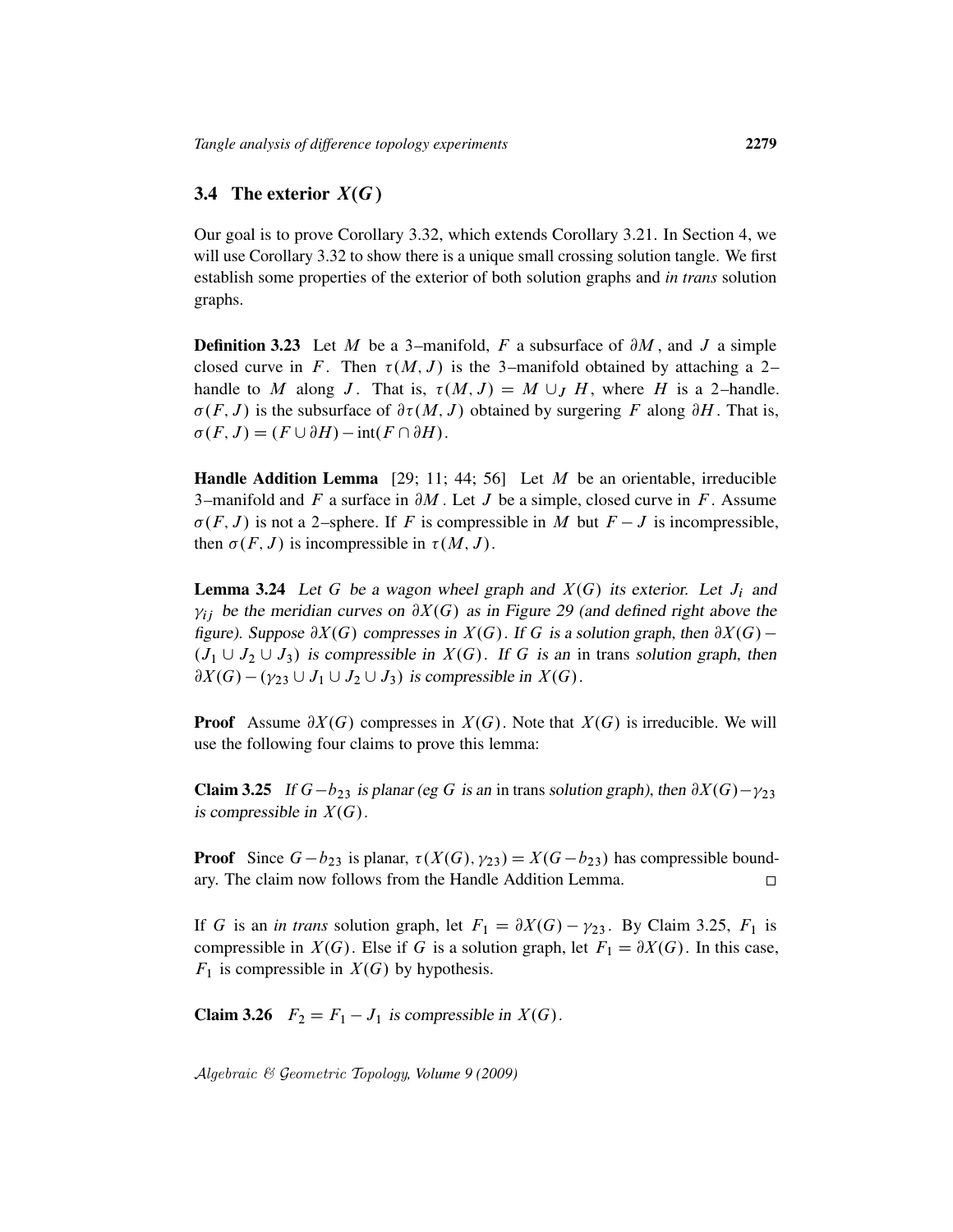

**Proof**  $F_1$  is compressible in  $X(G)$ . On the other hand, since  $\tau(X(G), J_1) =$  $X(G - e_1)$  and  $G - e_1$  is planar,  $\sigma(F_1, J_1)$  compresses in  $\tau(X(G), J_1)$ . See Figure 36. The claim now follows from the Handle Addition Lemma.  $\Box$ 

**Claim 3.27**  $F_3 = F_2 - J_2$  is compressible in  $X(G)$ .

**Proof** Since  $G - e_2$  is planar,  $\sigma(F_2, J_2)$  is compressible in  $\tau(X(G), J_2)$  (as in the analog of Figure 36). Thus Claim 3.26 with the Handle Addition Lemma implies the claim.  $\Box$ 

**Claim 3.28**  $F = F_3 - J_3$  is compressible in  $X(G)$ .

**Proof**  $G-e_3$  is planar, hence  $\sigma(F_3, J_3)$  is compressible in  $\tau(X(G), J_3) = X(G-e_3)$ . (as in the analog of Figure 36). Claim 3.27 with the Handle Addition Lemma says that  $F_3 - J_3$  is compressible in  $X(G)$ .  $\Box$ 

Thus if G is a solution graph, then  $F = \partial X(G) - (J_1 \cup J_2 \cup J_3)$  is compressible in  $X(G)$ . If G is an *in trans* solution graph, then  $F = \partial X(G) - (\gamma_{23} \cup J_1 \cup J_2 \cup J_3)$  is compressible in  $X(G)$ . This completes the proof of Lemma 3.24.  $\Box$ 

#### 3.5 Solution graphs

**Lemma 3.29** Let G be a solution graph and  $X(G)$  its exterior. Let  $J_i$  and  $\gamma_{ij}$  be the meridian curves on  $\partial X(G)$  as in Figure 29 (and defined right above the figure). If  $\partial X(G)$  compresses in  $X(G)$ , then there is a properly embedded disk in  $X(G)$  that intersects each  $\gamma_{ij}$  algebraically once in  $\partial X(G)$  and is disjoint from the  $J_i$ .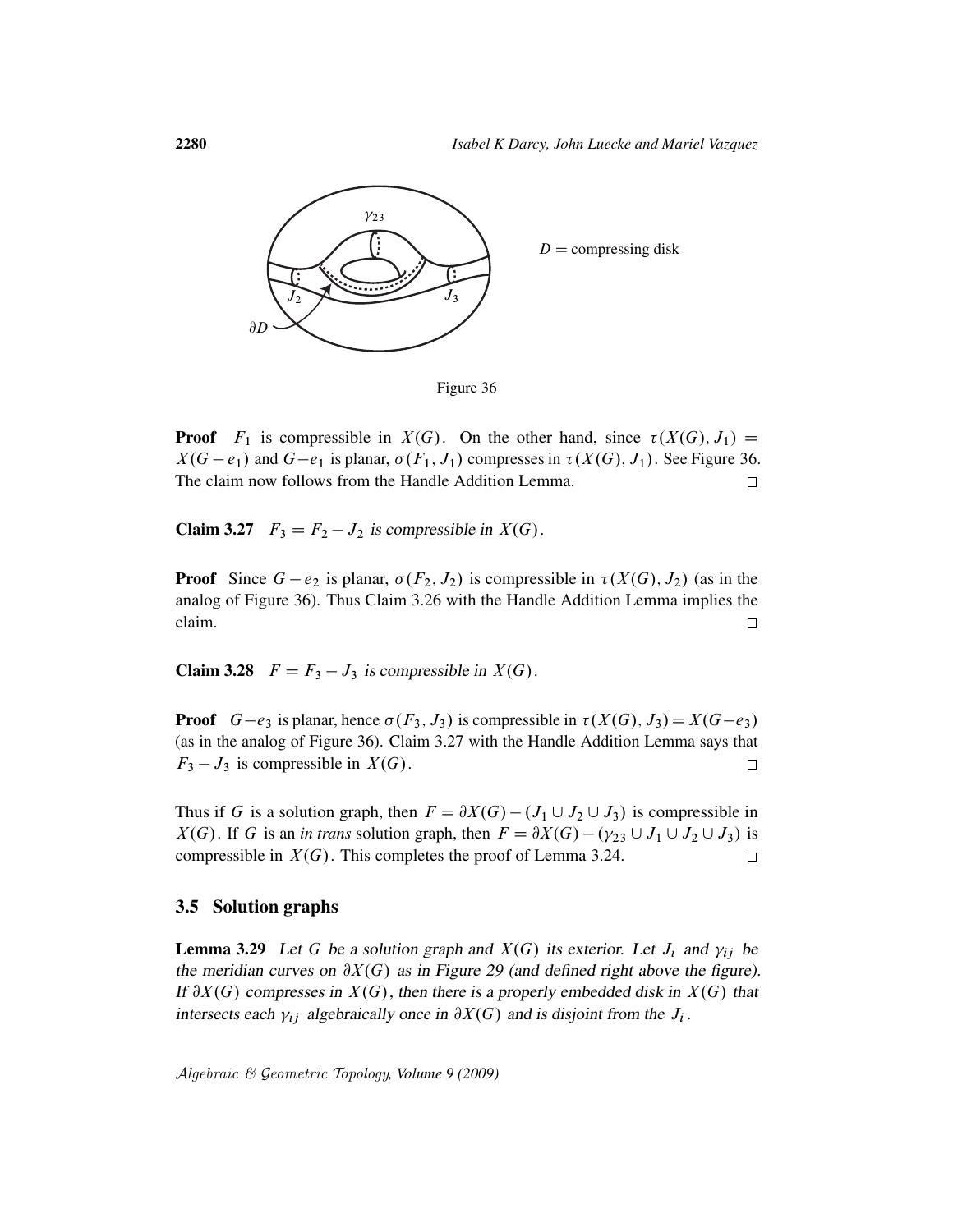**Proof** Let  $D'$  be a compressing disk, guaranteed by Lemma 3.24, properly embedded in  $X(G)$  such that  $\partial D' \subset F = \partial X(G) - (J_1 \cup J_2 \cup J_3)$  and  $\partial D'$  does not bound a disk in F. Write  $B^3 = X(G) \cup_{\partial X(G)} M$  where  $M = \text{nbhd}(G \cup \partial B^3)$ . In the notation of Figure 29, let  $M$  – nbhd $(\mathcal{J}_1 \cup \mathcal{J}_2 \cup \mathcal{J}_3) = M_1 \cup M_2$  where  $M_1$  is  $S^2 \times I$  and  $M_2$  is a solid torus. If  $\partial D'$  lies in  $\partial M_1$ , we can form a 2-sphere, S, by capping off D' with a disk in  $M_1$  (take the disk bounded by  $\partial D'$  on  $\partial M_1$  and push in slightly). That is, S is a 2-sphere which intersects  $\partial X(G)$  in  $\partial D'$ . But then S would have to be nonseparating (there would be an arc from  $\mathcal{J}_1$  to  $\mathcal{J}_2$ , say, on  $\partial M_1$  which intersected  $\partial D'$  once and an arc connecting  $\mathcal{J}_1$  to  $\mathcal{J}_2$  on  $\partial M_2$  which missed  $\partial D'$ , hence S, altogether). But 2–spheres in a 3–ball are separating.

Thus  $\partial D'$  must lie in  $\partial M_2$ . If  $\partial D'$  is essential in  $\partial M_2$ , then  $\partial D'$  must intersect any meridian of the solid torus  $M_2$  algebraically once (else  $B<sup>3</sup>$  would contain a lens space summand). Then  $D'$  is the desired disk, and we are done. So assume  $\partial D'$  bounds a disk, D'', in  $\partial M_2$ . Then the disks nbhd $(\mathcal{J}_1 \cup \mathcal{J}_2 \cup \mathcal{J}_3) \cap \partial M_2$  must lie in D'', as  $S = D' \cup D''$  is separating. Since  $G - e_1$  is planar,  $M_2$  is an unknotted solid torus in  $B^3$ . Thus there is a properly embedded disk  $D \subset B^3 - \text{int}M_2$  such that  $\partial D$  is a longitude of  $\partial M_2$  and hence is essential. Furthermore, we can arrange that D is disjoint from  $D''$ . Then  $D \cap S$  is a collection of trivial circles in  $D'$  and  $D$  can be surgered off S without changing  $\partial D$ . In particular, D is properly embedded in  $X(G)$ since the  $e_i$  lie on the opposite side of S from D. D is the desired disk.  $\Box$ 

**Definition 3.30** Let  $T$  be a 3-string tangle.  $T$  is *split* if there is a properly embedded disk separating two of its strands from the third (Figure 37 (a)). Strands  $s_1, s_2$  of T are *parallel* if there is a disk D in  $B^3$  such that  $int(D)$  is disjoint from T and  $\partial D = s_1 \cup \alpha \cup s_2 \cup \beta$  where  $\alpha, \beta$  are arcs in  $\partial B^3$  (Figure 37 (b)). Note: Rational



Figure 37

tangles are split and have parallel strands.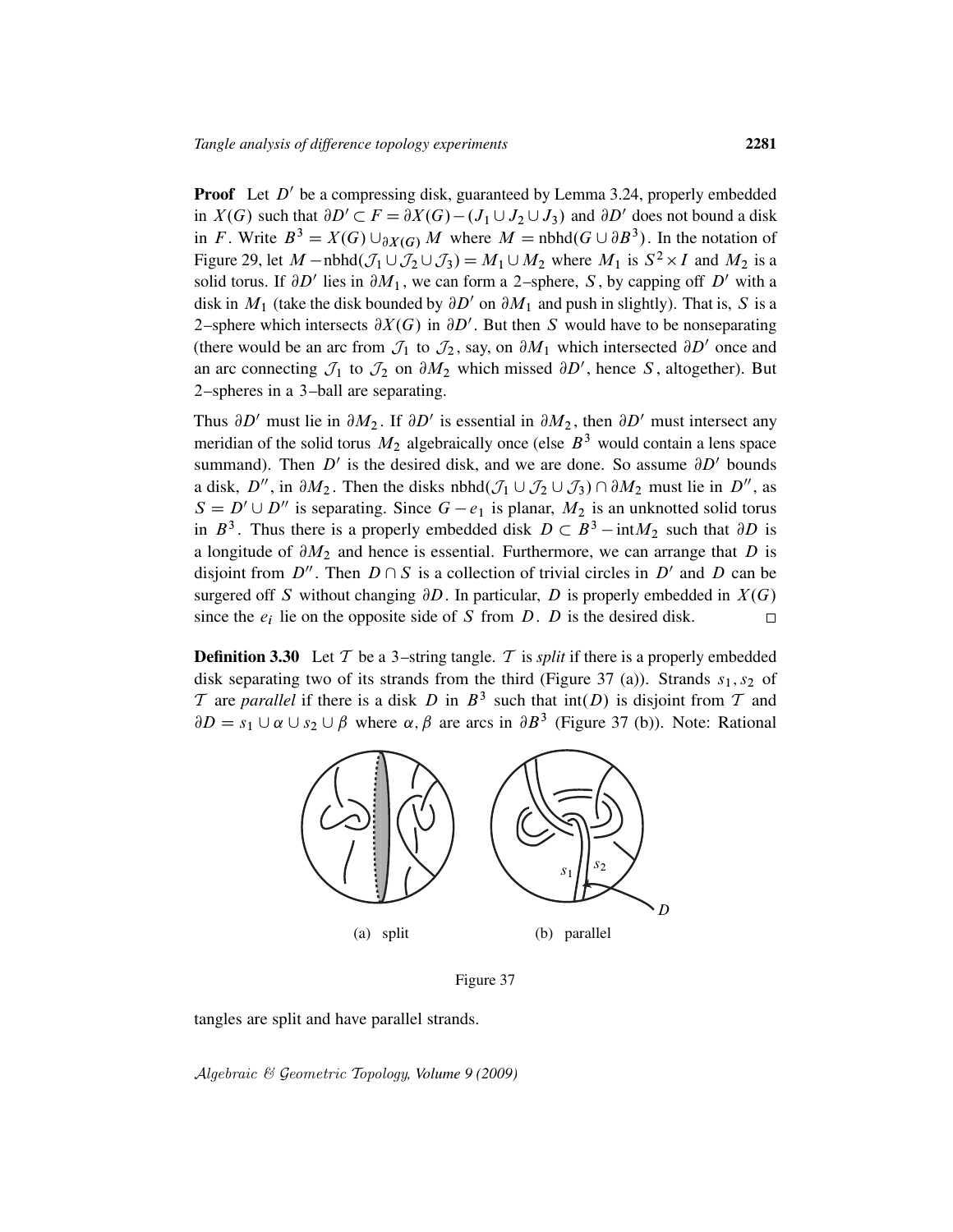**Lemma 3.31** Let T be a 3-string tangle carried by a solution graph G. If T is rational, split, or if T has parallel strands, then  $X(G)$  and  $X(G - b_{ij})$ , for each i, j, have compressible boundary.

**Proof** If T is rational, split, or has parallel strands, then  $\partial X(T)$  is compressible in  $X(T)$ . By Lemma 3.19,  $\partial X(G)$  is compressible in  $X(G)$ .

We now argue that  $\partial X(G - b_{ij})$  is compressible in  $X(G - b_{ij})$ . Below  $\{i, j, k\} =$  $\{1, 2, 3\}.$ 

If T is split, then there is a disk, D, separating one strand from two. If  $s_{ij}$  is on the side of D containing two, then D still separates the two strands of  $T - s_{ij}$  and  $X(T - s_{ij})$ still has compressible boundary. By Lemma 3.19,  $X(G - b_{ij})$  has compressible boundary. So we assume  $s_{ij}$  is on one side of D and  $s_{ik}$ ,  $s_{ki}$  on the other. As a disk properly embedded in  $X(G)$ , D separates the curves  $\gamma_{ij}$ ,  $\gamma_{jk}$  of  $\partial X(G)$ . By Lemma 3.29 there is a disk D' in  $X(G)$  that intersects  $\gamma_{jk}$  on  $\partial X(G)$  algebraically a nonzero number of times. After surgering along  $D$  (while preserving the nonzero algebraic intersection with  $\gamma_{jk}$ ), we may assume that D' is disjoint from D, and hence from  $\gamma_{ij}$ . But then D' is a compressing disk for  $G - b_{ij}$ .

If  $T$  has parallel strands, we argue in two cases according to which strands are parallel:

First, assume  $s_{jk}$ ,  $s_{ki}$  are parallel. Then they are parallel in  $T - s_{ij}$  and  $X(T - s_{ij})$ has compressible boundary. By Lemma 3.19,  $X(G - b_{ij})$  has compressible boundary.

So, assume that  $s_{ij}$  and  $s_{jk}$  are parallel. Then there is a disk, D, properly embedded in  $X(G)$  that intersects  $\gamma_{ij}$  exactly once,  $\gamma_{jk}$  exactly once, and is disjoint from  $\gamma_{ki}$ . By Lemma 3.29, there is also a disk, D', in  $X(G)$  that intersects  $\gamma_{ki}$  algebraically once. After possibly surgering  $D'$  along  $D$  we may assume the  $D$  and  $D'$  are disjoint. But  $X(G)$  – nbhd $(D)$  is homeomorphic to  $X(G - b_{ij})$ , and D' becomes a compressing disk in  $X(G - b_{ij}).$  $\Box$ 

**Corollary 3.32** Let T be a solution tangle. If T is rational or split or if T has parallel strands, then  $T$  is the PJH tangle.

**Proof** Let G be a solution graph carrying T. Then Lemmas 3.31, 3.19, and 3.17 imply that  $\hat{G} - b_{ik}$  planar for all  $b_{ik}$  where  $\hat{G}$  is the associated tetrahedral graph. Thus Theorem 3.16 implies  $\hat{G}$  is planar. Thus G is planar. By Lemma 3.12, T is standard. Now Lemma 3.2 says  $T$  is the PJH tangle.  $\Box$ 

Remark Since *in trans* solution tangles are also solution tangles, Corollary 3.32 also applies to *in trans* solution tangles. Although the three *in cis* deletion equations suffice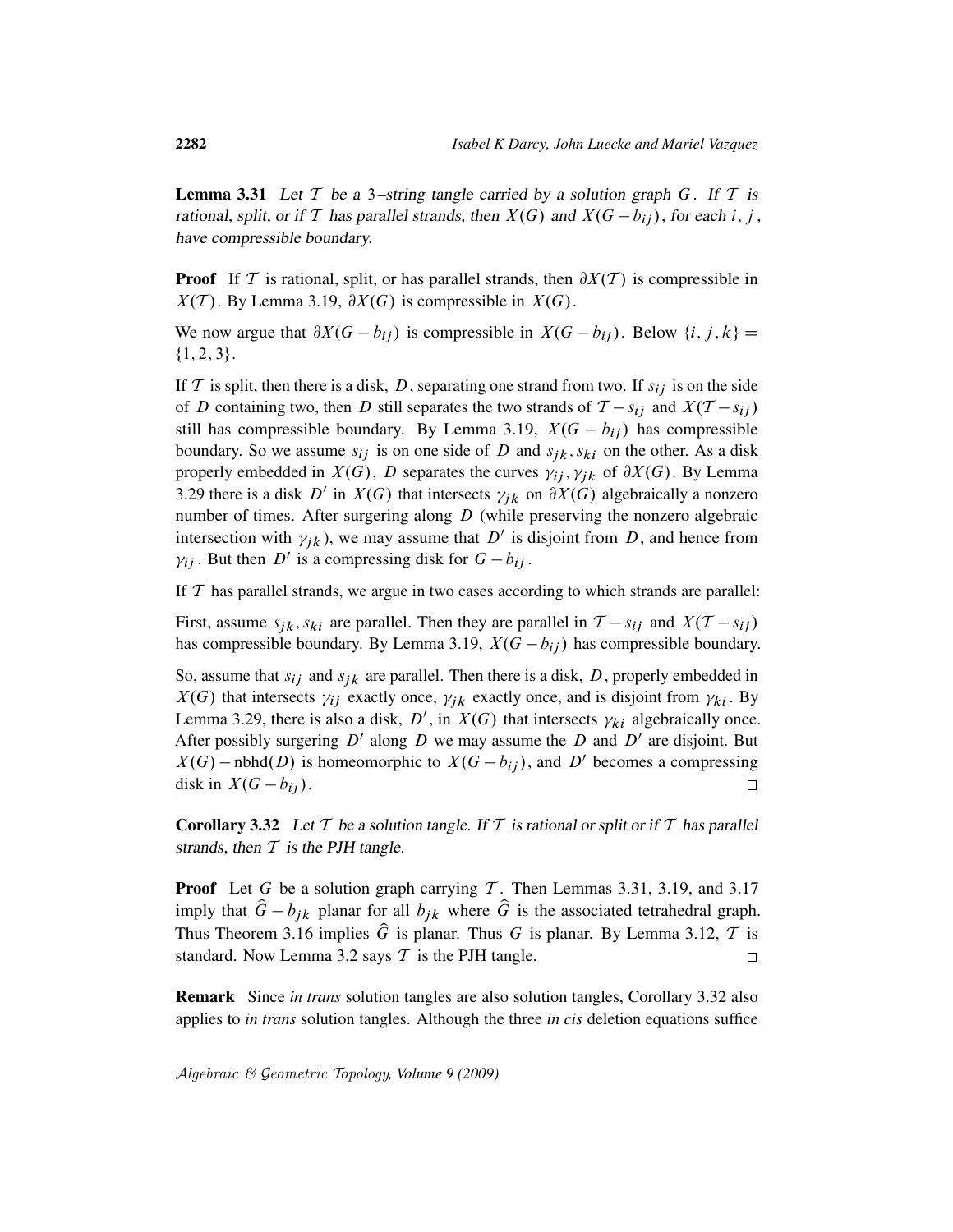to determine T if T is rational, split or has parallel strands, the *in trans* deletion experiment does rule out some exotic solutions. For example, the tangle in Figure 38 satisfies all the *in cis* experimental results (ie it is a solution tangle), but does not satisfy the *in trans* results (ie it is not an *in trans* solution tangle).



Figure 38

### 3.6 *In trans* solution graphs

In Lemma 3.33 we will show that the exterior of an *in trans* solution graph is a handlebody. This need not be true for solution graphs. The solution graph of Figure 38 contains an incompressible genus 2 surface in its exterior (it is based on Thurston's *tripos* graph). Thus its exterior is not a handlebody. We will also use Lemma 3.33 to further explore planarity of tetrahedral graphs in the next section.

**Lemma 3.33** Let G be an in trans solution graph and  $X(G)$  its exterior. Let  $J_i$  and  $\gamma_{ij}$  be the meridian curves on  $\partial X(G)$  as in Figure 29 (and defined right above the figure). If  $\partial X(G)$  compresses in  $X(G)$ , then there is a properly embedded disk in  $X(G)$  that intersects  $\gamma_{23}$  exactly once, intersects each of  $\gamma_{12}, \gamma_{31}$  algebraically once, and is disjoint from the  $J_i$ . Furthermore,  $X(G)$  is a handlebody.

**Proof** By Lemma 3.24, there is a disk  $D'$  properly embedded in  $X(G)$  such that  $\partial D' \subset F = \partial X(G) - (\gamma_{23} \cup J_1 \cup J_2 \cup J_3)$  and  $\partial D'$  does not bound a disk in F. Write  $B^3 = X(G) \cup_{\partial X(G)} M$  where  $M = \text{nbhd}(G \cup \partial B^3)$ . In the notation of Figure 29, let  $M$  – nbhd $(\mathcal{J}_1 \cup \mathcal{J}_2 \cup \mathcal{J}_3 \cup \Gamma_{23}) = M_1 \cup M_2$  where  $M_1$  is  $S^2 \times I$  and  $M_2$  is a 3-ball.  $\partial D'$  lies in  $\partial M_i$  for some i, hence we can form a 2-sphere, S, by capping off D' with a disk in  $M_i$  (take the disk bounded by  $\partial D'$  on  $\partial M_i$  and push in slightly). That is, S is a 2-sphere which intersects  $\partial X(G)$  in  $\partial D'$ . If  $\partial D'$  lay on  $\partial M_1$ , then S would have to be nonseparating. But 2–spheres in a 3–ball are separating. Thus  $\partial D'$  must lie in  $\partial M_2$ . But then in  $\partial M_2$ , the disks nbhd $(\mathcal{J}_1 \cup \mathcal{J}_2 \cup \mathcal{J}_3) \cap \partial M_2$  must lie on opposite sides of  $\partial D'$  from the disks  $\Gamma'_{23} \cup \Gamma''_{23} = \text{nbhd}(\Gamma_{23}) \cap \partial M_2$ , as S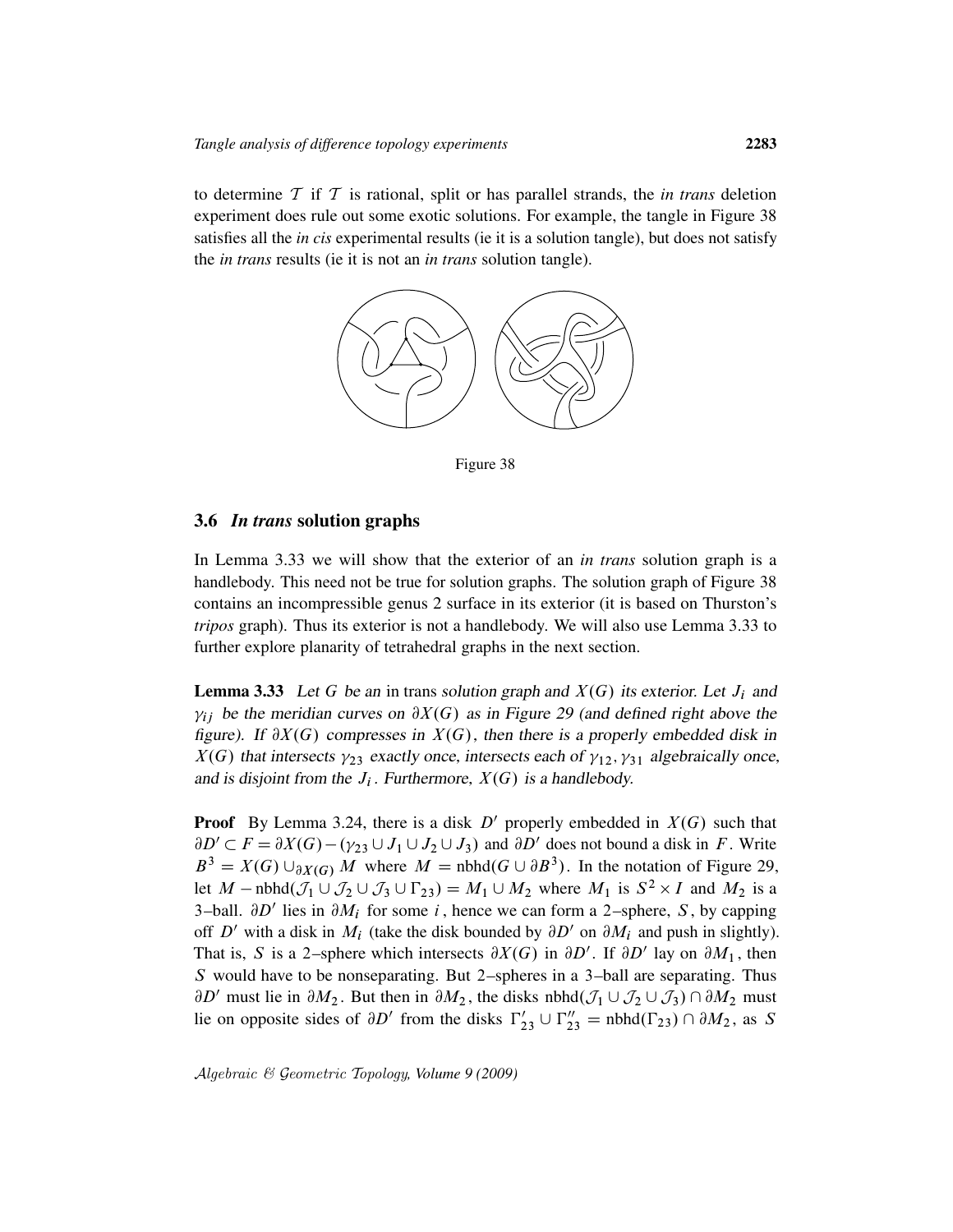is separating. Thus S can be isotoped to intersect  $n**bm**(G)$  in the curve gotten by connecting the two disks  $\Gamma'_{23}$ ,  $\Gamma''_{23}$  by a band d lying in  $\partial$  nbhd $(G)$ . See Figure 39. We may view  $S$  as a 2–sphere which intersects  $G$  in only two points and separates



Figure 39

off a subarc  $b'_{23}$  of  $b_{23}$ . Now  $b'_{23}$  must be unknotted in the 3-ball bounded by S, otherwise deleting  $e_1$  would not give a planar graph. Hence, there exists a disk  $D$  in the 3-ball bounded by S such that the boundary of D consists of the arc  $b'_{23}$  and an arc in  $\Gamma'_{23} \cup \Gamma''_{23} \cup d$ . Then D can be taken to be a disk, properly embedded in  $X(G)$  whose boundary is disjoint from  $J_1 \cup J_2 \cup J_3$  and whose boundary intersects  $\gamma_{23}$  exactly once. Finally, as  $\gamma_{12}, \gamma_{31}$  are isotopic to  $\gamma_{23}$  on the boundary of the solid torus component of  $M$  – nbhd $(\mathcal{J}_1 \cup \mathcal{J}_2 \cup \mathcal{J}_3)$ ,  $\partial D$  intersects these curves algebraically once. Furthermore,  $X(G)$  – nbhd $(D)$  is homeomorphic to  $X(G - \gamma_{23})$ , which is a handlebody. Thus  $X(G)$  is a handlebody.  $\Box$ 

### 3.7 Tetrahedral graph planarity

In the above model, each mathematical assumption about the planarity of the *in trans* solution graph after deleting an edge corresponds to an experimental result. For the economy of experiment, then, it is natural to ask how much information is necessary to conclude the planarity of the graph. Recall that by collapsing the outside 2–sphere to a vertex, a wagon wheel graph in  $B^3$  becomes a tetrahedral graph  $\hat{G}$  in  $S^3$ . We discuss this issue of economy in the context of tetrahedral graphs and in the spirit of Theorem 3.16 (see also Scharlemann [45], Gordon [22], Wu [57] and Robertson [40]). In particular, Theorem 3.34 and Corollary 3.37 say that, in contrast to Theorem 3.16, to check the planarity of a tetrahedral graph, one does not need to check the planarity of *all* subgraphs. We end with examples showing that Corollary 3.37 is sharp.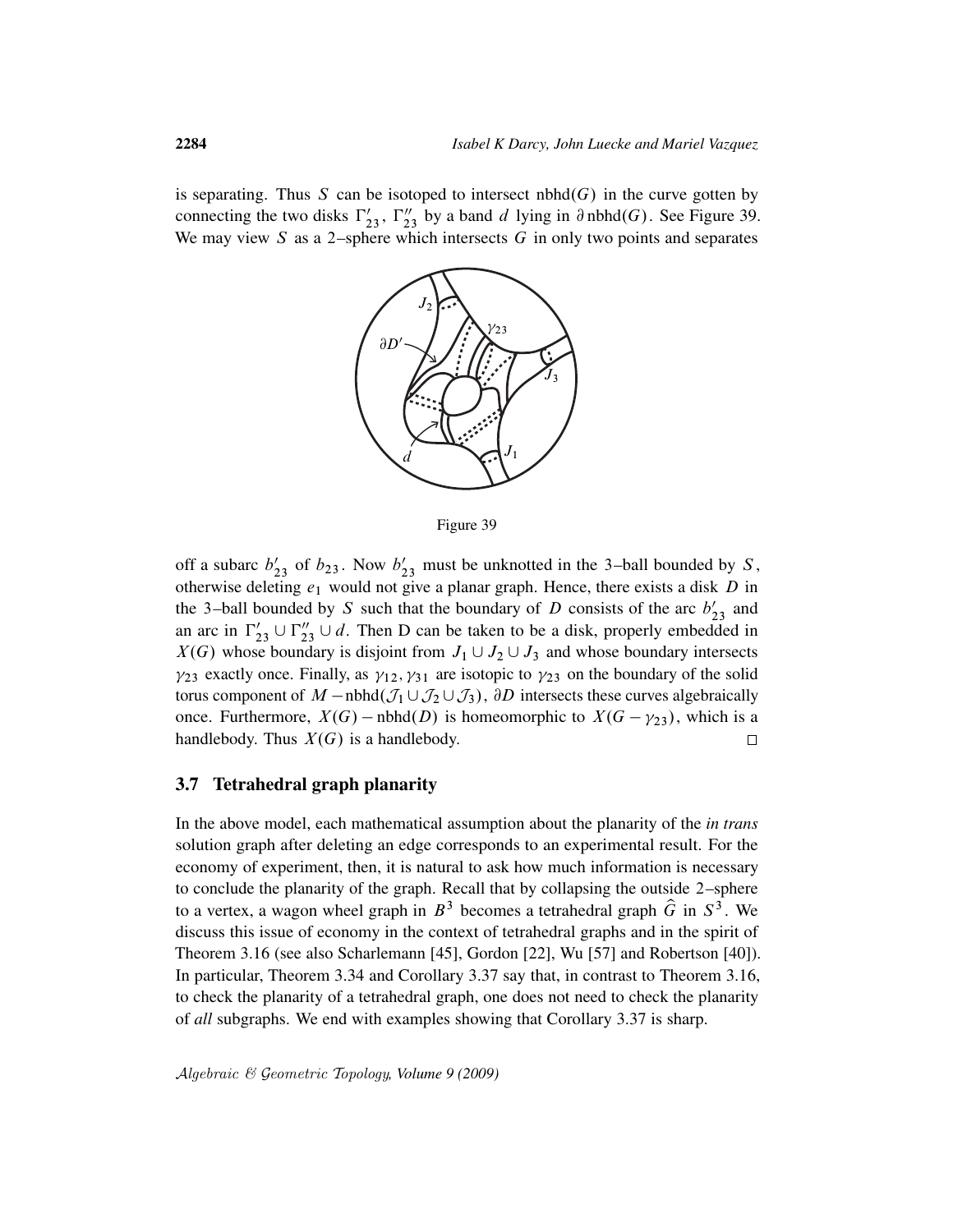**Theorem 3.34** Let  $\widehat{G}$  be a tetrahedral graph embedded in  $S^3$ . Then  $\widehat{G}$  is planar if and only if

- (1) the exterior of  $\hat{G}$  has compressible boundary; and
- (2) there is an edge,  $\epsilon'$ , of  $\hat{G}$  such that for any edge  $e \neq \epsilon'$  of  $\hat{G}$ ,  $\hat{G} e$  is planar.

**Proof** If  $\hat{G}$  is planar then clearly the two conditions hold. We prove the converse: the two listed conditions on  $\hat{G}$  guarantee that  $\hat{G}$  is planar. Let  $\epsilon$  be the edge of  $\hat{G}$ which does not share an endpoint with  $\epsilon'$ . Let  $e_1, e_2, e_3, e_4$  be the four edges of  $\hat{G}$ other than  $\epsilon, \epsilon'$ . Let  $d_i$  be the meridian disk corresponding to the edge  $e_i$  in nbhd $(\widehat{G})$ and let  $m_i = \partial d_i$  be the corresponding meridian curve on the boundary of  $X(\widehat{G})$ , the exterior of  $\hat{G}$ .

**Claim 3.35**  $X(\widehat{G})$  is a handlebody.

**Proof** Pick a vertex, v, of  $\widehat{G}$  not incident to  $\epsilon'$ . Then removing a neighborhood of v from  $S^3$ ,  $\hat{G}$  becomes an *in trans* solution graph G in a 3-ball. Furthermore,  $X(G)$  is homeomorphic to  $X(\widehat{G})$ . The Claim now follows from Lemma 3.33.  $\Box$ 

Recall the following from [22].

**Theorem 3.36** Let C be a set of  $n + 1$  disjoint simple loops in the boundary of a handlebody X of genus n, such that  $\tau(X; C')$  is a handlebody for all proper subsets C' of C. Then  $\cup$  C bounds a planar surface P in  $\partial X$  such that  $(X, P) \cong (P \times I, P \times 0)$ , where  $I = [0, 1]$ .

Set  $X = X(\widehat{G})$  and  $C = \{m_1, m_2, m_3, m_4\}$ . Since  $\widehat{G} - e_i$  is planar for  $i = 1, ..., 4$ , Theorem 3.36 implies that there is a planar surface P in  $X(\widehat{G})$  whose boundary is  ${m_1, m_2, m_3, m_4}$  and such that  $(X(\widehat{G}), P) \cong (P \times I, P \times 0)$ . Capping  $P \times \{1/2\}$  with the meridian disks  $\{d_1, d_2, d_3, d_4\}$  gives a 2-sphere  $\hat{P}$  in  $S^3$  disjoint from  $\hat{G}$  except for a single point intersection with each of the edges  $e_1, e_2, e_3, e_4$ . Let  $\hat{G} - \hat{P} = G_1 \cup G_2$ . Labeling the edges as in  $\hat{G}$ , we take  $G_1$  with edges { $\epsilon, e_1, e_2, e_3, e_4$ } and  $G_2$  with edges  $\{\epsilon', e_1, e_2, e_3, e_4\}$ . Furthermore, we may label so that  $e_1, e_2$  share a vertex in  $G_1$  and  $e_2, e_4$  share a vertex in  $G_2$ . See Figure 40.

Let  $N_1$  = nbhd $(G_1)$  and  $N_2$  = nbhd $(G_2)$ . Then nbhd $(\widehat{G})$  is the union of  $N_1$  and  $N_2$ along the meridian disks  $\{d_1, d_2, d_3, d_4\}$ . Now the pair  $(N_i, \cup d_j) = (F_i \times I, \bigcup \alpha_i^j \times I)$ where  $i \in \{1, 2\}$ ,  $j \in \{1, 2, 3, 4\}$  and where each  $F_i$  is a disk, each  $\alpha_i^j$  $i$  is an arc in  $\partial F_i$ . Each  $G_i$  can be taken to lie in  $F_i \times \{1/2\}$ . Write  $S^3 = B_1 \cup \hat{P} B_2$  where the  $B_i$ are 3-balls. Because  $(X(\widehat{G}), P) \cong (P \times I, P \times 0)$ , we may extend  $F_i \times \{1/2\}$  to a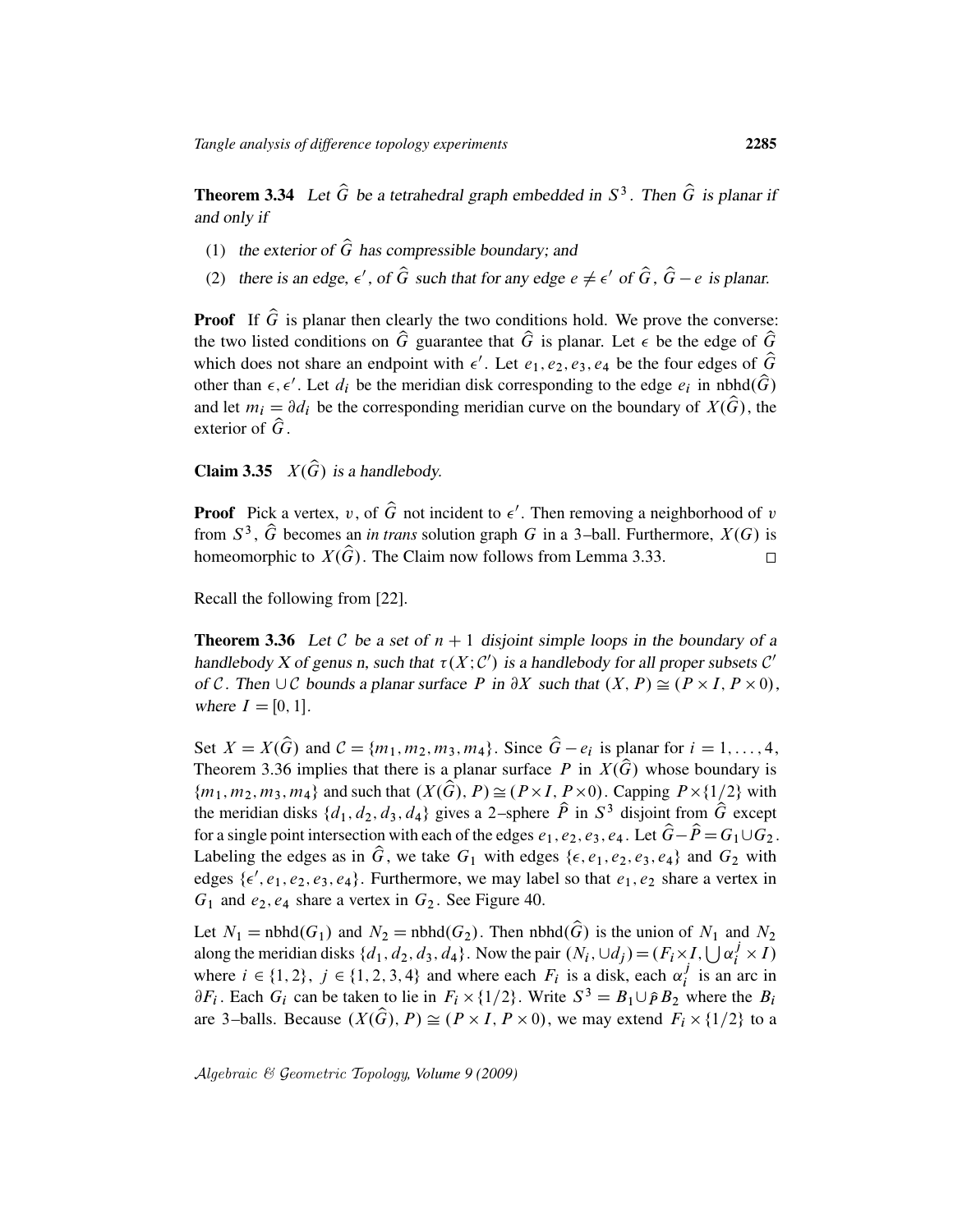

Figure 40



Figure 41

properly embedded disk  $F_i'$  $i'$  in  $B_i$  containing  $G_i$ . By a proper choice of the initial  $F_i$ we may assume that  $F'_i - (\cup \alpha_i^j)$  $\eta_i^j$ ) is a union of four arcs  $\beta_i^j$  $i<sub>i</sub>$ , labelled as in Figure 41. In particular,

- $\beta_1^1$  is isotopic to  $e_1 \cup e_2$  and  $\beta_1^3$  is isotopic to  $e_3 \cup e_4$  in  $B_1$  (keeping the endpoints in  $\bigcup d_j$  on  $\partial B_1 = \hat{P}$ ), and
- $\beta_2^1$  is isotopic to  $e_1 \cup e_3$  and  $\beta_2^3$  is isotopic to  $e_2 \cup e_4$  in  $B_2$  (keeping the endpoints in  $\cup d_j$  on  $\partial B_1 = \hat{P}$ ).

The boundary of  $F_1'$  $I_1'$  frames the 4–punctured sphere  $P \subset \hat{P}$ . This allows us to assign a rational number slope on properly embedded arcs in  $P$  (up to proper isotopy in  $P$ ). We take  $\beta_1^1$ ,  $\beta_1^3$  to have slope  $0/1$  and  $\beta_1^2$ ,  $\beta_1^4$  to have slope  $1/0$ . It follows that  $\beta_2^1$ ,  $\beta_2^3$  must have slope  $1/n$ : otherwise the edges  $e_1$ ,  $e_2$ ,  $e_3$ ,  $e_4$  of  $\hat{G}$  will form a non 2–bridge knot, but we are assuming that  $\hat{G} - \epsilon$  is planar.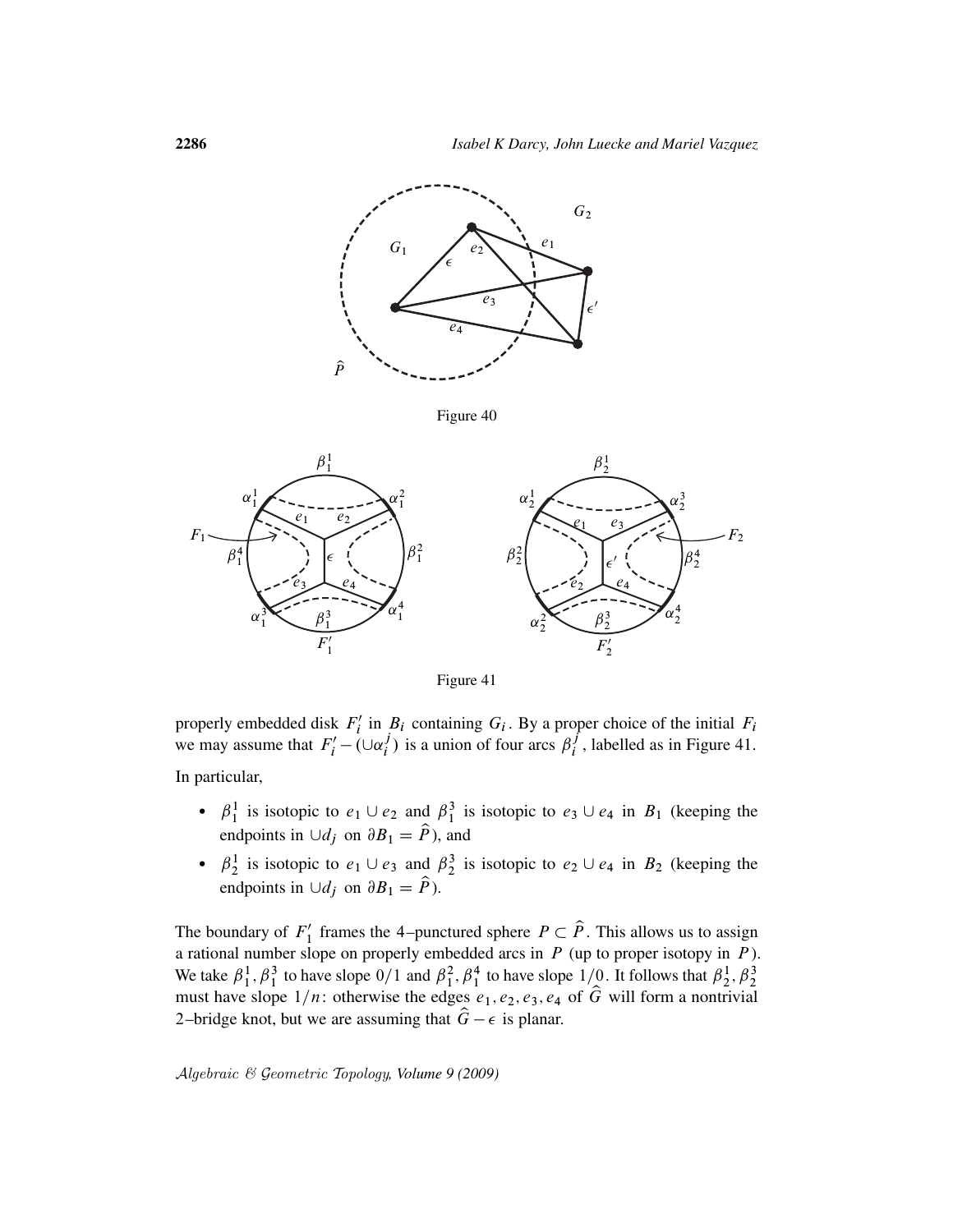By rechoosing  $F_1$  we may assume that  $\beta_1^2$  is  $\beta_2^3$  and that  $\beta_1^4$  is  $\beta_2^1$ . Then rechoosing  $F_2$  (by twisting along the disk disjoint from  $\tilde{\beta}_2^1 \cup \beta_2^3$  in  $\tilde{B}_2$ ), we may further take  $\int_{2}^{7}$  is a 2-sphere in  $S^3$  containing  $\hat{G}$  $\beta_2^2$  to be  $\beta_1^1$  and  $\beta_2^4$  to be  $\beta_1^3$ . Then  $F'_1 \cup F'_2$ (Alternatively, instead of rechoosing  $F_2$ , after rechoosing  $F_1$  so that  $\beta_1^2 = \beta_2^3$  and  $\hat{\beta}_1^4 = \beta_2^1$ , we can extend  $F_1$  to a disk containing  $\hat{G} - \epsilon'$ . Thus  $\hat{G} - \epsilon'$  is planar and  $\hat{G}$ is planar by Theorem 3.16). Thus we have proved Theorem 3.34.  $\Box$ 

We will now use Theorem 3.34 to prove Corollary 3.37.

**Corollary 3.37** Suppose  $\hat{G}$  is a tetrahedral graph embedded in  $S^3$  with the following properties:

- (1) There exists three edges  $\epsilon_1$ ,  $\epsilon_2$ ,  $\epsilon_3$  such that  $\hat{G} \epsilon_i$  is planar.
- (2) The three edges  $\epsilon_1$ ,  $\epsilon_2$ ,  $\epsilon_3$  share a common vertex.
- (3) There exists two additional edges,  $\epsilon_4$  and  $\epsilon_5$  such that  $X(\hat{G}-\epsilon_4)$  and  $X(\hat{G}-\epsilon_5)$ have compressible boundary.
- (4)  $X(\widehat{G})$  has compressible boundary.

Then  $\hat{G}$  is planar.

**Proof** By Lemma 3.17,  $\hat{G} - \epsilon_4$  and  $\hat{G} - \epsilon_5$  are planar. Thus by Theorem 3.34,  $\hat{G}$  is planar.  $\Box$ 

We finish this section with examples that show that if any single hypothesis of Corollary 3.37 is dropped then its conclusion, that  $\hat{G}$  is planar, may not hold. The tetrahedral graph in Figure 35 is not planar as  $\hat{G} - e_2 - b_{31}$  is knotted. However,  $\hat{G} - e_1$ ,  $\hat{G} - e_3$ ,  $\hat{G}-b_{23}$ , and  $\hat{G}-b_{12}$  are all planar. Furthermore,  $X(\hat{G})$  is a handlebody as the edge  $b_{23}$ can be isotoped onto a neighborhood of  $\hat{G} - b_{23}$ . (Alternatively, we can determine that  $X(\widehat{G})$  is a handlebody by removing the vertex adjacent to the  $e_n$ 's, creating a wagon wheel graph, G, which carries a rational tangle T. Since  $X(\widehat{G}) = X(G) = X(T)$ and T is rational,  $X(\widehat{G})$  is a handlebody.) Thus  $X(\widehat{G})$  has compressible boundary.  $X(\hat{G}-b_{31})$ , and  $X(\hat{G}-e_2)$  also have compressible boundary. Thus properties (1), (3), (4) in Corollary 3.37 hold, but property 2 does not hold.

In Figure 34,  $\hat{G}-e_1$ ,  $\hat{G}-b_{12}$ ,  $\hat{G}-b_{31}$ ,  $\hat{G}-b_{23}$  are all planar graphs. The edges  $e_1$ ,  $b_{12}$ , and  $b_{31}$  share a common vertex. Since  $\hat{G}-b_{23}$  is planar,  $X(\hat{G}-b_{23})$  has compressible boundary. Removing the vertex adjacent to the  $e_n$ 's in  $\hat{G}$  results in a wagon wheel graph, G, which carries a rational tangle. By Lemma 3.19  $X(G)$  is a handlebody, and thus  $X(\widehat{G})$  has compressible boundary. On the other hand,  $G - e_2$ ,  $G - e_3$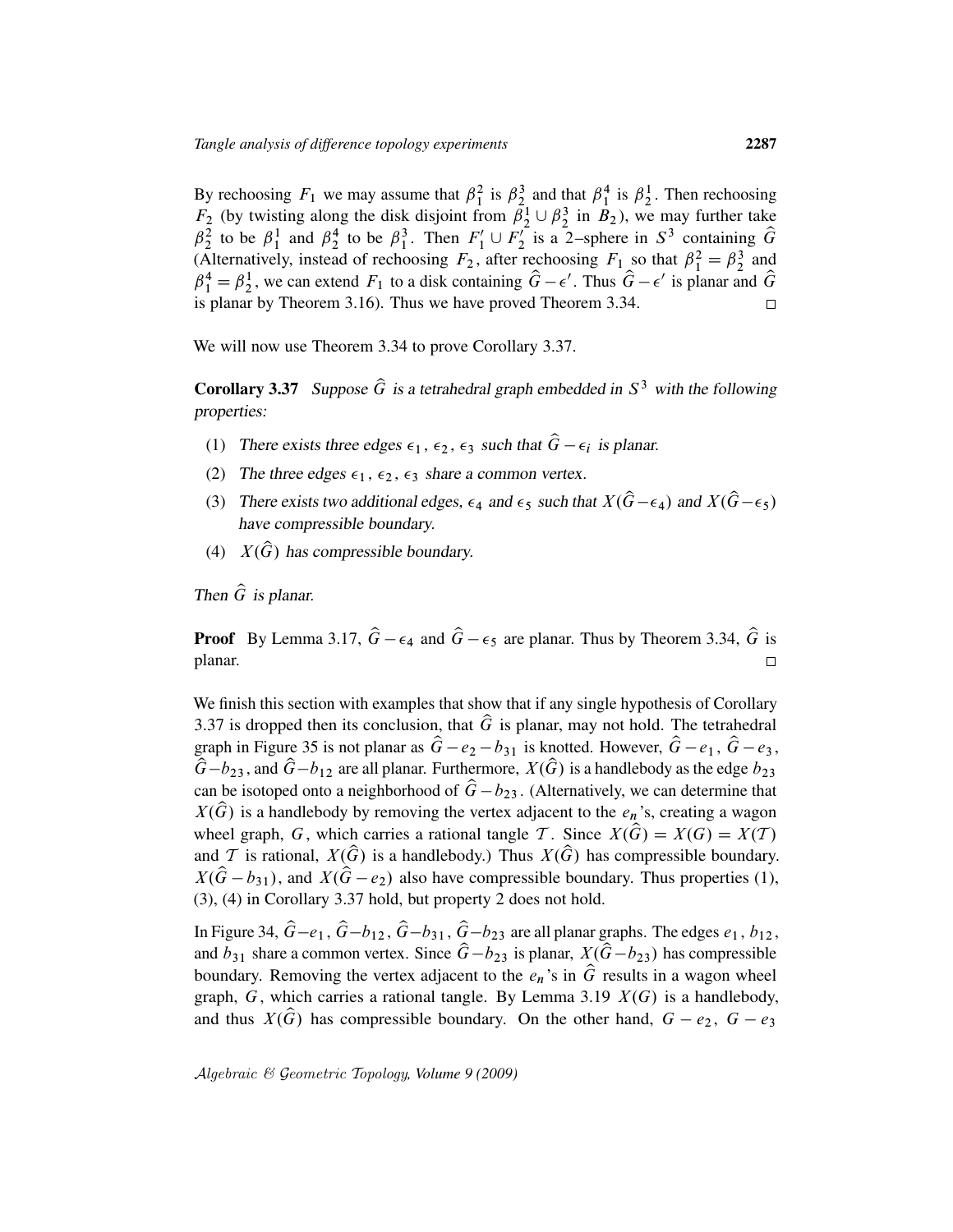carry tangles which are nontrivial disk sums that do not have compressible boundary (by Lemma 3.3 of [58]). By Lemma 3.19, neither  $X(G - e_2)$  nor  $X(G - e_3)$  have compressible boundary. Hence neither  $X(\hat{G}-e_2)$  nor  $X(\hat{G}-e_3)$  have compressible boundary. In particular,  $\hat{G}$  is not planar. Thus the tetrahedral graph in Figure 34 satisfies properties (1), (2), (4) in Corollary 3.37, but only satisfies half of property 3 ( $X(\hat{G}-b_{23})$ has compressible boundary, but there does not exist a fifth such edge).

Note that the tangle,  $\mathcal T$ , in Figure 42 is carried by a nonplanar wagon wheel graph,  $G$ . If G were planar, then  $T$  would be the PJH tangle by Lemmas 3.12 and 3.2. To see



Figure 42

that  $\mathcal T$  is not the PJH tangle, cap off these tangles by arcs along the tangle circle that are complementary to the  $c_i$  (ie the  $x_{ij}$  of Figure 13) to form 3 component links. These two 3–component links are not isotopic. For example, they have different hyperbolic volumes as computed by SnapPea. Let  $\hat{G}$  be the tetrahedral graph corresponding to  $G$ . Every subgraph of  $\hat{G}$  is planar. Hence conditions (1), (2), (3) of Corollary 3.37 hold, but  $X(\hat{G})$  does not have compressible boundary (by Theorem 3.16).

# 4 If T is not the PJH tangle, then  $Cr(T) \geq 8$  up to free isotopy

**Definition 4.1** Two 3-tangles  $T_1$ ,  $T_2$  are *freely isotopic* if there is an isotopy of the 3–ball, which is not necessarily fixed on its boundary, taking  $T_1$  to  $T_2$ .

In the last section we showed that if a solution tangle is split or has two parallel strands, then it must be the PJH tangle. Here we show that if a tangle can be freely isotoped to have fewer than eight crossings, then it is either split or has two parallel strands. Hence a solution tangle which can be freely isotoped to have fewer than eight crossings must be the PJH tangle (Corollary 4.8). As a rational tangle is one which can be freely isotoped to have no crossings, one can think of Corollary 4.8 as a generalization of the result (Corollary 3.32) that the only rational solution tangle is the PJH tangle.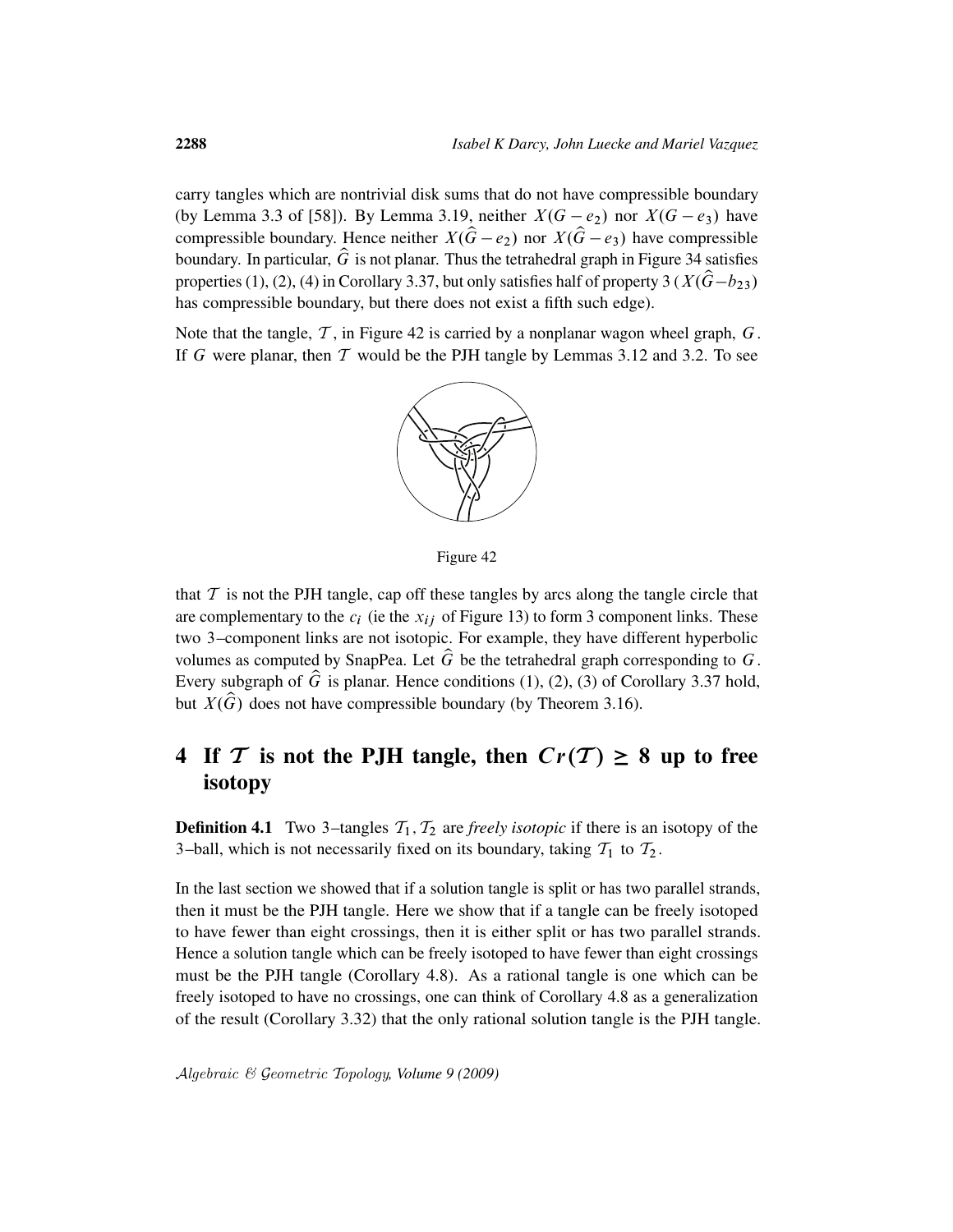Corollary 4.8 also gives a lower bound on the crossing number of an exotic solution tangle. Using the *in trans* deletion result, we will improve this lower bound in the next section after imposing a normal framing on the tangle (working with tangle equivalence rather than free isotopy).

**Lemma 4.2** If one string of a 3-tangle  $T$  crosses the union of the other two strings at most once, then  $T$  is split.

**Proof** If the string passes over the union, isotop the strand to the front hemisphere of the tangle sphere, otherwise isotop to the back.  $\Box$ 

**Definition 4.3** To a projection of a 3-string tangle T we associate the 4-valent graph  $\Gamma(T)$ , that is obtained by placing a vertex at each crossing. If T is not split, we label in sequence  $e_1, \ldots, e_6$  the distinct edges which are incident to the tangle circle. Let  $v_1, \ldots, v_6$  be the vertices of  $\Gamma(T)$  which are endpoints of  $e_1, \ldots, e_6$  as in Figure 43.



Figure 43

**Lemma 4.4** Assume T is not split. If  $v_i = v_j$  for some  $i \neq j$ , then the crossing number of its projection can be reduced by free isotopy.

**Proof** Assume  $v_i = v_j$  with  $i \neq j$ . If  $e_i, e_j$  are opposing at  $v_i$ , then  $e_i \cup e_j$  is a string of  $\mathcal T$  intersecting the other strings exactly once. By Lemma 4.2,  $\mathcal T$  is split. So we assume  $e_i$ ,  $e_j$  are not opposing at  $v_i$ , as in Figure 44.



Figure 44

But then we can untwist  $e_i, e_j$  to reduce the crossing number.

 $\Box$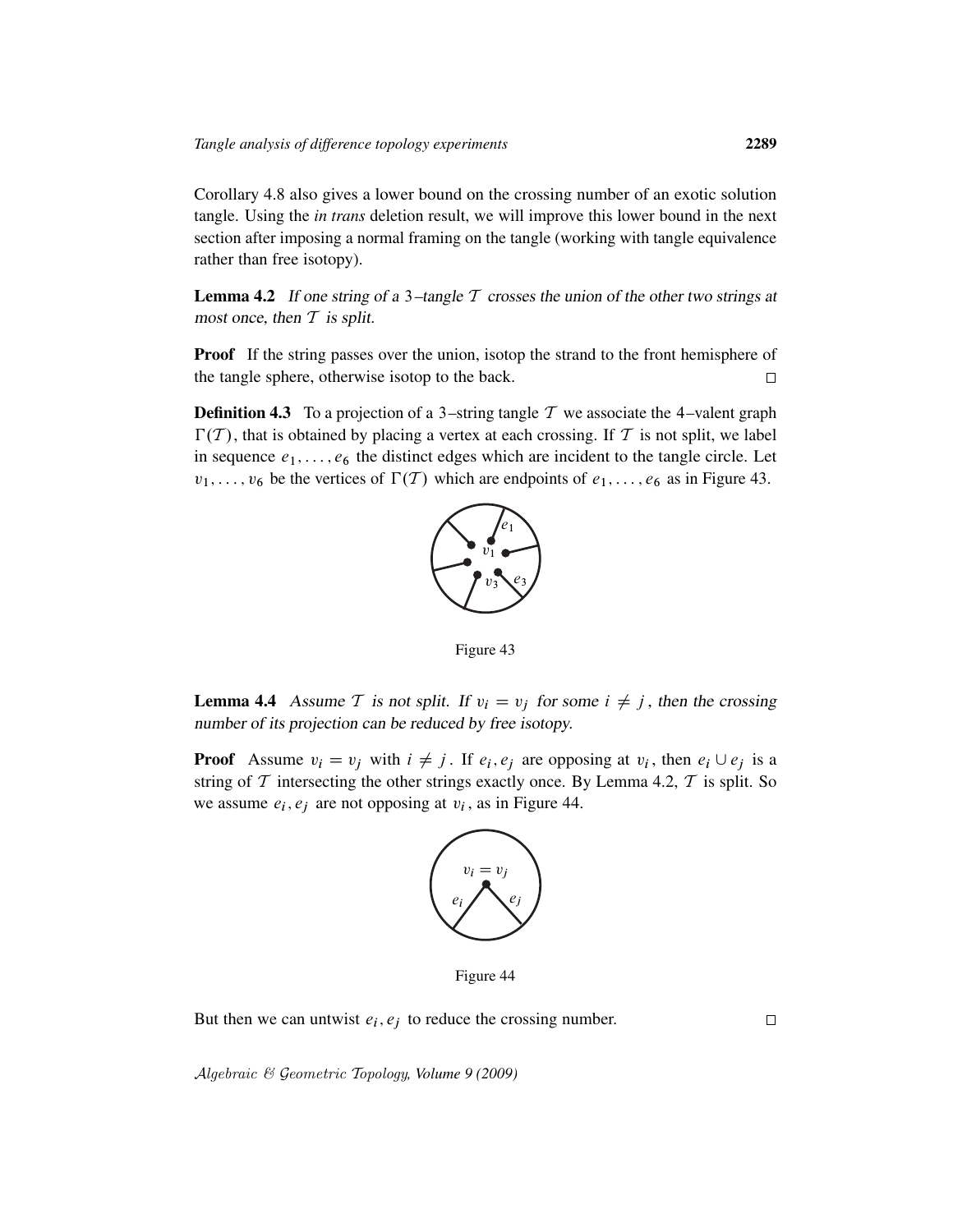**Definition 4.5** If T is not split, let  $f_i$  be the face of  $\Gamma(T)$  containing  $e_i, e_{i+1}$ .

**Lemma 4.6** Assume  $T$  is not split. No two edges of  $f_i$  correspond to the same edge of  $\Gamma(T)$ . If two vertices of  $f_i$  correspond to the same vertex of  $\Gamma(T)$ , then the crossing number of the projection can be reduced by an isotopy fixed on the boundary. Finally, if  $v_j$  is incident to  $f_i$ , then  $j \in \{i, i + 1\}$  or a crossing can be reduced by a free isotopy.

**Proof** Assume that two edges of  $f_i$  correspond to the same edge of  $\Gamma(T)$  (Figure 45). Then there would be a circle in the interior of the tangle circle intersecting the edge once. Then a string of  $T$  intersects this circle exactly once contradicting the Jordan Curve Theorem.



Similarly, if two vertices of  $f_i$  correspond to the same vertex, v, of  $\Gamma(T)$ , there would be a circle intersecting  $\Gamma(T)$  only in v (Figure 46). This would give rise to a crossing that could be reduced by an isotopy rel  $\partial B^3$ .

Now assume  $v_j$  is incident to  $f_i$  with  $j \neq i$ ,  $i + 1$  (Figure 47). Then  $e_j \notin f_i$  for otherwise T would be split. Thus  $e_j$  lies in the exterior of  $f_i$ . But now we can untwist



Figure 47

Figure 48

the crossing at  $v_j$  by bringing  $e_j$  into  $f_i$  (Figure 48).

**Theorem 4.7** If  $T$  is a 3-string tangle which can be freely isotoped to a projection with at most seven crossings, then either  $T$  is split or has two parallel strands.

Algebraic & Geometric Topology*, Volume 9 (2009)*

 $\Box$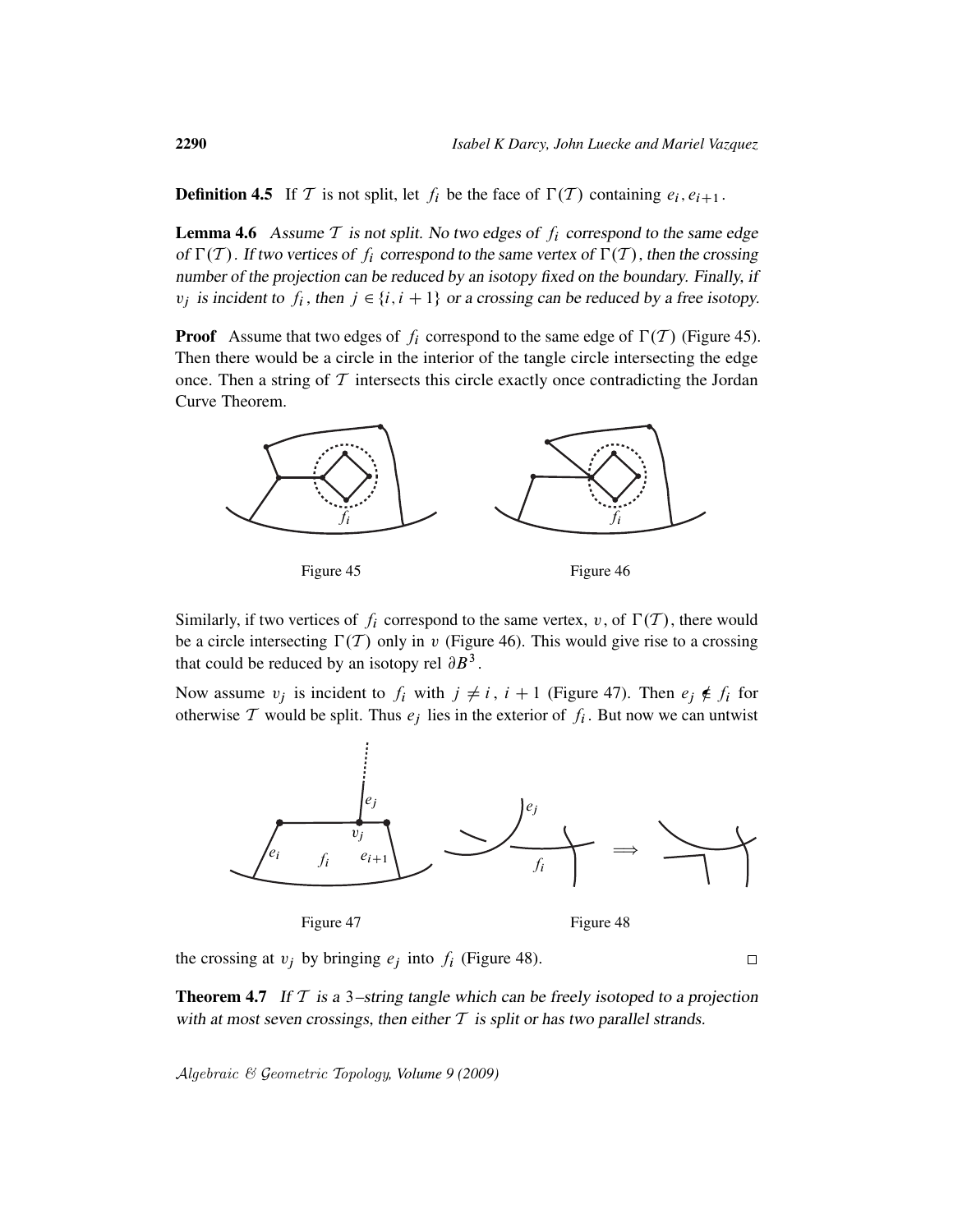**Proof** Note that  $T$  being split or having parallel strands is invariant under free isotopy. Freely isotop T to a minimal projection with  $\leq 7$  crossings and let  $\Gamma(T)$  be the corresponding graph. Assume T is not split. By Lemma 4.4,  $\Gamma(T)$  has at least 6 vertices (thus  $T$  has at least 6 crossings). If the six  $v_i$  are the only vertices incident to  $\bigcup_i f_i$ , then (Lemma 4.6) we must have Figure 49.



But then  $T$  has a closed curve, a contradiction.

Thus  $\Gamma(T)$  must have another vertex v lying on  $f_1$ , say, which is not a  $v_i$ . Since T has at most 7 crossings, there is exactly one such  $v$  and we have Figure 50. Enumerating the possibilities, we see there are nine cases, six of which are shown in Figure 51, while the remaining three can be obtained from the top three via reflection:



Figure 51

Note in each case we see two parallel strands (since we assumed  $T$  is not split). For example, see Figure 52.  $\Box$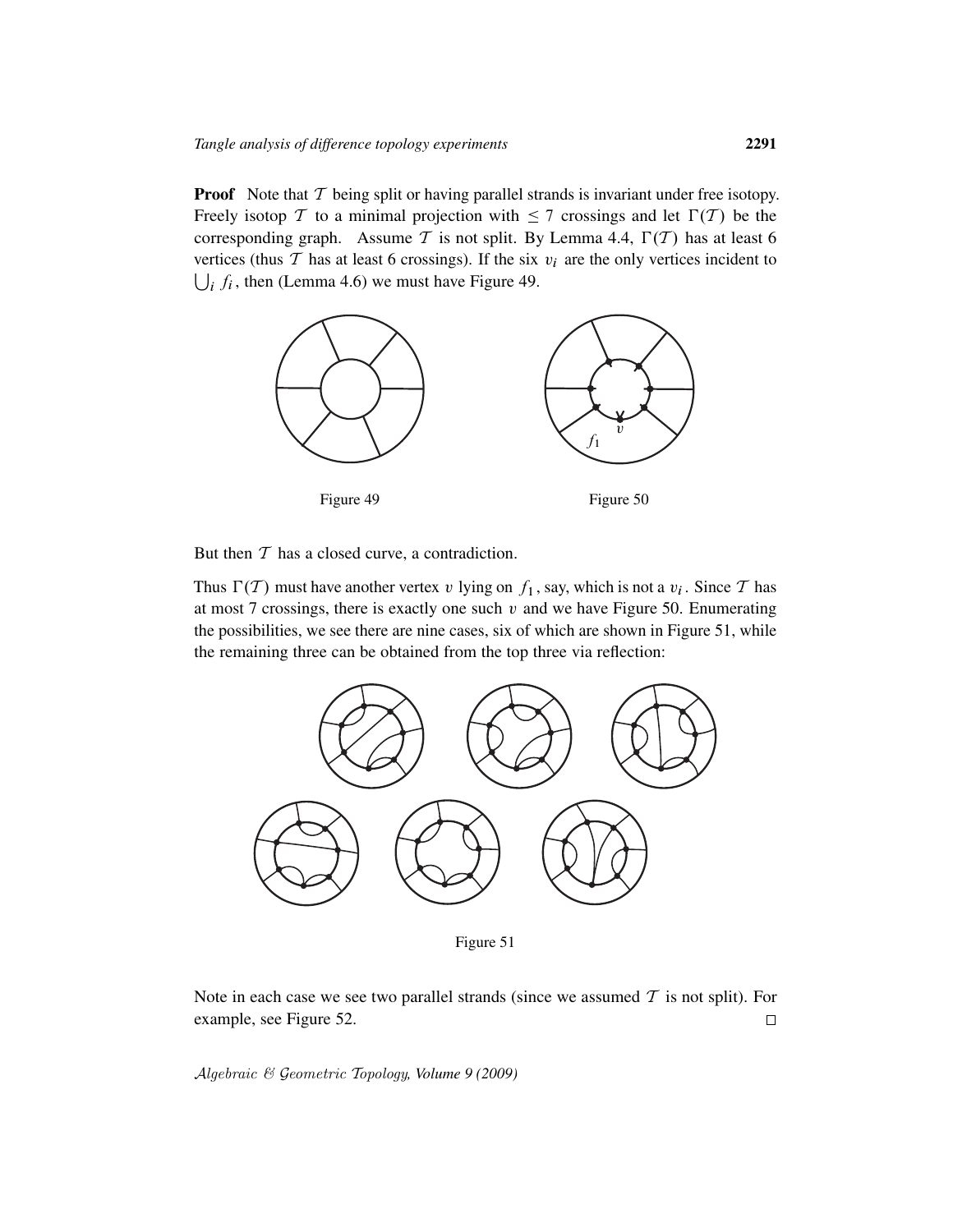

Figure 52

Theorem 4.7 and Corollary 3.32 imply the following:

**Corollary 4.8** Assume  $T$  is a solution tangle. If  $T$  can be freely isotoped to a projection with at most seven crossings, then  $T$  is the PJH tangle.

## 5 If  $\mathcal T$  is not the P.JH tangle, then  $\mathcal T$  has at least 10 crossings

Because the three DNA segments captured by the Mu transpososome in [38] are relatively short (50, 175 and 190 base pairs), one can argue that any projection of the transpososome must have few crossings. Let  $T$  be an *in trans* solution tangle – a tangle satisfying both the *in cis* and the *in trans* deletion experiments. In this section we show that if  $T$  is not the PJH tangle (Figure 13), then  $T$  must be complicated, as measured by its minimal crossing number:

**Proposition 5.1** Let  $T$  be an in trans solution tangle. If  $T$  has a projection with fewer than 10 crossings, then  $T$  is the PJH tangle.

In this section, we are interested in crossing number up to tangle equivalence, that is, up to isotopy of the tangle fixed on the boundary. So we must fix a framing for our *in trans* solution tangle. We take that of Proposition 2.5, the normal form.

Remark As pointed out in Section 2, one goes from an *in trans* solution tangle in normal framing to one in the framing of [38] by adding one left-handed twist at  $c_2$ . Thus, it formally follows from Proposition 5.1 that if an *in trans* solution tangle under the PJH framing has fewer than 9 crossings, it must be the solution found in [38] (Figure 1).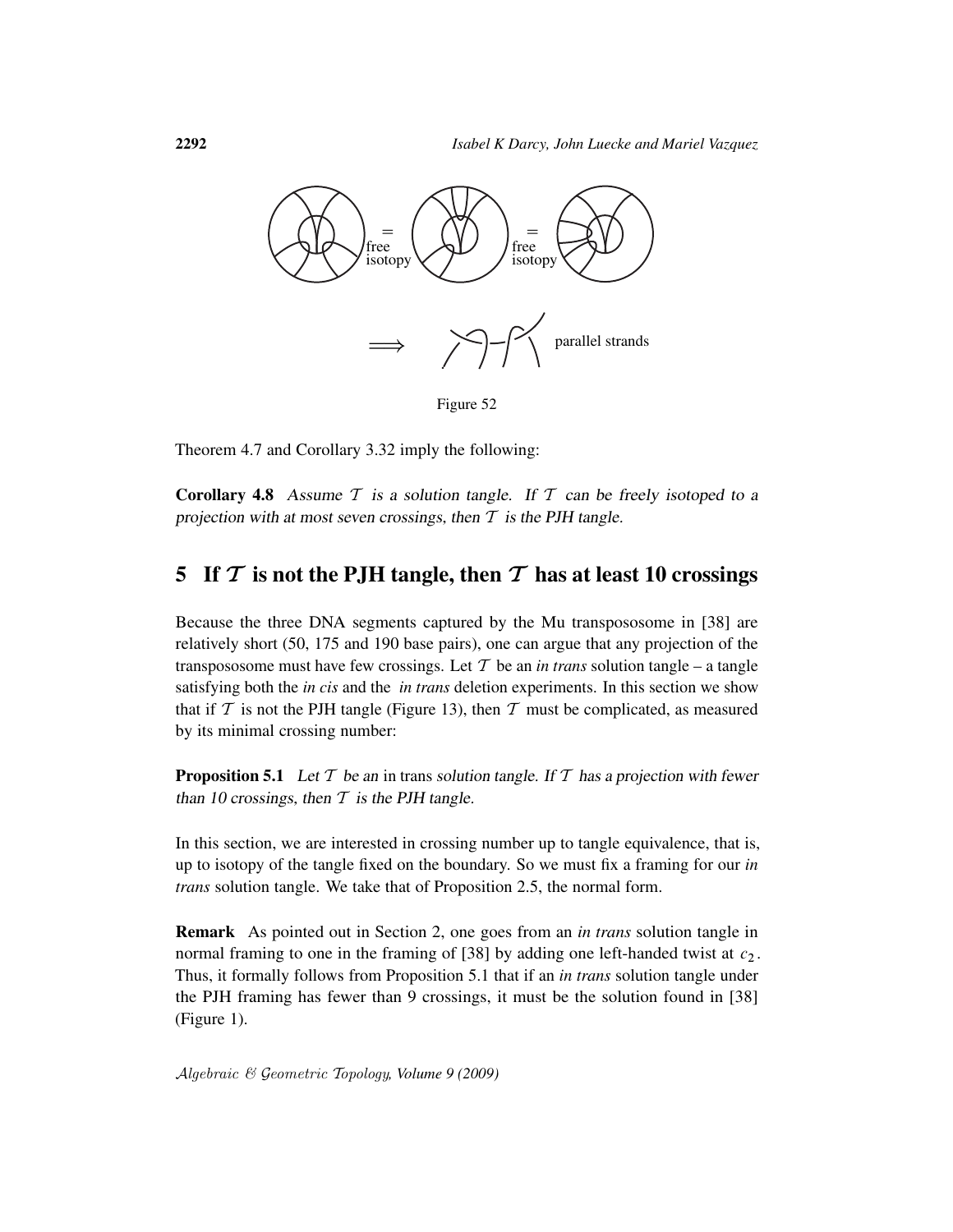The proof of Proposition 5.1 breaks down into checking cases of possible tangle diagrams. We focus on the fact that  $s_{12} \cup s_{13} = T - s_{23}$  is the  $-1/2$  tangle. Lemma 5.2 shows that each pair of strings must cross at least twice. Hence if an *in trans* solution tangle has less than 10 crossings,  $s_{12} \cup s_{13}$  contains at most 5 crossings. Theorems 5.5, 5.8, 5.13 and 5.15 handle the cases when  $s_{12} \cup s_{13} = 2, 3, 4, 5$ , respectively. In each case it is shown that an *in trans* solution tangle with less than 10 crossings can be isotoped to a tangle with 7 crossings. By Corollary 4.8, such a tangle is the PJH tangle. This section holds more generally under normal framing when the *in trans* deletion product is the (2,2) torus link while the remaining deletion products are  $(2, L_i)$  torus links where  $L_i \geq 4$ .

**Lemma 5.2** Let T be a solution tangle. In any projection of T,  $|s_{ij} \cap s_{ik}| \ge 2$ .

**Proof** Assume not. Then  $|s_{ij} \cap s_{ik}| = 0$ . But then  $\ell k(s_{ij} \cup x_{ij}, s_{ik} \cup x_{ik}) = 0$ , contradicting Lemma 2.3.  $\Box$ 

Let  $T$  be an *in trans* solution tangle with crossing number less than 10. We assume that  $s_{23}$  is the enhancer strand. To simplify notation we set  $e = s_{23}$ ,  $\alpha_2 = s_{12}$ ,  $\alpha_3 = s_{13}$ . Recall that  $T - e = \alpha_2 \cup \alpha_3$  is the  $-1/2$ -tangle.

**Assumption 5.3**  $\mathcal T$  has a projection, in normal form (see the beginning of Section 2), with at most nine crossings. Furthermore, among all such projections, take  $\alpha_2 \cup \alpha_3$  to have the fewest crossings.

**Remark** We will often blur the distinction between  $e$ ,  $\alpha_2$ ,  $\alpha_3$  and their projections.

We will first prove in Theorem 5.5 that Proposition 5.1 holds when  $\alpha_2 \cup \alpha_3$  has exactly two crossings. In this case let  $R_1, R_2, R_3$  be the closures of the complementary regions of  $\alpha_2 \cup \alpha_3$  in Figure 53. Note all figures in this section have been rotated by 90



Figure 53

degrees, and thus the tangle  $T - e = -1/2$  is displayed as an integral 2 tangle.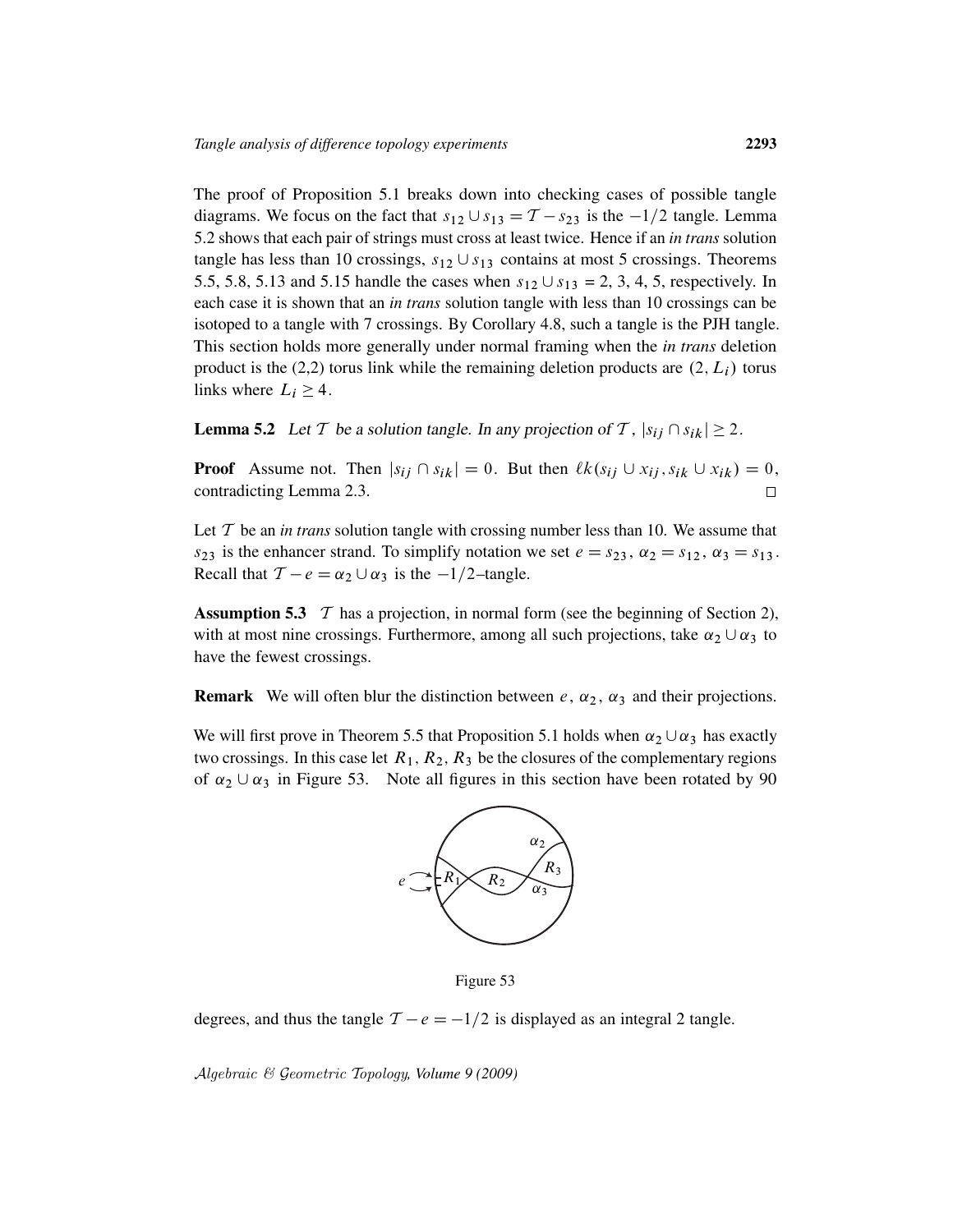**Lemma 5.4** If e crosses  $R_1 \cap (\alpha_2 \cup \alpha_3)$  fewer than four times then T can be freely isotoped to eliminate two crossings. Furthermore if  $e \cap R_1$  contains only four crossings of T then we can reduce T by two crossings unless  $e \cap R_1$  is as pictured in Figure 54 (up to symmetry).



Figure 54

**Proof** Assume e intersects  $R_1 \cap (\alpha_2 \cup \alpha_3)$  in fewer than four crossings. By Lemma 5.2, e must cross  $R_1 \cap (\alpha_2 \cup \alpha_3)$  exactly twice. Then  $R_1$  writes  $\mathcal{T} \cup c_1$  as a disk sum. As  $T \cup c_1$  is a rational 2–string tangle,  $e \cap R_1$  must be an integral summand [35; 20]. But then we can reduce the crossing number by at least two under a free isotopy by removing the crossings in the integral tangle  $e \cap R_1$  as well as the two crossings where e intersects  $R_1 \cap (\alpha_2 \cup \alpha_3)$ . See Figure 55. Thus we assume  $e \cap R_1$  must have at





least 4 crossings in  $R_1$  with  $\alpha_2 \cup \alpha_3$ . Assume these are the only crossings of  $\mathcal T$  in  $R_1$ . Then there are no crossings in int  $R_1$ . This allows for two crossing reductions except in the cases pictured in Figure 54. See Figure 56.  $\Box$ 

**Theorem 5.5** Let  $T$  be an in trans solution tangle satisfying Assumption 5.3. Under this projection, assume  $\alpha_2 \cup \alpha_3$  has exactly two crossings. Then T can be freely isotoped to have at most seven crossings.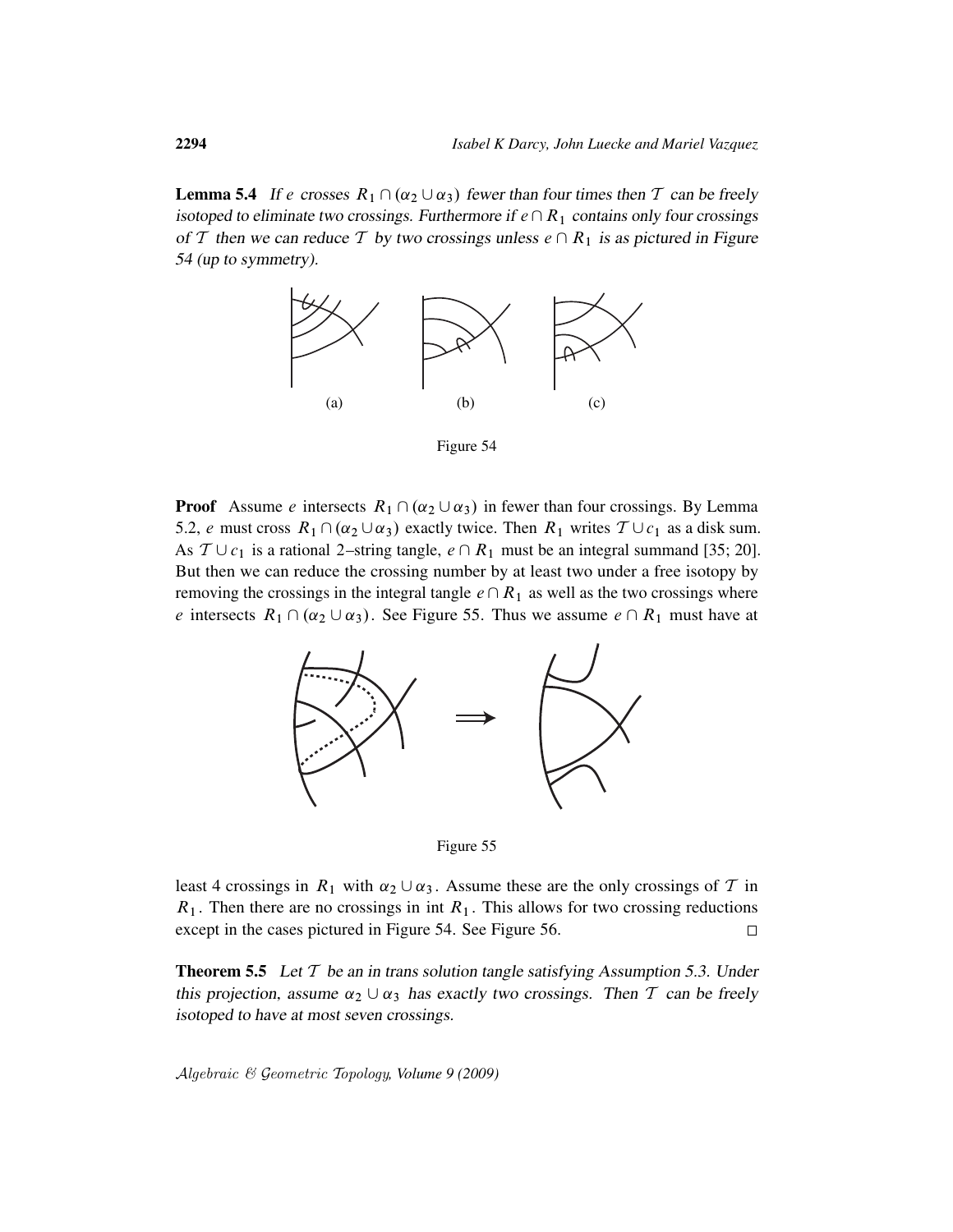

Figure 56

**Proof** Let  $R_1, R_2, R_3$  be the closures of the complementary regions of  $\alpha_2 \cup \alpha_3$  in Figure 53.

We divide the proof of Theorem 5.5 into two cases.

**Case I** e has 4 intersections in  $R_1$ .

**Case II** *e* has at least 5 intersections in  $R_1$ .

**Proof of Case I**  $R_1$  contains exactly 4 crossings (involving e). In this case, there are 3 possible configurations up to symmetry (shown in Figure 54) that do not immediately allow a crossing reduction by two in  $R_1$ .

Since there are at most 9 crossings, if e intersects  $R_2$  then  $e \cap R_2$  must contribute exactly 2 crossings and  $e \cap R_3$  must be empty. But this allows a reduction of two crossings: In case (a) and (b) in Figure 54, the two crossing involving  $\alpha_2$  and  $\alpha_3$  can be removed as shown in Figure 57. In case (c) one reduction comes from  $\alpha_1 \cap \alpha_2$ , the



Figure 57

other from  $e \cap (\alpha_2 \cup \alpha_3)$  (Figure 58).

Thus we take  $e$  disjoint from  $R_2$ , and we must have (a) or (b) in Figure 59. But (a) gives two crossing reductions and (b) contradicts Lemma 5.2.  $\Box$ 

**Proof of Case II** Because e must pick up at least two crossings in  $R_2 \cup R_3$ , (else we can reduce by two crossings), e must have exactly 4 crossings with  $(\alpha_2 \cup \alpha_3) \cap R_1$ and exactly 1 self-crossing inside  $R_1$ . This accounts for nine crossings. For Subcases 1 and 2, we assume the two crossings are with  $R_3$  – if not, a similar argument works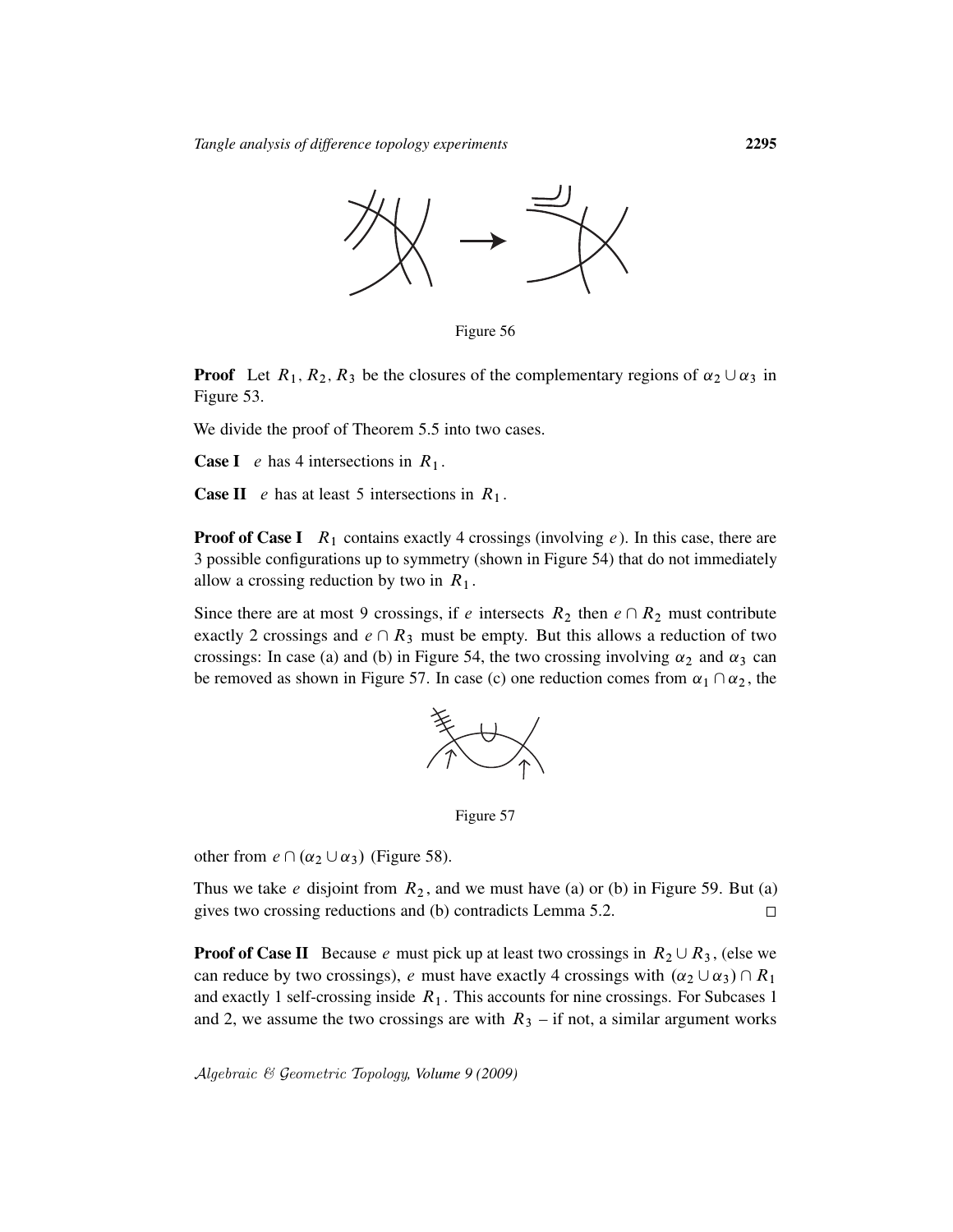

Figure 59

if the two crossings are with  $R_2$  by using the fact that the crossing at  $R_3$  would be reducible.

Let  $\delta_2$ ,  $\delta_3$  (in  $\alpha_2$ ,  $\alpha_3$ , resp.) be the arc components of  $(\alpha_2 \cup \alpha_3 - (\alpha_2 \cap \alpha_3)) \cap R_1$ .

**Subcase 1**  $|\delta_2 \cap e| = 2 = |\delta_3 \cap e|$  (intersection here refers to the projection).

Then we may assume we have the situation in Figure 60. Since int  $R_1$  has exactly one



Figure 60

crossing, the possible cases are shown in Figure 61. In each case we can reduce two crossings.

Subcase 2  $|\delta_2 \cap e| = 3$ ,  $|\delta_3 \cap e| = 1$  (case when  $|\delta_2 \cap e| = 1$ ,  $|\delta_3 \cap e| = 3$  is similar). We have two possibilities, shown in Figure 62.

Recall that  $R_1$  can have only one more crossing in its interior. If this crossing can be reduced, we can reduce two more crossings by Case 1. Hence, we assume that this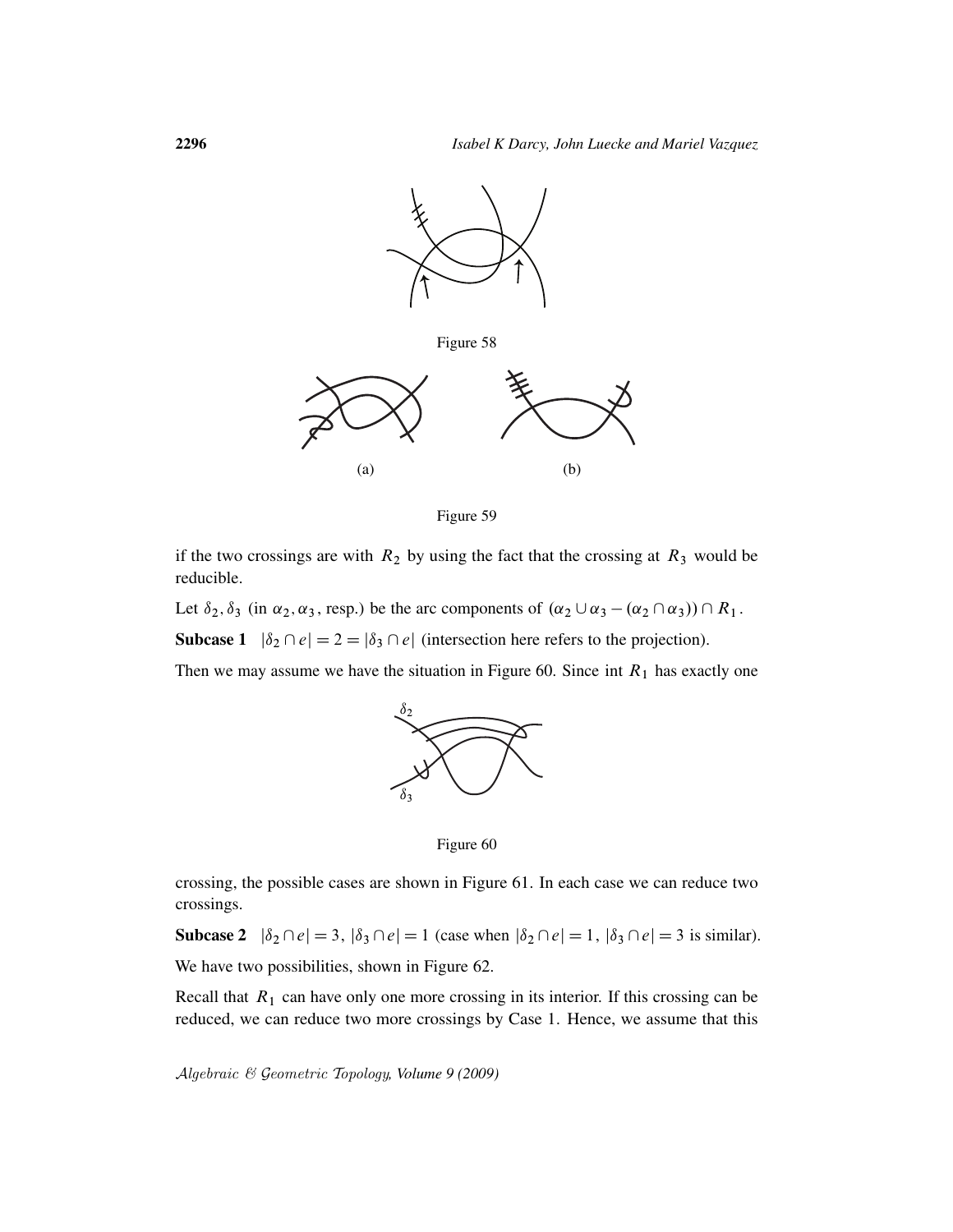



crossing cannot be reduced. Thus we see that both of the cases in Figure 62 allow a reduction of two crossings, as in Figure 63.



Subcase 3  $|\delta_2 \cap e| = 4$ ,  $|\delta_3 \cap e| = 0$  (case when  $|\delta_2 \cap e| = 0$ ,  $|\delta_3 \cap e| = 4$  is similar). Recall  $|e \cap (R_2 \cup R_3)| = 2$ . If  $|e \cap R_3| = 2$ , then  $|e \cap \alpha_3| < 2$ , contradicting Lemma 5.2. If  $|e \cap R_2| = 2$ , then we can remove the two crossings of  $\alpha_2 \cap \alpha_3$ .

Subcases (1)–(3) exhaust all possibilities, showing a reduction in crossing number by two in Case II.  $\Box$ 

This finishes the proof of Theorem 5.5.

Algebraic & Geometric Topology*, Volume 9 (2009)*

 $\Box$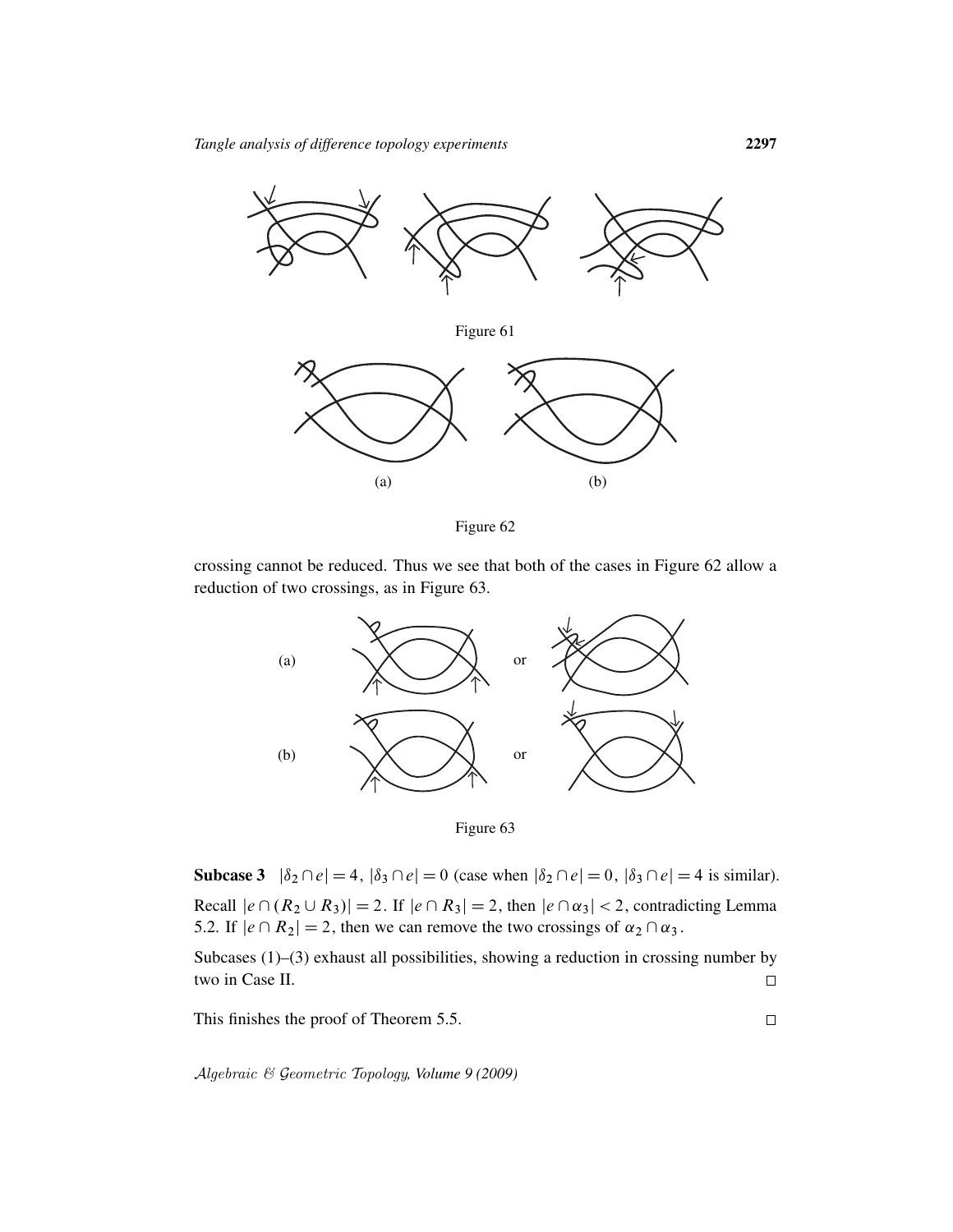**Definition 5.6**  $\alpha_i$  has a trivial self-intersection with respect to  $\alpha_j$  if  $\alpha_i$  has a selfintersection such that the subarc of  $\alpha_i$  connecting the double points is disjoint from  $\alpha_j$ ,  $\{i, j\} = \{2, 3\}.$ 

**Lemma 5.7** If T is an in trans solution tangle satisfying Assumption 5.3 and  $\alpha_i$  has a trivial self-intersection with respect to  $\alpha_j$  for  $\{i, j\} = \{2, 3\}$ , then we can reduce T by two crossings.

**Proof** Assume  $\alpha_2$  has a trivial self-intersection with respect to  $\alpha_3$ , and let  $\delta \subset \alpha_2$  be the subarc connecting its double points. As  $|\alpha_2 \cap \alpha_3|$  is minimal, Figure 64 shows that we may assume  $|\delta \cap e| \geq 4$ .



Figure 64

By Lemma 5.2,  $|\alpha_2 \cap \alpha_3| \ge 2$  and  $|e \cap \alpha_3| \ge 2$ . Thus  $|\delta \cap e| = 4$ ,  $|\alpha_2 \cap \alpha_3| = 2$ ,  $|e \cap \alpha_3| = 2$  and  $\alpha_2$  has a self crossing, accounting for all nine crossings. Let  $\alpha'_2 = \alpha_2 - \text{int}(\delta)$ . Let  $R_1, R_2, R_3$  be the closures of the complementary regions of  $\alpha_2^7 \cup \alpha_3$  as in Figure 53. Then  $|e \cap \partial R_1| \ge 2$  and  $|e \cap (\partial R_2 \cup \partial R_3)| \ge 2$ , otherwise we can reduce by two the number of crossings. Thus  $|e \cap (\alpha_2 \cup \alpha_3)| \ge 8$ . Because  $|\alpha_2 \cap \alpha_3| \geq 2$ , we have too many crossings.  $\Box$ 

**Theorem 5.8** Let  $T$  be an in trans solution tangle satisfying Assumption 5.3. If  $\alpha_2 \cup \alpha_3$  contributes three crossings to T (including self-crossings), then T can be freely isotoped to have at most seven crossings.

**Proof** Let T be such an *in trans* solution tangle. Then  $\alpha_3$ , say, must have a selfintersection which we may assume is not trivial with respect to  $\alpha_2$ . Thus  $\alpha_2 \cup \alpha_3$  must be as in Figure 65, with  $R_1$ ,  $R_2$  complementary components of  $\alpha_2 \cup \alpha_3$ ,  $R_1$  containing the endpoints of e, and  $\delta_1, \delta_2, \ldots, \delta_8$  the arc components of  $\alpha_2 \cup \alpha_3 - (\alpha_2 \cap \alpha_3)$ .

**Claim 5.9** If  $|e \cap (R_1 \cap (\alpha_2 \cup \alpha_3))|$  < 4, then T can be reduced by two crossings.

**Proof** We may assume that  $|e \cap (R_1 \cap (\alpha_2 \cup \alpha_3))| = 2$ . Then a copy of  $\partial R_1$  writes  $T \cup c_1$  as a disk sum. Since  $T \cup c_1$  is a rational tangle, one of the summands must be integral with respect to to the disk. This must be the left-hand side,  $R_1 \cap e$ . After a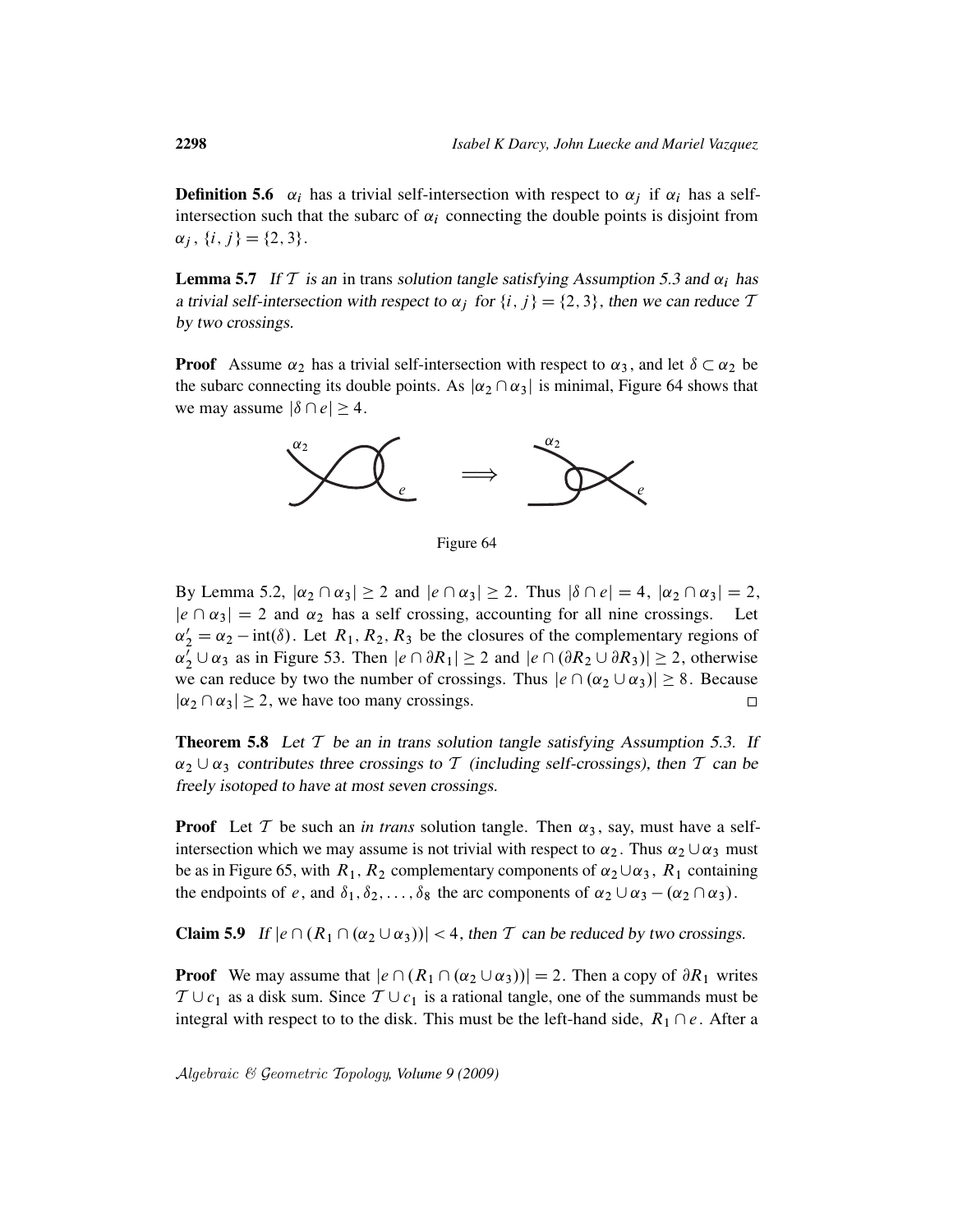

Figure 65

free isotopy we may take this to be  $0/1$ . Hence we can take e to have no self-crossings in  $R_1$ .

Let  $\delta_1$ ,  $\delta_2$  be as pictured in Figure 65. If  $|e \cap \delta_1| = 2$ , then we can freely isotop away two crossings. If  $|e \cap \delta_1| = 1$ , then  $|e \cap \delta_2| \ge 3$  (else we can reduce two crossings in  $R_2$ ). Since  $|e \cap \alpha_2| \ge 2$  by Lemma 5.2,  $|e \cap \alpha_2|$  must be two, accounting for all intersections. That is, if  $|e \cap \delta_1| = 1$  we are as in Figure 66, where we can reduce by two crossings. Thus we assume *e* is disjoint from  $\delta_1$ .



Figure 66

Similarly we show that e is disjoint from  $\delta_3$  (see Figure 65). If  $|e \cap \delta_3| = 2$ , then we can reduce by two crossings in  $R_1$ . So assume  $|e \cap \delta_3| = 1$ . If  $e \cap \delta_2$  is empty we can reduce two crossings (the self-intersection and  $e \cap \delta_3$ ), so  $|e \cap \delta_2| \ge 2$ . The only possibility is shown now in Figure 67, which we can reduce by two crossings.

So we assume *e* is disjoint from arcs  $\delta_1$  and  $\delta_3$  in  $\partial R_1$ . See Figure 68.

Now  $|e \cap \alpha_2| \ge 2$  by Lemma 5.2, and  $|e \cap \delta_2| \ge 2$  (else we can reduce two crossings). This accounts for all nine crossings. But we must also have a crossing between  $e$  and  $\delta_4 \cup \delta_5$ .  $\Box$ 

**Claim 5.10** e must intersect  $\delta_1$ .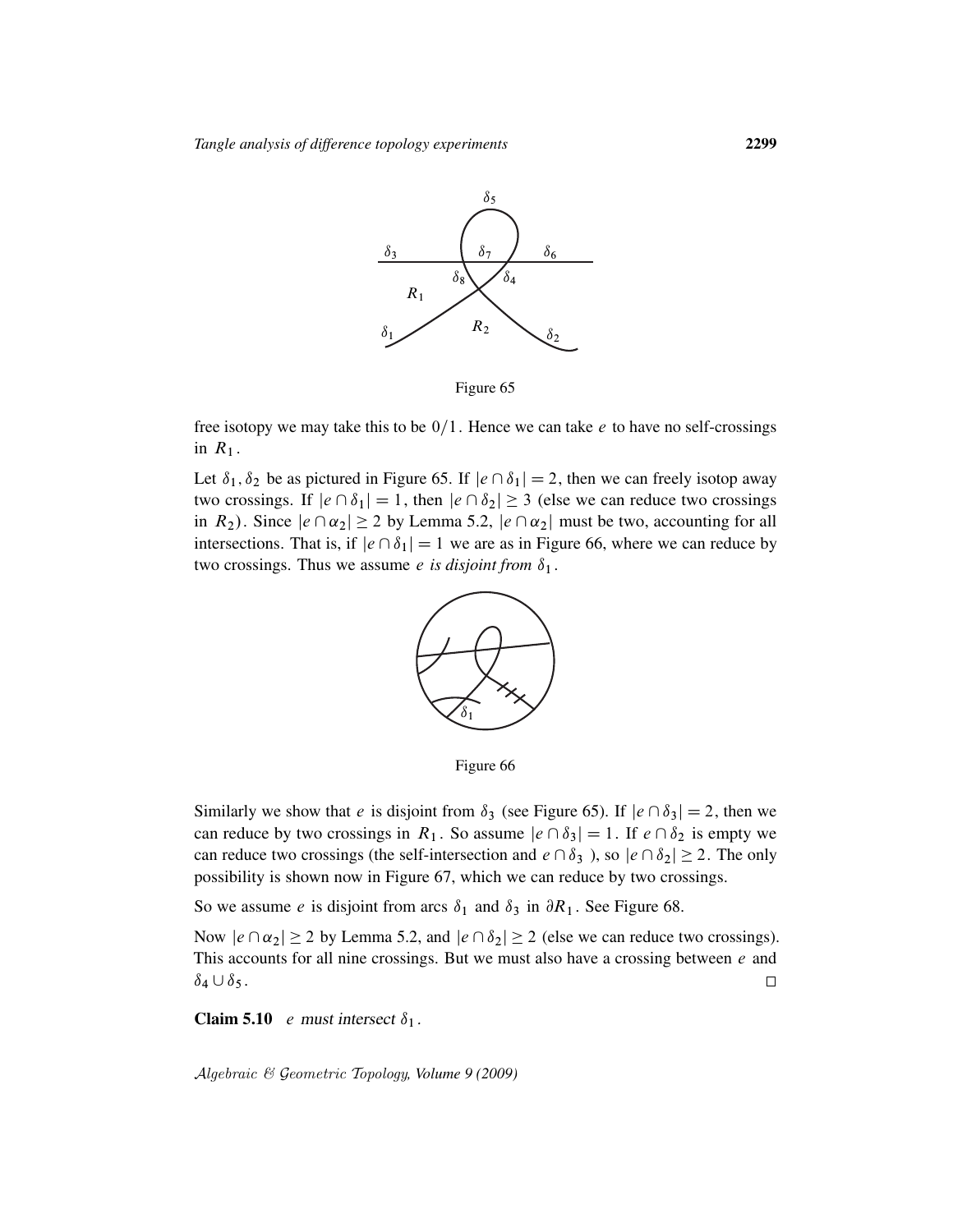

**Proof** By Claim 5.9, we may assume  $|e \cap (R_1 \cap (\alpha_1 \cup \alpha_3))| \geq 4$ . Label the arc components of  $\alpha_2 \cup \alpha_3 - (\alpha_2 \cap \alpha_3)$  as in Figure 65. Assume *e* is disjoint from  $\delta_1$ . It cannot also be disjoint from  $\delta_2$ , otherwise we can eliminate the crossing at  $\delta_1 \cap \delta_2$  and argue as in Case I of Theorem 5.5. Thus e must intersect  $\delta_2$  exactly twice, thereby accounting for all crossings. But the crossings of e at  $\delta_2$  lead to additional crossings.  $\Box$ 

**Claim 5.11** T can be reduced by two crossings if  $|e \cap (R_1 \cap (\alpha_2 \cup \alpha_3))|$  < 6.

**Proof** By Claim 5.9, we may assume  $|e \cap (R_1 \cap (\alpha_1 \cup \alpha_3))| = 4$ .

**Subclaim 5.12**  $e \cap (\delta_6 \cup \delta_7)$  is nonempty.

**Proof** Suppose  $e \cap (\delta_6 \cup \delta_7)$  is empty. Then  $|e \cap \delta_3| = 2$  by Lemma 5.2. If e crosses  $\delta_5$  then it must cross twice, accounting for all crossings of T. Then there are no crossings in int  $R_1$ . Since  $|e \cap \delta_1| > 0$  and  $|e \cap \delta_3| = 2$ , we have two crossing reductions in  $R_1$ . Thus *e* is disjoint from  $\delta_5$ .

Similarly e must not cross  $\delta_2$ . If  $|e \cap \delta_2| \neq 0$ , then there can be no crossings in int  $R_1$ . Since  $|e \cap \delta_1| > 0$  and  $|e \cap \delta_3| = 2$ , we see the crossing reductions for T. Since e does not cross  $\delta_2$ , but does cross  $\delta_1$ , e must cross  $\delta_1$  twice. Hence e also does not cross  $\delta_8$ .

Thus we assume e does not cross  $\delta_2$ ,  $\delta_5$ ,  $\delta_6$ ,  $\delta_7$ , or  $\delta_8$ . As the 2-string tangle  $\alpha_2$ ,  $\alpha_3$ forms a two crossing tangle, we see that the crossings between  $\alpha_2$  and  $\alpha_3$  may be reduced in T.  $\Box$ 

Assume first that e crosses  $\delta_7$ . Then e must cross  $\delta_5 \cup \delta_7$  twice, accounting for all crossings. Then e does not cross  $\delta_2$  and crosses  $\delta_1$  exactly two times. These crossings can be reduced.

Thus e crosses  $\delta_6$ . If e does not cross  $\delta_2$  then we again see two crossings at  $\delta_1$  that can be reduced. If e crosses  $\delta_2$  then it crosses it once, accounting for all crossings.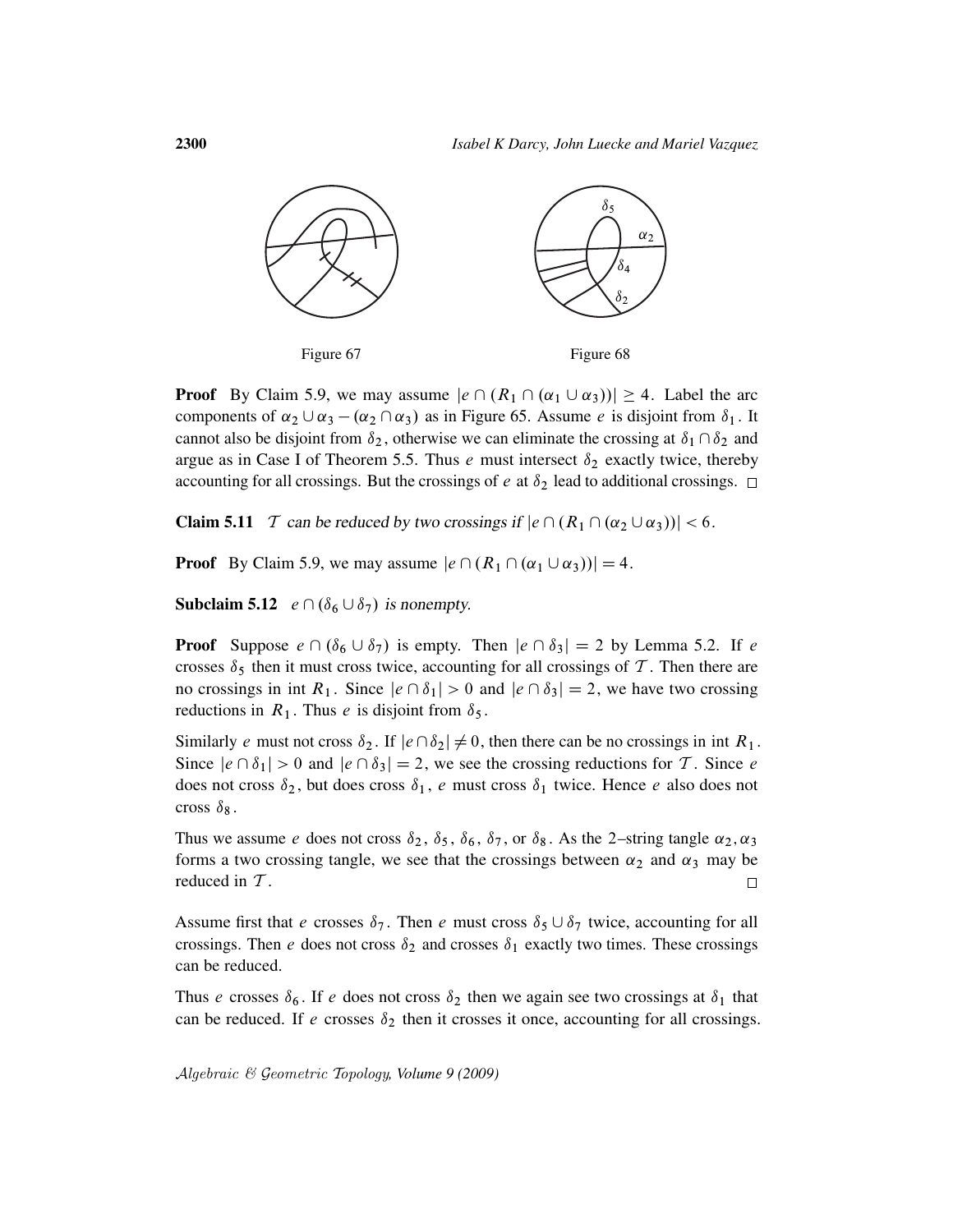Thus e crosses each of  $\delta_1$  and  $\delta_3$  an odd number of times and has no self-crossings in int  $R_1$ . Enumerating the possibilities one sees that we can reduce the crossings of  $e$  at  $\delta_3, \delta_6$  or at  $\delta_1, \delta_2$ .

This finishes the proof of Claim 5.11.

By Claim 5.11 we may assume  $|e\cap R_1\cap(\alpha_2\cup\alpha_3)|=6$ . This accounts for all crossings of T. By Lemma 5.2,  $|e \cap \delta_3| \geq 2$ . As all crossings are accounted for, two of the crossings of e with  $\delta_1 \cup \delta_3$  can be eliminated by a free isotopy.

Thus we have proved Theorem 5.8.

**Theorem 5.13** Let  $T$  be an in trans solution tangle satisfying Assumption 5.3. If  $\alpha_2 \cup \alpha_3$  has four crossings (including self-crossings), then there is a free isotopy of T reducing it to at most seven crossings.

**Proof** Assume T is as hypothesized. By Lemma 5.7,  $\alpha_2 \cup \alpha_3$  has no trivial loops and we enumerate the possibilities for  $\alpha_2 \cup \alpha_3$  in Figure 69 where  $R_1$  is the closure of the (planar) complementary region of  $\alpha_1 \cup \alpha_2$  containing the ends of e and where  $\delta_1, \delta_2$  are the extremal arc components of  $\alpha_2 \cup \alpha_3 - (\alpha_2 \cap \alpha_3)$  in  $R_1$ .



Figure 69

**Lemma 5.14** With  $T$  as in the hypothesis of Theorem 5.13, if e contains a selfcrossing then that self-crossing appears in  $R_1$ .

Algebraic & Geometric Topology*, Volume 9 (2009)*

 $\Box$ 

 $\Box$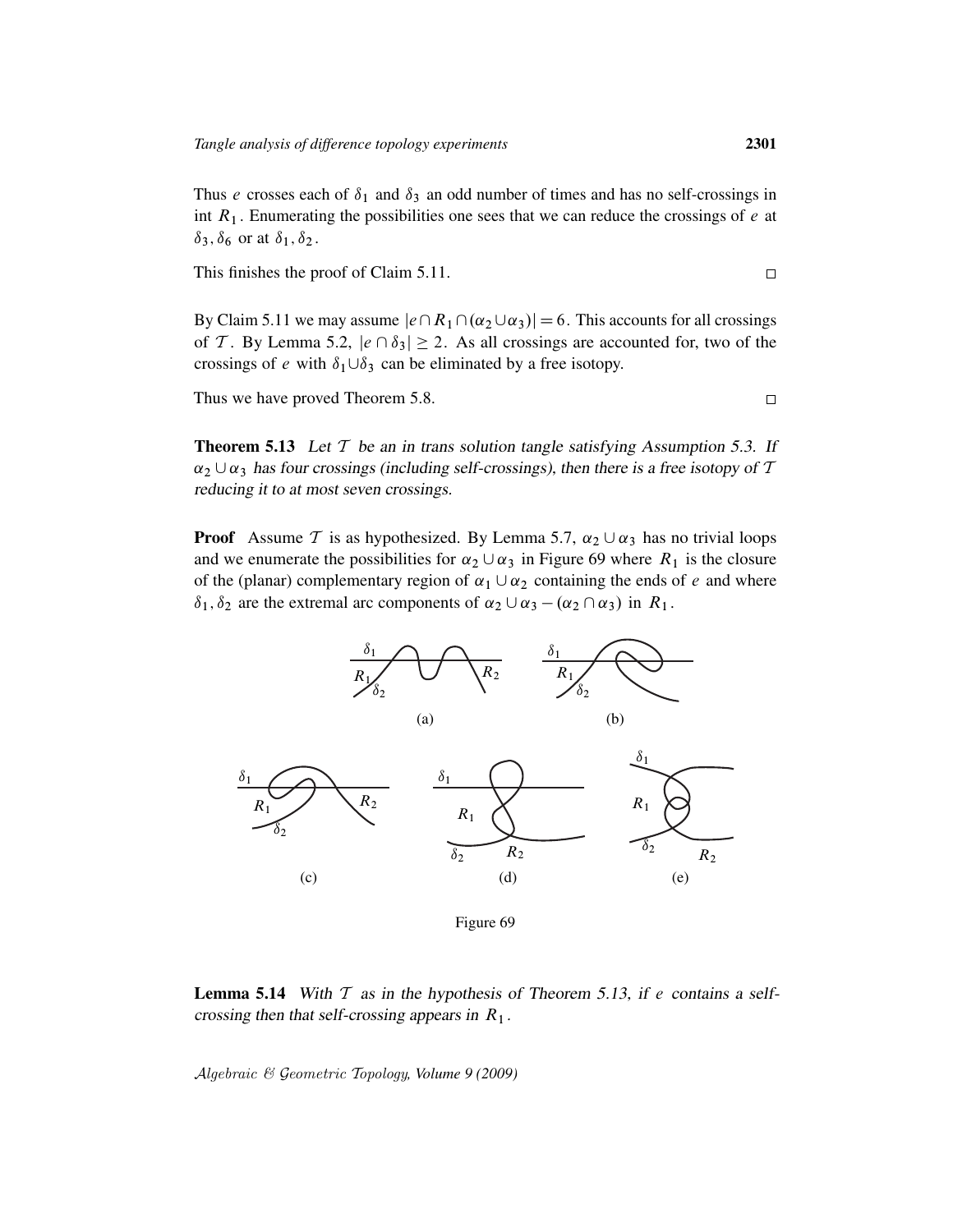**Proof** Assume a self-crossing appears in a complementary region  $R \neq R_1$  of  $\alpha_2 \cup \alpha_3$ . Since  $|\alpha_2 \cap \alpha_3| = 4$ ,  $|e \cap \alpha_2| = 2$   $|e \cap \alpha_3| = 2$ , e can have at most one self-crossing. Hence R has exactly 5 crossings involving e: four from e crossing  $\alpha_2 \cup \alpha_3$  and one self-crossing. By Lemma 5.2, e must cross  $\alpha_2$  twice and  $\alpha_3$  twice in R. Exactly one pair of these crossings must be in a component of  $\alpha_2 \cup \alpha_3 - (\alpha_2 \cap \alpha_3)$  shared with  $R_1$  (all crossings are accounted for). If this component is  $\delta_1$  or  $\delta_2$  we may reduce by two crossings. So we assume this pair is in a different component. Looking at the possibilities of Figure 69, we immediately rule out (a) and (b). In cases (c), (d) and (e), we can reduce two crossings of  $\alpha_2 \cup \alpha_3$  since we have accounted for all crossings (for case (d), note *e* must cross each of  $\alpha_2$  and  $\alpha_3$  twice in R).  $\Box$ 

We continue the proof of Theorem 5.13.

**Case I** e crosses  $R_1 \cap (\alpha_2 \cup \alpha_3)$  exactly twice.

If both crossings are in  $\delta_1 \cup \delta_2$ , then we can reduce by two crossings. This rules out configurations (a),(b) of Figure 69. If  $T$  has nine crossings, then one must be a self-crossing. By Lemma 5.14 it must occur in  $R_1$  and hence can be untwisted to reduce the crossing number by one. Thus we assume  $T$  has only 8 crossings. Hence  $e$ must be disjoint from  $\delta_1 \cup \delta_2$ . In cases (c), (d), and (e), e must then be disjoint from the region labelled  $R_2$ . But then we can reduce the crossing at  $R_2$ , thus completing Case I.  $\Box$ 

**Case II** e crosses  $R_1 \cap (\alpha_2 \cup \alpha_3)$  four times.

If  $T$  has nine crossings then one must be a self-crossing of  $e$ . By Lemma 5.14, the self-crossing occurs in  $R_1$ . Thus, whether T has eight or nine crossings, all crossings of T involving e lie in  $R_1$ . By Lemma 5.2, two of the crossings of e are with  $\alpha_2$  and two with  $\alpha_3$ . Looking at Figure 69, we see that e must have exactly two crossings with  $\delta_i$  for  $i = 1$  or 2 (in cases (c) and (e) we could otherwise reduce by two crossings). Either we can reduce by two crossings or near  $\delta_i$  we have Figure 70. This writes  $T \cup c_1$ 



Figure 70

as a disk sum. As  $T \cup c_1$  is integral with respect to the disk slope, each summand is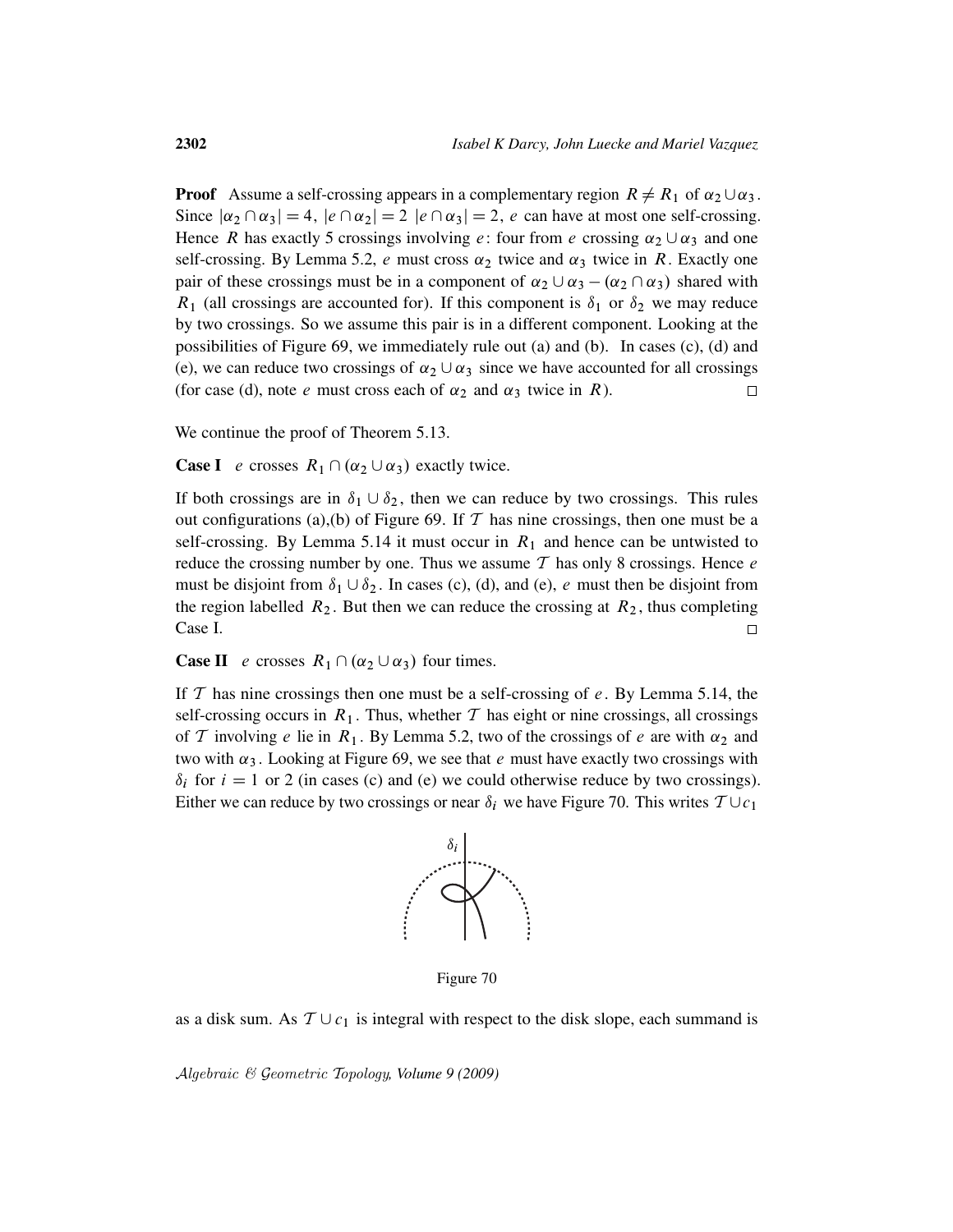integral with respect to to the disk slope. But this means we can eliminate the crossings at  $\delta_i$  by a free isotopy of T. This completes the proof of Case II and hence of Theorem 5.13.  $\Box$ 

**Theorem 5.15** Let  $T$  be an in trans solution tangle satisfying Assumption 5.3. If  $\alpha_2 \cup \alpha_3$  has five crossings (including self-crossings), then there is a free isotopy of T reducing it to at most seven crossings.

**Proof** Let T be such a tangle. Without loss of generality assume  $\alpha_2$  has at most one self-intersection. By Lemma 5.2 e must cross each of  $\alpha_2$ ,  $\alpha_3$  exactly twice. Since e can contribute at most 4 crossings this accounts for all crossings coming from  $e$ . In particular, e has no self-crossings.

**Case I**  $\alpha_2$  crosses  $\alpha_3$  twice.

We have three possibilities as shown in Figure 71 (Lemma 5.7), where  $R_1$  is the complementary region of  $\alpha_2 \cup \alpha_3$  containing the ends of e ( $\ell$  is discussed below). In case (c) we may reduce the crossings of  $T$  by two ( $T$  has no local knots, hence



Figure 71

 $|e \cap (\delta_1 \cup \delta_2)| = 2$ . So we restrict our attention to (a) and (b) and consider the arc  $\ell$ in Figure 71. Since  $|e \cap \alpha_2| = 2$ ,  $\ell$  intersects e twice. Hence  $e \cup \ell$  is as in Figure 72, where e', e'' are components of  $e - \ell$ . Let  $\ell'$  be the arc pictured in Figure 72, consisting of  $e''$  and part of  $\ell$ .

Claim 5.16  $|\ell' \cap \alpha_3| = 2$ .

**Proof**  $|\ell' \cap \alpha_3|$  is even and at least 2, since the endpoints of  $\alpha_3$  are below  $\ell'$ . If  $|\ell' \cap \alpha_3| \ge 4$ , then  $|e'' \cap \alpha_3| = 2 = |\ell' - e''| \cap \alpha_3|$ . Going back to Figure 71 we see we can eliminate the crossings of  $e$  and  $\alpha_2$ .  $\Box$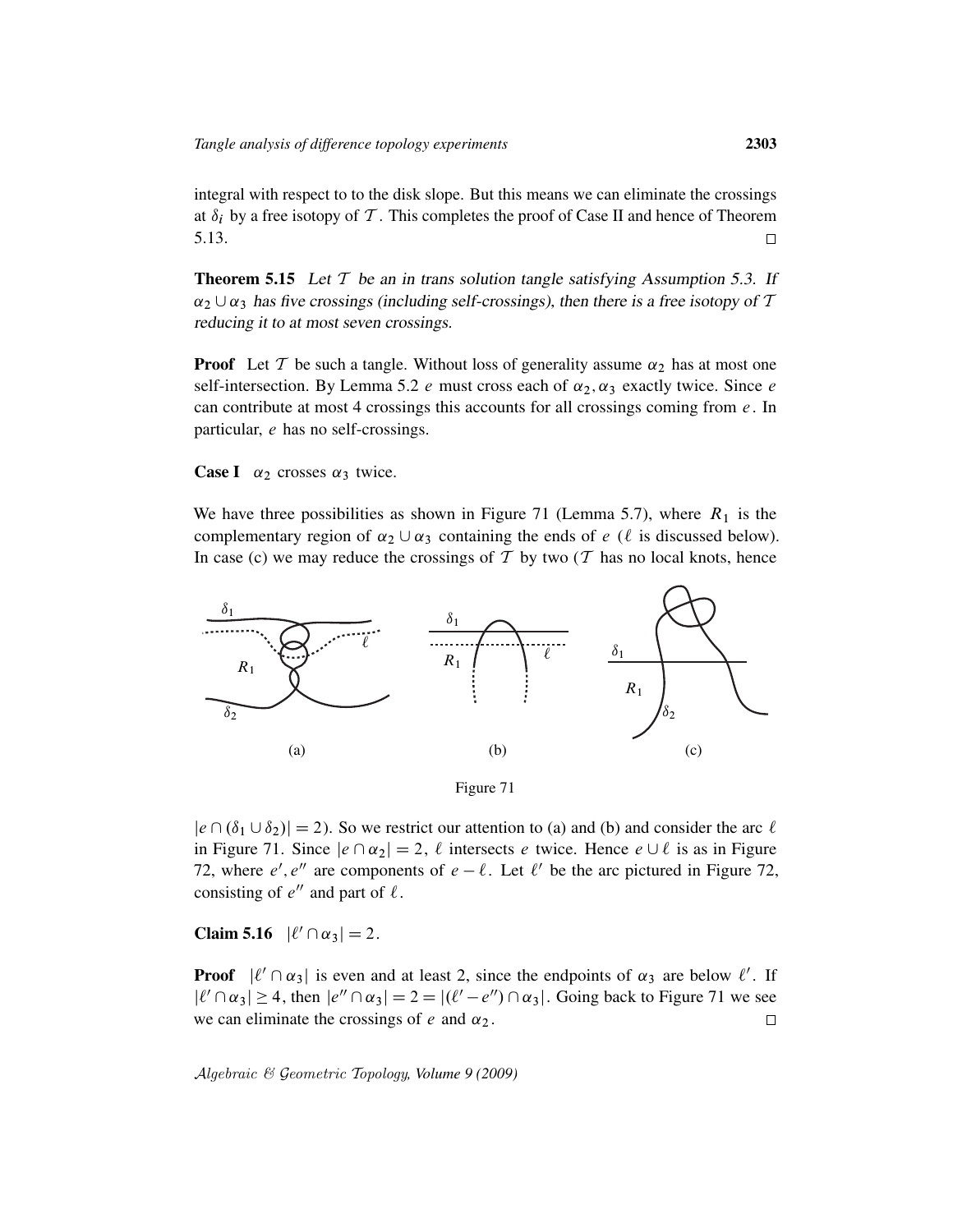

Figure 72

By Claim 5.16,  $\ell'$  writes  $\mathcal{T} \cup c_2$  as a disk sum. By Lemma 2.1, if  $\mathcal{T}$  is a normal form solution tangle,  $T \cup c_2$  is the -1/4 tangle. As the crossing number of the summand below  $\ell'$  is at most 3, the tangle below  $\ell'$  is integral with respect to the disk slope – allowing us to eliminate the crossings there. Thus there is at most one crossing below  $\ell'$ . Now we can eliminate two crossings from T, where  $\alpha_3$  crosses  $e''$  or  $\alpha_2$  near where  $\alpha_3$  crosses  $\ell'$ . So we have finished Case I.  $\Box$ 

**Case II**  $\alpha_2$  crosses  $\alpha_3$  four times.

Without loss of generality assume  $\alpha_2$  has no self-intersections and  $\alpha_3$  only one. Then  $\alpha_2 \cup \alpha_3$  must be one of the cases in Figure 73.

Claim 5.17  $|e \cap (\delta_1 \cup \delta_2)| \leq 1$ .

**Proof** Assume  $|e \cap (\delta_1 \cup \delta_2)| \ge 2$ . If  $|e \cap R_1 \cap (\alpha_2 \cup \alpha_3)| \le 2$ , then the crossings at  $\delta_1 \cup \delta_2$  can be eliminated. So assume  $|e \cap R_1 \cap (\alpha_2 \cup \alpha_3)| = 4$ , accounting for all crossings of e. Then  $|e \cap \delta_i| = 2$  for some  $i = 1, 2$ , and we can reduce these crossings.  $\Box$ 

Claim 5.17 eliminates cases (1a), (2a), (3a), (4a). If  $|e \cap \delta_i| = 1$  then it must give rise to a reducible crossing in  $R_1$ . In cases (2b), (3b), (4b) we could then reduce also the crossing at  $R_2$ . In these cases then we assume e disjoint from  $\delta_1 \cup \delta_2$ . By inspection we now see we can reduce by two crossings  $(|e \cap (\alpha_2 \cup \alpha_3)| = 4)$ .

We are left with (1b), (5a) and (5b). If  $|e \cap \delta_2| = 1$ , then we can eliminate two crossings at  $e \cap R_2$ . If  $|e \cap \delta_1| = 1$ , then we can eliminate this crossing and the self-crossing of  $\alpha_3$ . With  $|e \cap \alpha_2| = 2 = |e \cap \alpha_3|$  and  $e \cap (\delta_1 \cup \delta_2)$  empty, we see that in all possibilities we can eliminate two crossings from T .

Thus we have finished the proof of Theorem 5.15.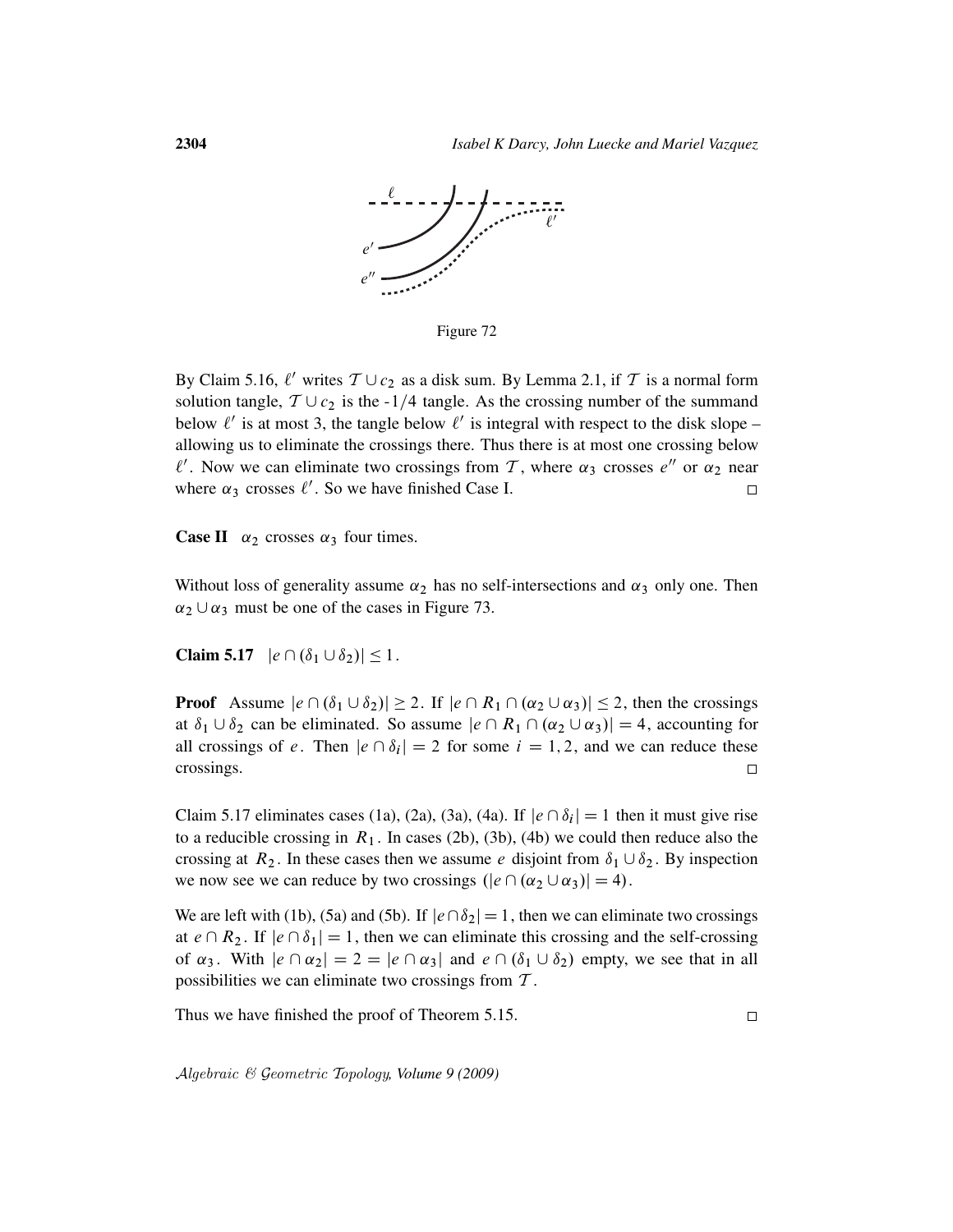

Figure 73

# **References**

- [1] **C Alén, D Sherratt, S Colloms,** *Direct interaction of aminopeptidase A with recombination site DNA in Xer site-specific recombination*, EMBO J. 16 (1997) 5188–5197
- [2] J Arsuaga, Y Diao, M Vazquez, *Mathematical methods in DNA topology: Applications to chromosome organization and site-specific recombination*, from: "Mathematics of DNA Structure, Function, and Interactions", (C J Benham, S Harvey, W K Olson, D W Sumners, editors), IMA Vol. Math. Appl. 150, Springer, New York (2009) 7–36
- [3] T Baker, K Mizuuchi, *DNA-promoted assembly of the active tetramer of the Mu transposase*, Genes Dev. 6 (1992) 2221–2232
- [4] A Bates, A Maxwell, *DNA Topology*, second edition, Oxford Univ. Press (2005)
- [5] W Bauer, F Crick, J White, *Supercoiled DNA*, Sci. Am. 243 (1980) 100–113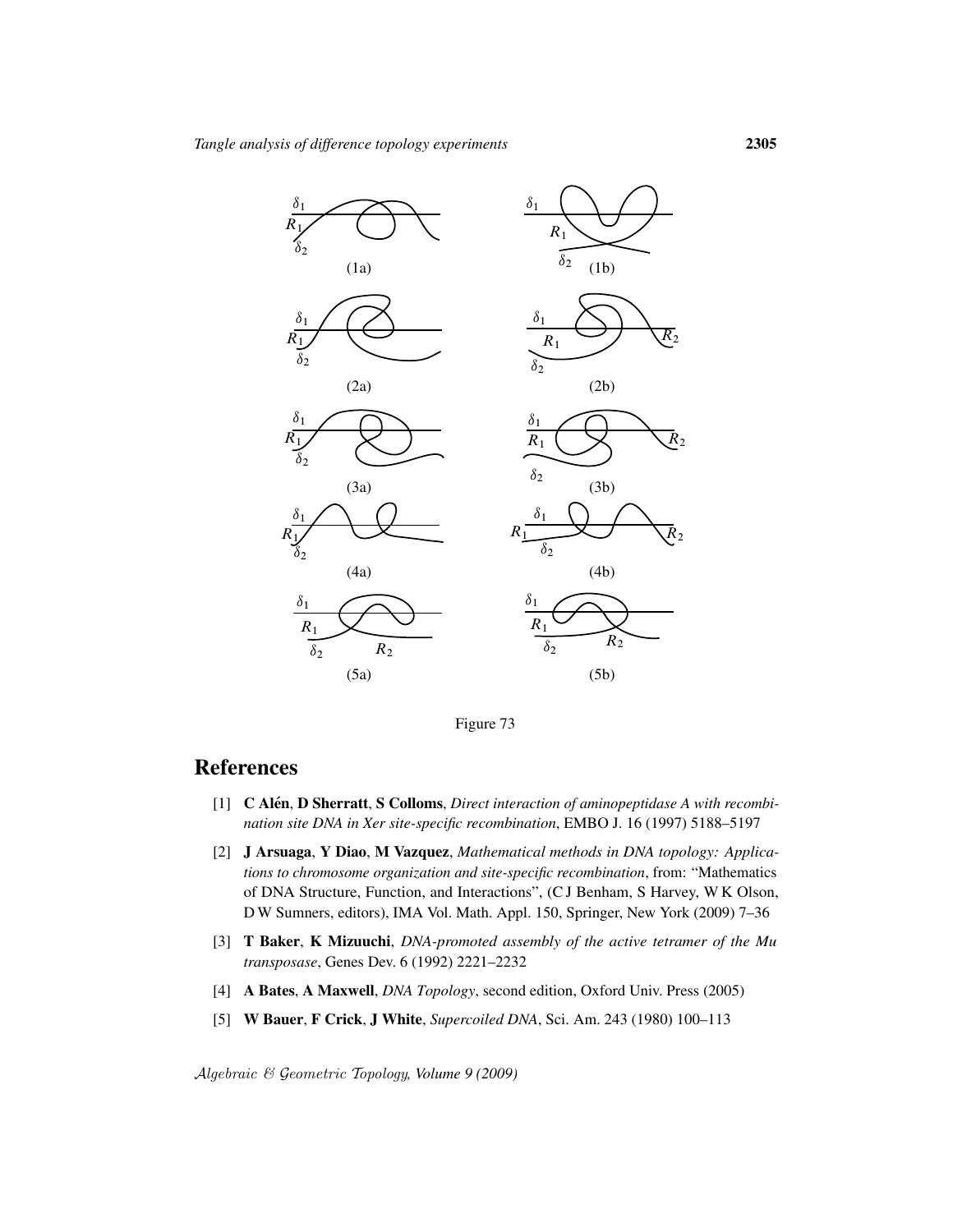- [6] S A Bleiler, R A Litherland, *Lens spaces and Dehn surgery*, Proc. Amer. Math. Soc. 107 (1989) 1127–1131 MR984783
- [7] D Buck, C Verjovsky Marcotte, *Tangle solutions for a family of DNA-rearranging proteins*, Math. Proc. Cambridge Philos. Soc. 139 (2005) 59–80 MR2155505
- [8] H Cabrera-Ibarra, *On the classification of rational* 3*–tangles*, J. Knot Theory Ramifications 12 (2003) 921–946 MR2017963
- [9] H Cabrera-Ibarra, *Results on the classification of rational* 3*–tangles*, J. Knot Theory Ramifications 13 (2004) 175–192 MR2047467
- [10] C Calladine, H Drew, B Luisi, A Travers, *Understanding DNA*, third edition, Academic Press, London (2004)
- [11] A J Casson, C M Gordon, *Reducing Heegaard splittings*, Topology Appl. 27 (1987) 275–283 MR918537
- [12] G Chaconas, R Harshey, *Transposition of phage Mu DNA*, from: "In Mobile DNA II", (H Craig, R Craigie, M Gellert, A Lambowitz, editors), Amer. Soc. Microbiology (2002) 384–402
- [13] S Colloms, J Bath, D Sherrat, *Topological selectivity in Xer site-specific recombination*, Cell 88 (1997) 855–864
- [14] I K Darcy, *Biological distances on DNA knots and links: applications to XER recombination*, from: "Knots in Hellas '98, Vol. 2 (Delphi)", J. Knot Theory Ramifications 10 (2001) 269–294 MR1822492
- [15] I K Darcy, *Modeling protein-DNA complexes with tangles*, Comput. Math. Appl. 55 (2008) 924–937 MR2389822
- [16] I K Darcy, J Chang, N Druivenga, C McKinney, R Medikonduri, S Mills, J Navarra-Madsen, A Ponnusamy, J Sweet, T Thompson, *Coloring the Mu transpososome*, BMC Bioinformatics 7 (2006) 435
- [17] I K Darcy, R G Scharein, *TopoICE-R: 3D visualization modelling the topology of DNA recombination*, Bioinformatics 22 (2006) 1790–1791
- [18] P L Deininger, J V Moran, M A Batzer, H H Kazazian, Jr, *Mobile elements and mammalian genome evolution*, Curr. Opin. Genet. Dev. 13 (2003) 651–658
- [19] J Emert, C Ernst, N *–string tangles*, J. Knot Theory Ramifications 9 (2000) 987–1004 MR1807603
- [20] C Ernst, D W Sumners, *A calculus for rational tangles: applications to DNA recombination*, Math. Proc. Cambridge Philos. Soc. 108 (1990) 489–515 MR1068451
- [21] C Ernst, D W Sumners, *Solving tangle equations arising in a DNA recombination model*, Math. Proc. Cambridge Philos. Soc. 126 (1999) 23–36 MR1681651
- [22] C M Gordon, *On primitive sets of loops in the boundary of a handlebody*, Topology Appl. 27 (1987) 285–299 MR918538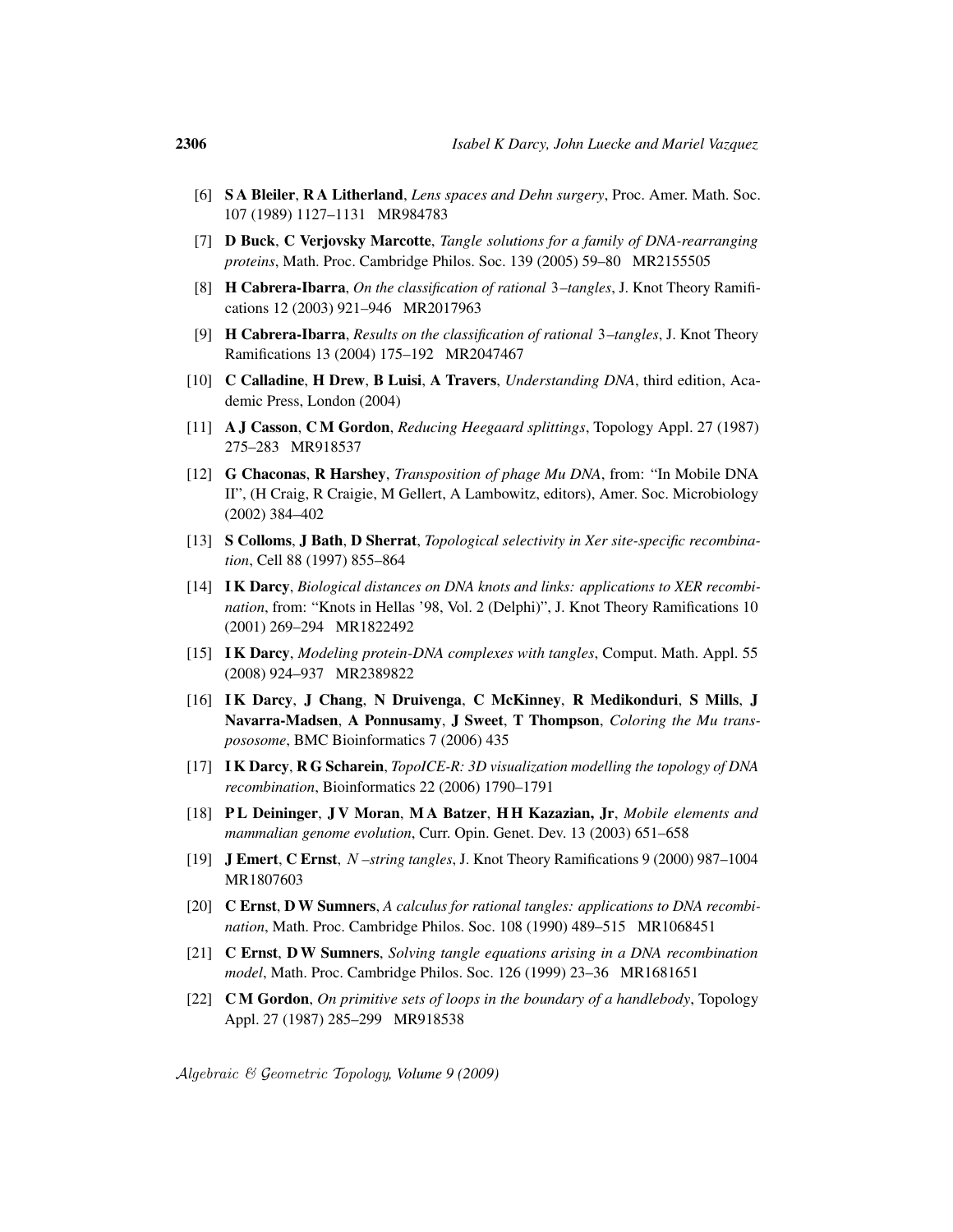- [23] I Grainge, M Bregu, M Vasquez, V Sibanathan, S Ip, D Sherrat, *Unlinking chromosome catenates in vivo by site-specific recombination*, EMBO J. 26 (2007) 4228–4238
- [24] I Grainge, D Buck, M Jayaram, *Geometry of site alignment during Int family recombination: antiparallel synapsis by the Flp recombinase*, J. Mol. Biol. 298 (2000) 749–764
- [25] F Guo, D Gopaul, G van Duyne, *Structure of Cre recombinase complexed with DNA in a site-specific recombination synapse*, Nature 389 (1997) 40–46
- [26] R Harshey, M Jayaram, *The Mu transpososome through a topological lens*, Crit. Rev. Biochem. Mol. Biol. 41 (2006) 387–405
- [27] M Hirasawa, K Shimokawa, *Dehn surgeries on strongly invertible knots which yield lens spaces*, Proc. Amer. Math. Soc. 128 (2000) 3445–3451 MR1676336
- [28] H Hoess, M Ziese, N Sternberg, *P1 site-specific recombination: Nucleotide sequence of the recombining sites (dyad symmetry/lox site/BAL-31 deletion/plasmid recombination)*, Proc. Natl. Acad. Sci. USA 79 (1982) 3398–3402
- [29] W Jaco, *Adding a* 2*–handle to a* 3*–manifold: an application to property* R, Proc. Amer. Math. Soc. 92 (1984) 288–292 MR754723
- [30] M Jayaram, R Harshey, *Difference topology: Analysis of high-order DNA-protein assemblies*, from: "Mathematics of DNA Structure, Function, and Interactions", (C J Benham, S Harvey, W K Olson, D W Sumners, D Swigon, editors), IMA Vol. Math. Appl. 150, Springer, New York (2009) 139–158
- [31] E Kilbride, M Boocock, W Stark, *Topological selectivity of a hybrid site-specific recombination system with elements from Tn3 res/resolvase and bacteriophase PL lox P/Cre*, J. Mol. Biol. 289 (1999) 1219–1320
- [32] S Kim, K Darcy, Isabel, *Topological analysis of DNA-protein complexes*, from: "Mathematics of DNA Structure, Function, and Interactions", (C J Benham, S Harvey, W K Olson, D W Sumners, D Swigon, editors), IMA Vol. Math. Appl. 150, Springer, New York (2009) 177–194
- [33] P Kronheimer, T Mrowka, P Ozsváth, Z Szabó, *Monopoles and lens space surgeries*, Ann. of Math. (2) 165 (2007) 457–546 MR2299739
- [34] W Li, S Kamtekar, Y Xiong, G Sarkis, N Grindley, T Steitz, *Structure of a synaptic* ı *resolvase tetramer covalently linked to two cleaved DNAs*, Science 209 (2005) 1210–1215
- [35] W B R Lickorish, *Prime knots and tangles*, Trans. Amer. Math. Soc. 267 (1981) 321– 332 MR621991
- [36] M Miziuuchi, T Baker, K Mizuuchi, *Assembly of the active form of the transposase-Mu DNA complex: a critical control point in Mu transposition*, Cell 70 (1992) 303–311
- [37] K Mouw, S Rowland, M Gajjar, M Boocock, W Stark, P Rice, *Architecture of a serine recombinase-DNA regulatory complex*, Molecular Cell 30 (2008) 145–155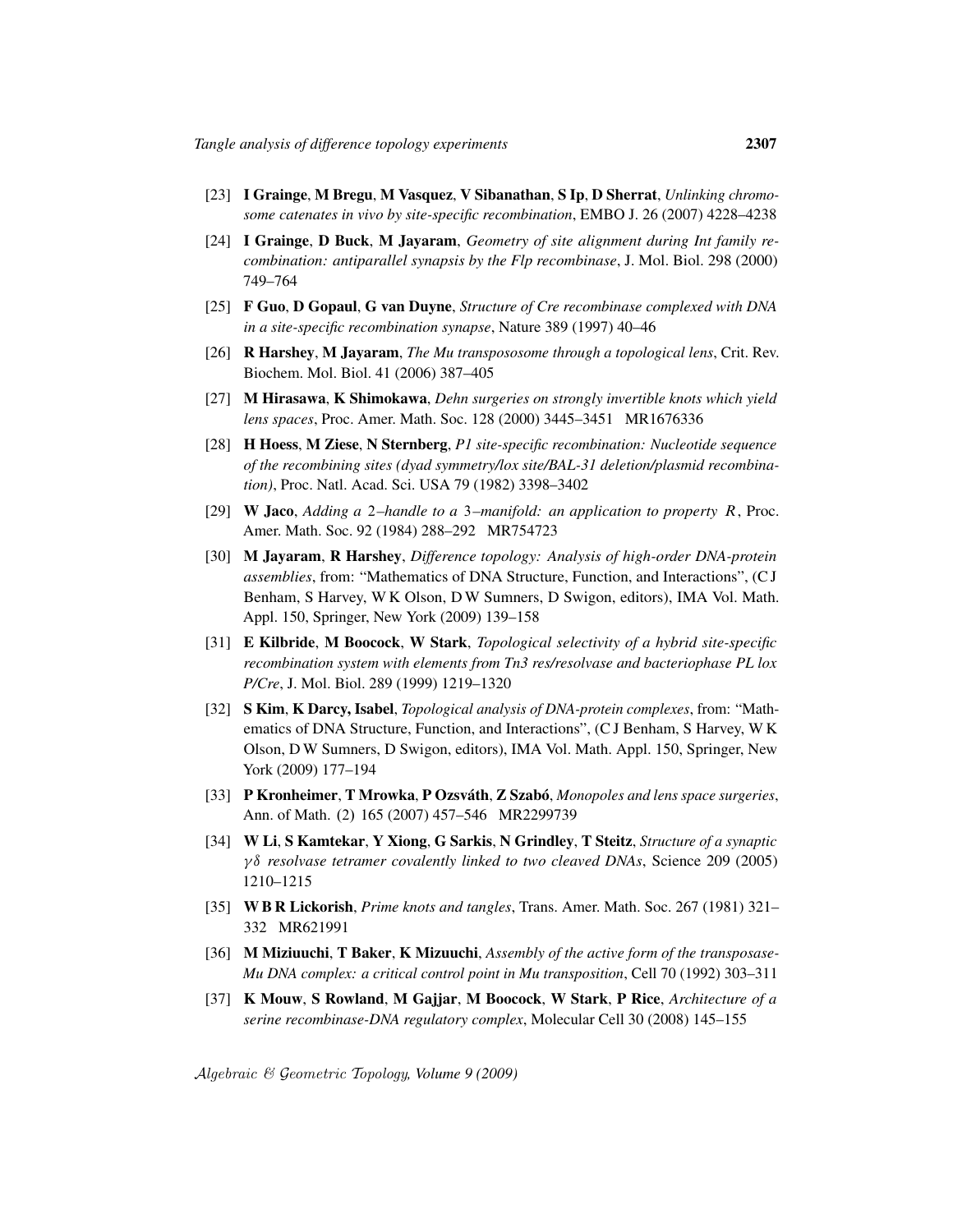- [38] S Pathania, M Jayaram, R Harshey, *Path of DNA within the Mu Transpososome: Transposase interaction bridging two Mu ends and the enhancer trap five five DNA supercoils*, Cell 109 (2002) 425–436
- [39] S Pathania, M Jayaram, R Harshey, *A unique right end-enhancer complex precedes synapsis of Mu ends: the enhancer is sequestered within the transpososome throughout transposition*, EMBO J. 22 (2003) 3725–3736
- [40] N Robertson, P D Seymour, R Thomas, *Linkless embeddings of graphs in* 3*–space*, Bull. Amer. Math. Soc. (N.S.) 28 (1993) 84–89 MR1164063
- [41] S Rowland, W Stark, M Boocock, *Sin recombinase from Staphylococcus aureus: synaptic complex architecture and transposon targeting*, Mol. Microbiol. 44 (2002) 607–619
- [42] Y Saka, M Vazquez, *Topological analysis of site-specific recombination*, Bioinformatics 18 (2002) 1011–1012
- [43] D Sankoff, *Rearrangements and chromosomal evolution*, Curr. Opin. Genet. Dev. 13 (2003) 583–587
- [44] M Scharlemann, *Outermost forks and a theorem of Jaco*, from: "Combinatorial methods in topology and algebraic geometry (Rochester, N.Y., 1982)", (JR Harper, R Richard Mandelbaum, editors), Contemp. Math. 44, Amer. Math. Soc. (1985) 189–193 MR813113
- [45] M Scharlemann, A Thompson, *Detecting unknotted graphs in* 3*–space*, J. Differential Geom. 34 (1991) 539–560 MR1131443
- [46] W Stark, D Sherratt, M Boocock, *Site-specific recombination by Tn3 resolvase: topological changes in the forward and reverse reactions*, Cell 58 (1989) 779–790
- [47] D W Sumners, *Lifting the curtain: using topology to probe the hidden action of enzymes*, Notices Amer. Math. Soc. 42 (1995) 528–537 MR1324733
- [48] D W Sumners, C Ernst, N Cozzarelli, S Spengler, *Mathematical analysis of the mechanisms of DNA recombination using tangles*, Quarterly Reviews of Biophysics 28 (1995) 253–313
- [49] A Thompson, *A polynomial invariant of graphs in* 3*–manifolds*, Topology 31 (1992) 657–665 MR1174264
- [50] M Vazquez, S Colloms, D W Sumners, *Tangle analysis of Xer recombination reveals only three solutions, all consistent with a single three-dimensional topological pathway*, J. Mol. Biol. 346 (2005) 493–504
- [51] M Vazquez, D W Sumners, *Tangle analysis of Gin site-specific recombination*, Math. Proc. Cambridge Philos. Soc. 136 (2004) 565–582 MR2055047
- [52] A Vetcher, A Lushnikov, J Navarra-Madsen, R Scharein, Y Lyubchenko, I K Darcy, S Levene, *DNA topology and geometry in Flp and Cre recombination*, J. Mol. Biol. 357 (2006) 1089–1104